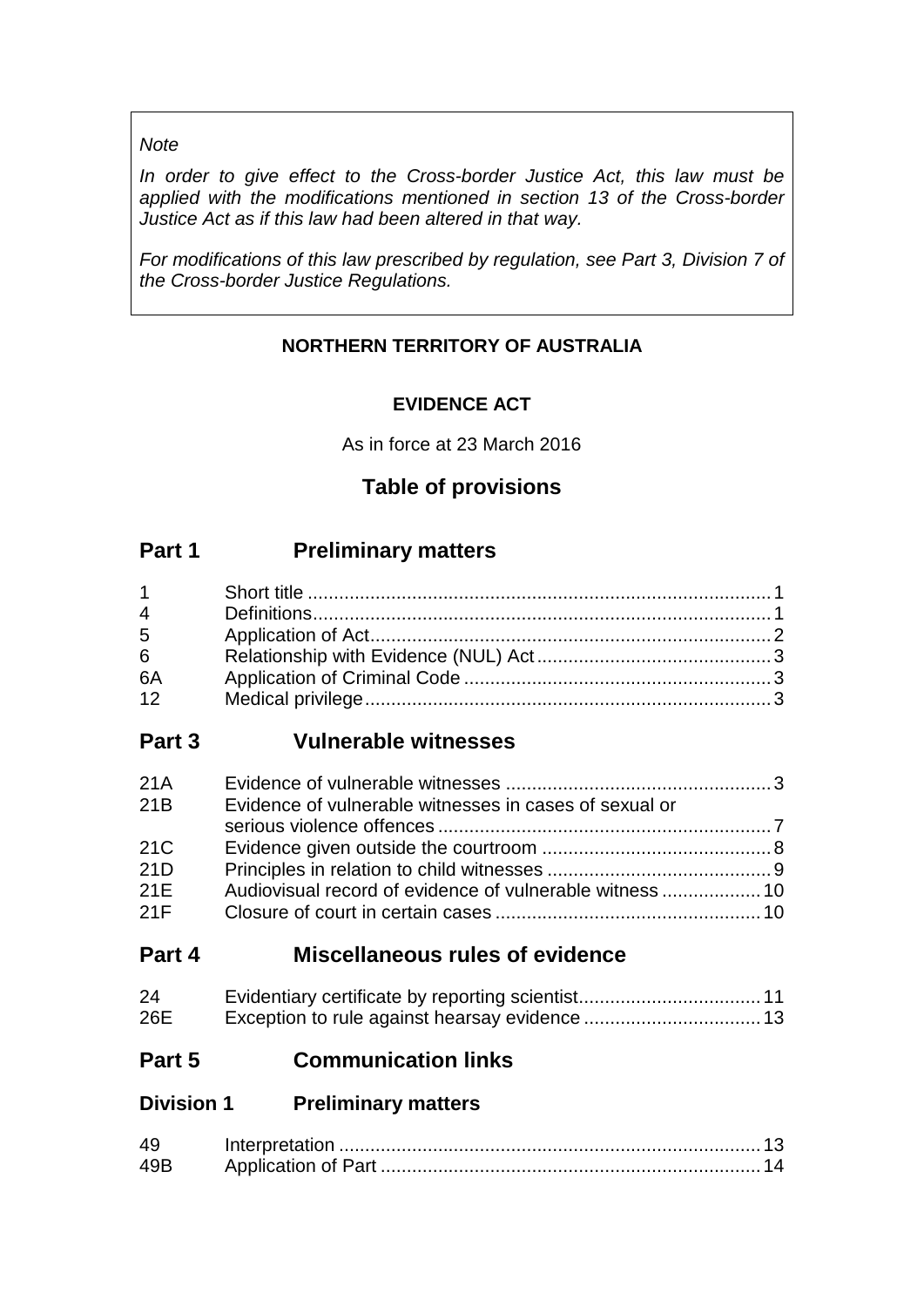| Use of communication links generally<br><b>Division 2</b>                                           |                                                                                                                                                                                                                                                                                                                                                                                                                                                                                          |
|-----------------------------------------------------------------------------------------------------|------------------------------------------------------------------------------------------------------------------------------------------------------------------------------------------------------------------------------------------------------------------------------------------------------------------------------------------------------------------------------------------------------------------------------------------------------------------------------------------|
|                                                                                                     |                                                                                                                                                                                                                                                                                                                                                                                                                                                                                          |
|                                                                                                     |                                                                                                                                                                                                                                                                                                                                                                                                                                                                                          |
| Appearance, giving evidence or making submissions by                                                |                                                                                                                                                                                                                                                                                                                                                                                                                                                                                          |
| Appearance, giving evidence or making submissions by audio                                          |                                                                                                                                                                                                                                                                                                                                                                                                                                                                                          |
|                                                                                                     |                                                                                                                                                                                                                                                                                                                                                                                                                                                                                          |
|                                                                                                     |                                                                                                                                                                                                                                                                                                                                                                                                                                                                                          |
|                                                                                                     |                                                                                                                                                                                                                                                                                                                                                                                                                                                                                          |
|                                                                                                     |                                                                                                                                                                                                                                                                                                                                                                                                                                                                                          |
|                                                                                                     |                                                                                                                                                                                                                                                                                                                                                                                                                                                                                          |
|                                                                                                     |                                                                                                                                                                                                                                                                                                                                                                                                                                                                                          |
|                                                                                                     |                                                                                                                                                                                                                                                                                                                                                                                                                                                                                          |
| <b>Division 3</b><br>Use of interstate audiovisual links or audio<br>links in Territory proceedings |                                                                                                                                                                                                                                                                                                                                                                                                                                                                                          |
|                                                                                                     |                                                                                                                                                                                                                                                                                                                                                                                                                                                                                          |
|                                                                                                     |                                                                                                                                                                                                                                                                                                                                                                                                                                                                                          |
|                                                                                                     |                                                                                                                                                                                                                                                                                                                                                                                                                                                                                          |
|                                                                                                     |                                                                                                                                                                                                                                                                                                                                                                                                                                                                                          |
|                                                                                                     |                                                                                                                                                                                                                                                                                                                                                                                                                                                                                          |
|                                                                                                     |                                                                                                                                                                                                                                                                                                                                                                                                                                                                                          |
|                                                                                                     |                                                                                                                                                                                                                                                                                                                                                                                                                                                                                          |
| Use of interstate audiovisual links or audio<br><b>Division 4</b>                                   |                                                                                                                                                                                                                                                                                                                                                                                                                                                                                          |
|                                                                                                     |                                                                                                                                                                                                                                                                                                                                                                                                                                                                                          |
|                                                                                                     |                                                                                                                                                                                                                                                                                                                                                                                                                                                                                          |
| Interstate entity may take evidence or receive submissions                                          |                                                                                                                                                                                                                                                                                                                                                                                                                                                                                          |
|                                                                                                     |                                                                                                                                                                                                                                                                                                                                                                                                                                                                                          |
|                                                                                                     |                                                                                                                                                                                                                                                                                                                                                                                                                                                                                          |
|                                                                                                     |                                                                                                                                                                                                                                                                                                                                                                                                                                                                                          |
|                                                                                                     |                                                                                                                                                                                                                                                                                                                                                                                                                                                                                          |
|                                                                                                     |                                                                                                                                                                                                                                                                                                                                                                                                                                                                                          |
|                                                                                                     |                                                                                                                                                                                                                                                                                                                                                                                                                                                                                          |
|                                                                                                     |                                                                                                                                                                                                                                                                                                                                                                                                                                                                                          |
|                                                                                                     |                                                                                                                                                                                                                                                                                                                                                                                                                                                                                          |
|                                                                                                     |                                                                                                                                                                                                                                                                                                                                                                                                                                                                                          |
|                                                                                                     |                                                                                                                                                                                                                                                                                                                                                                                                                                                                                          |
|                                                                                                     | Territory entity may take evidence from another place 15<br>Appearance, giving evidence or making submissions by visual<br>Premises to be considered part of place where entity is sitting 17<br>Territory entity may take evidence and submissions from<br>Giving evidence or making submissions by audiovisual link 20<br>links in interstate proceedings<br>Privileges, protection and immunity of participants in interstate<br>Conduct constituting contempt of interstate entity24 |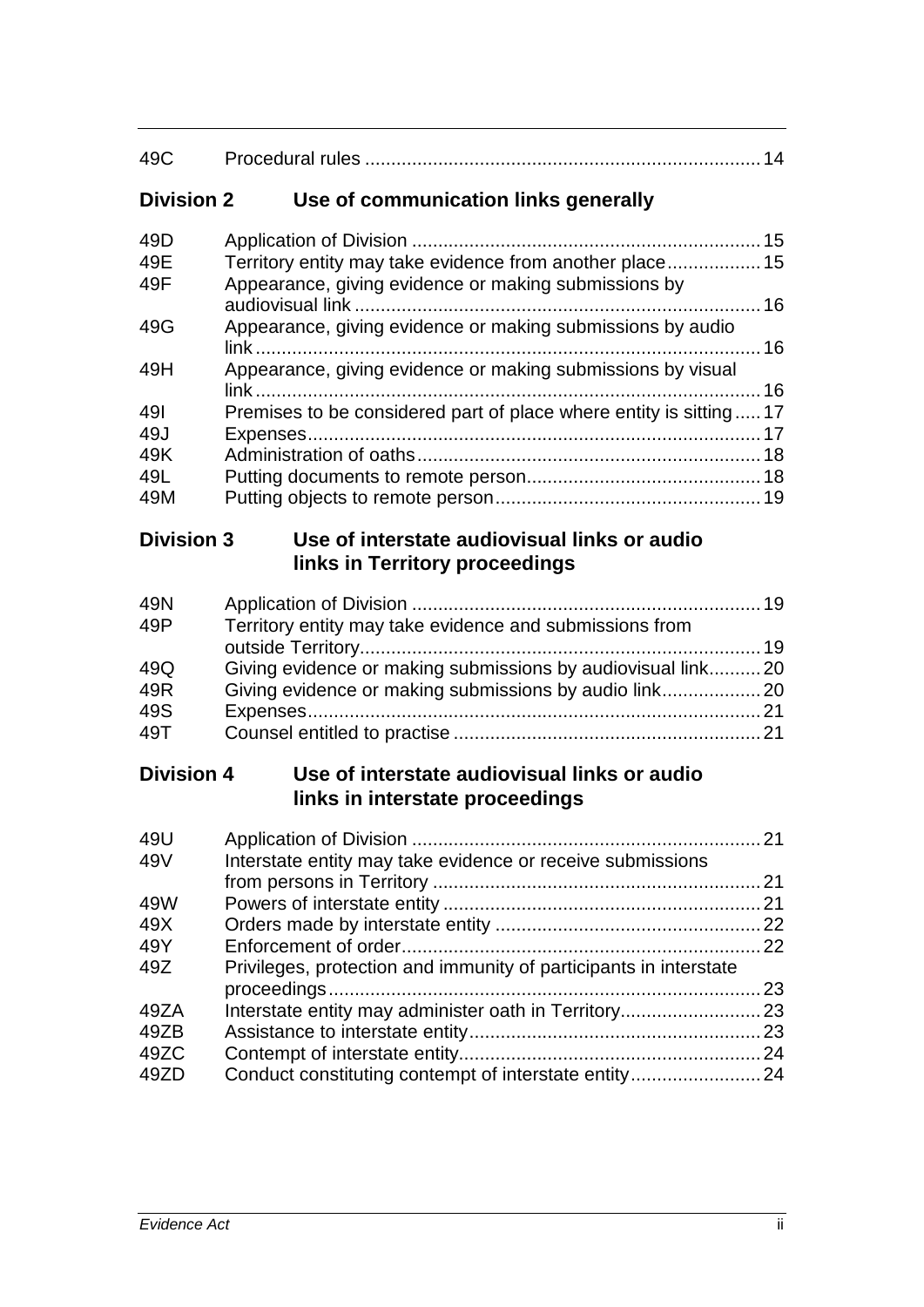| Part 6 | Evidence on commission |  |
|--------|------------------------|--|
|--------|------------------------|--|

# **Division 1 Taking outside Territory of evidence for Territory proceedings**

| 50 |  |
|----|--|
| 51 |  |

# **Division 2 Taking within Territory of evidence for proceedings elsewhere**

| 52 | Application to Supreme Court for order to obtain evidence27 |  |
|----|-------------------------------------------------------------|--|
| 53 |                                                             |  |
| 54 |                                                             |  |
| 55 |                                                             |  |

# **Part 7 Confidential information**

| 56  |                                                             |    |
|-----|-------------------------------------------------------------|----|
| 56A |                                                             | 32 |
| 56B |                                                             |    |
| 56C | Notice of intention to apply for leave to adduce or produce |    |
|     |                                                             |    |
| 56D | Procedural matters relating to application for leave33      |    |
| 56E | Giving leave to adduce or produce evidence of confidential  |    |
|     |                                                             |    |
| 56F |                                                             |    |
| 56G | Ancillary orders where evidence of confidential             |    |
|     |                                                             |    |
|     |                                                             |    |

# **Part 8 Publication of evidence**

| 57 | Prohibition of the publication of evidence and of names of |  |
|----|------------------------------------------------------------|--|
|    |                                                            |  |
| 58 | Temporary prohibition of the publication of evidence where |  |
|    |                                                            |  |
| 59 |                                                            |  |

# **Part 9 Other matters**

| 62  |                                                           |  |
|-----|-----------------------------------------------------------|--|
| 62A | Proof of place being within local government area etc. 38 |  |
| 65  |                                                           |  |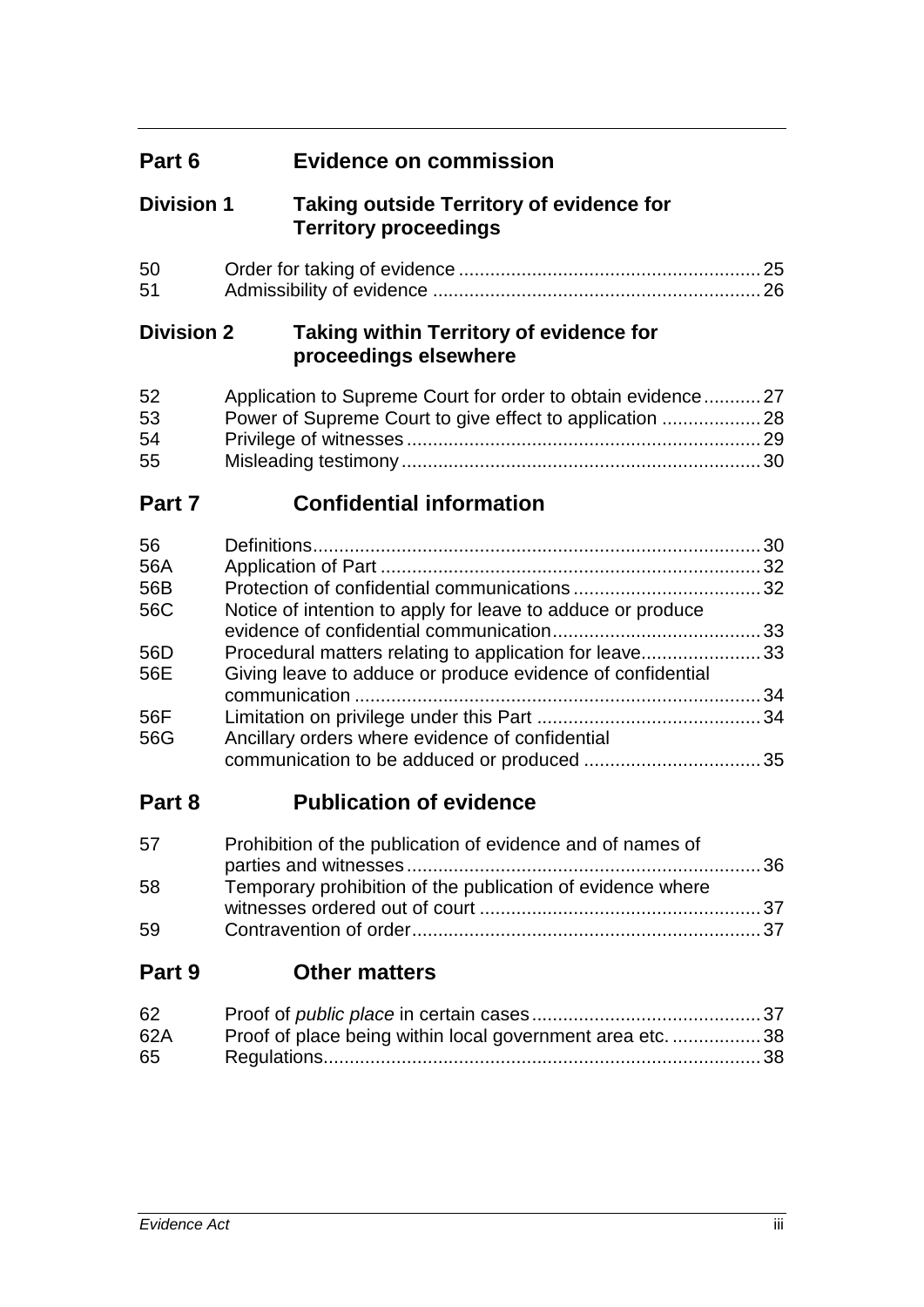| Part 10           |             | <b>Transitional provisions</b>                                                                                                  |          |
|-------------------|-------------|---------------------------------------------------------------------------------------------------------------------------------|----------|
| <b>Division 1</b> |             | <b>Transitional matters for Evidence Legislation</b><br>(Authorised Persons) Amendment Act 2009                                 |          |
| 66                |             |                                                                                                                                 | 38       |
| <b>Division 2</b> |             | <b>Transitional matters for Evidence (National</b><br><b>Uniform Legislation) (Consequential</b><br><b>Amendments) Act 2012</b> |          |
| 67<br>68          |             | Application of this Act linked to application of Evidence (NUL)                                                                 | 39<br>39 |
| <b>Division 3</b> |             | <b>Justice Legislation Amendment (Vulnerable</b><br><b>Witnesses) Act 2016</b>                                                  |          |
| 69<br>70<br>71    | Definitions | Offence provisions – before and after commencement day 40                                                                       |          |
| <b>ENDNOTES</b>   |             |                                                                                                                                 |          |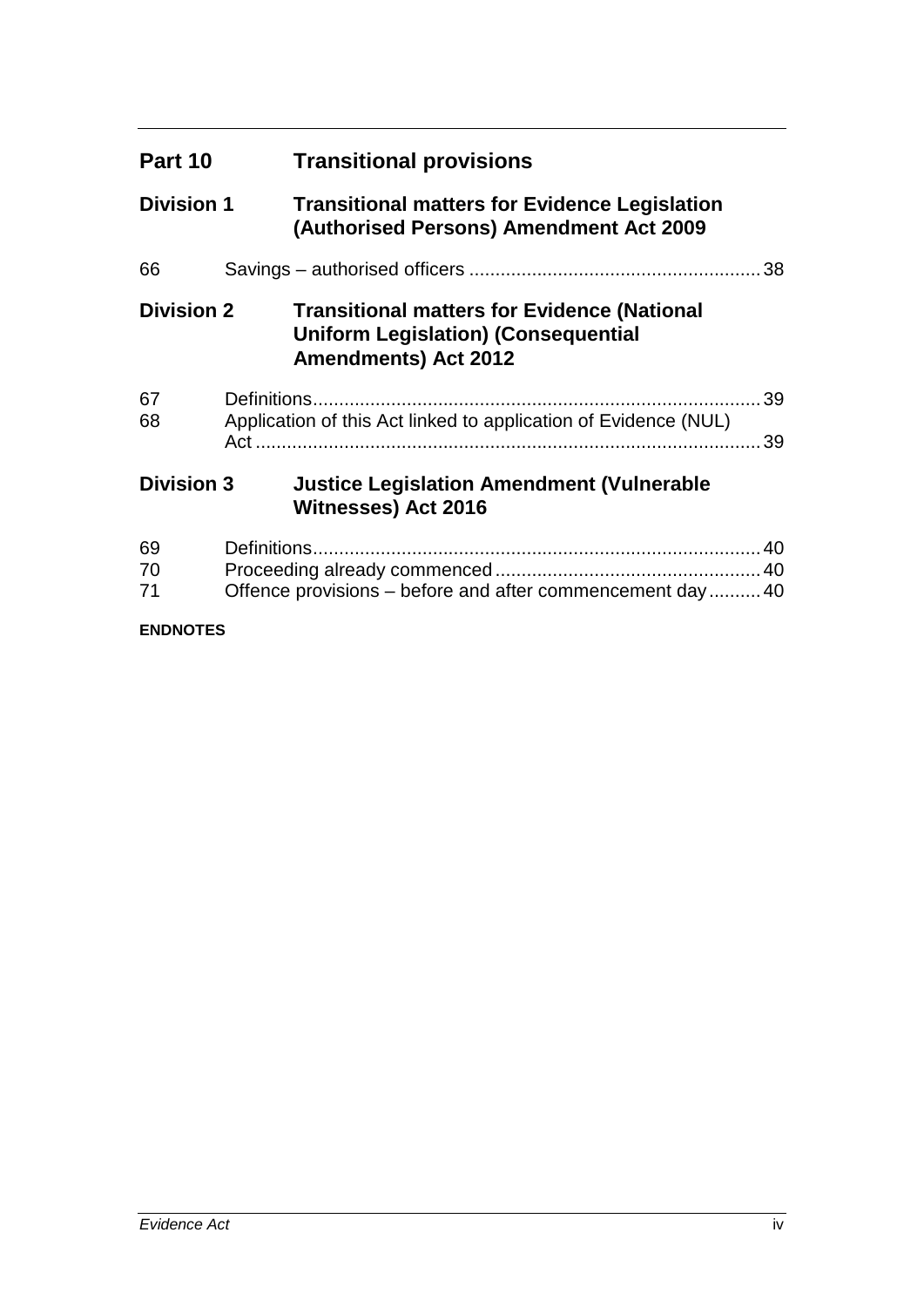# **NORTHERN TERRITORY OF AUSTRALIA**

As in force at 23 March 2016 \_\_\_\_\_\_\_\_\_\_\_\_\_\_\_\_\_\_\_\_

\_\_\_\_\_\_\_\_\_\_\_\_\_\_\_\_\_\_\_\_

#### **EVIDENCE ACT**

#### **An Act to make provision for evidentiary matters in addition to the**  *Evidence (National Uniform Legislation) Act*

## **Part 1 Preliminary matters**

#### **1 Short title**

This Act may be cited as the *Evidence Act*.

#### **4 Definitions**

In this Act:

*audio link*, for Part 5, see section 49.

*audiovisual link*, for Part 5, see section 49.

*audiovisual record*, for Part 3, see section 21A(1).

*authorised person*, for Part 3, see section 21A(1).

*child*, for Part 3, see section 21A(1).

*committal proceedings*, for Part 7, see section 56.

*communication link*, for Part 5, see section 49.

*confidential communication*, for Part 7, see section 56.

*counsellor*, for Part 7, see section 56.

*court*, see Part 1 of the Dictionary at the end of the Evidence (NUL) Act.

*document*, see Part 1 of the Dictionary at the end of the Evidence (NUL) Act.

*Evidence (NUL) Act* means the *Evidence (National Uniform Legislation) Act*.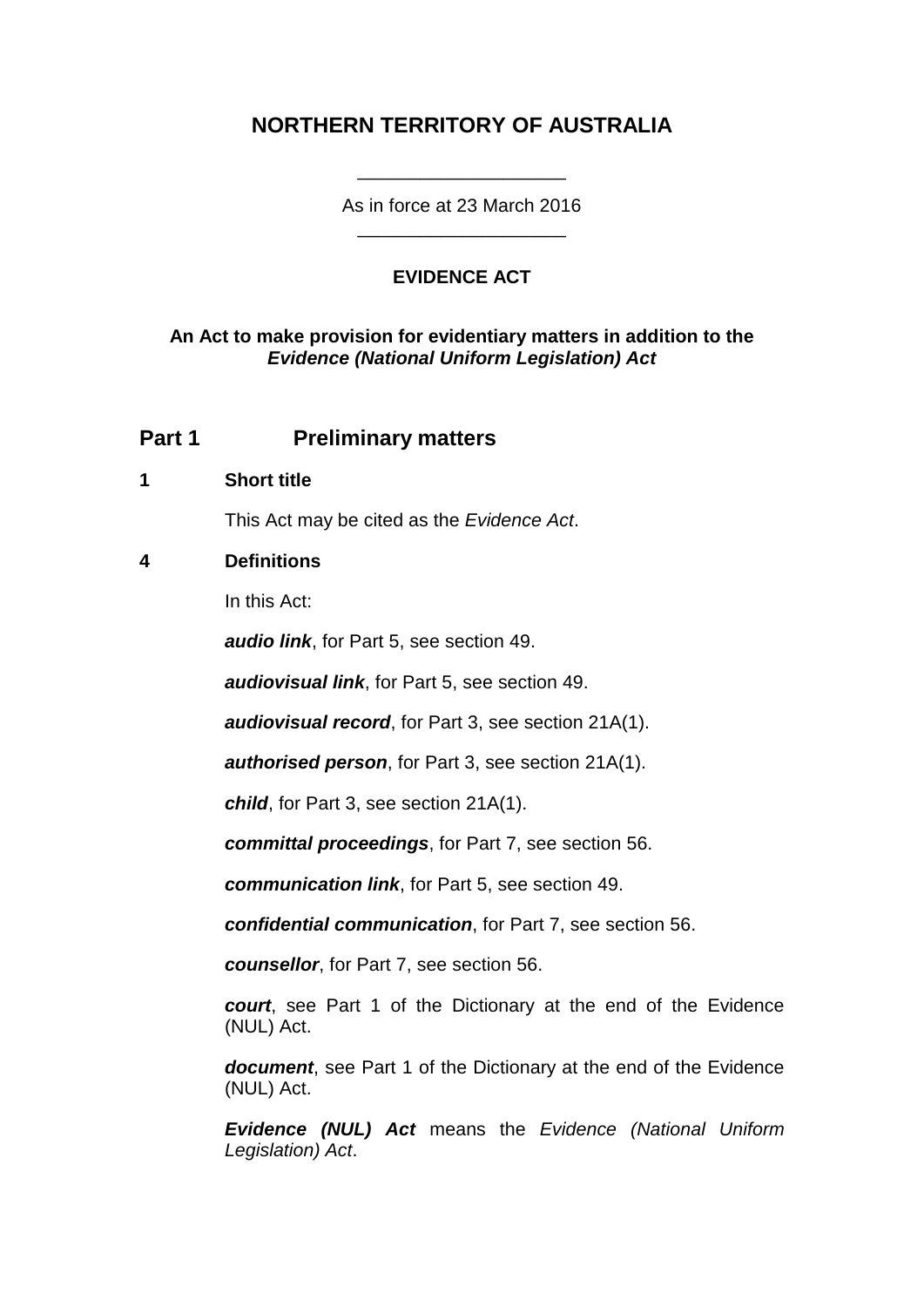*examination*, for Part 3, see section 21A(1).

*harm*, for Part 7, see section 56.

*interstate entity*, for Part 5, see section 49.

*interstate proceeding*, for Part 5, see section 49.

*judge*, see Part 1 of the Dictionary at the end of the Evidence (NUL) Act.

*participating State*, for Part 5, see section 49.

*party to a confidential communication*, for Part 7, see section 56.

*proceeding* means a civil proceeding or a criminal proceeding, each as defined in Part 1 of the Dictionary at the end of the Evidence (NUL) Act.

*recorded statement*, for Part 3, see section 21A(1).

*serious violence offence*, for Part 3, see section 21A(1).

*sexual offence* means a sexual offence within the meaning of the *Sexual Offences (Evidence and Procedure) Act*.

*special sitting*, for Part 3, see section 21A(1).

*statement* includes any representation of fact or opinion, whether made in words or otherwise.

*Territory entity*, for Part 5, see section 49.

*Territory proceeding*, for Part 5, see section 49.

*victim*, for Part 7, see section 56.

*visual link*, for Part 5, see section 49.

*vulnerable witness*, for Part 3, see section 21A(1).

#### **5 Application of Act**

- (1) This Act applies to all proceedings to which the Evidence (NUL) Act applies.
- (2) Part 5 also applies to Territory proceedings and interstate proceedings (as defined in section 49).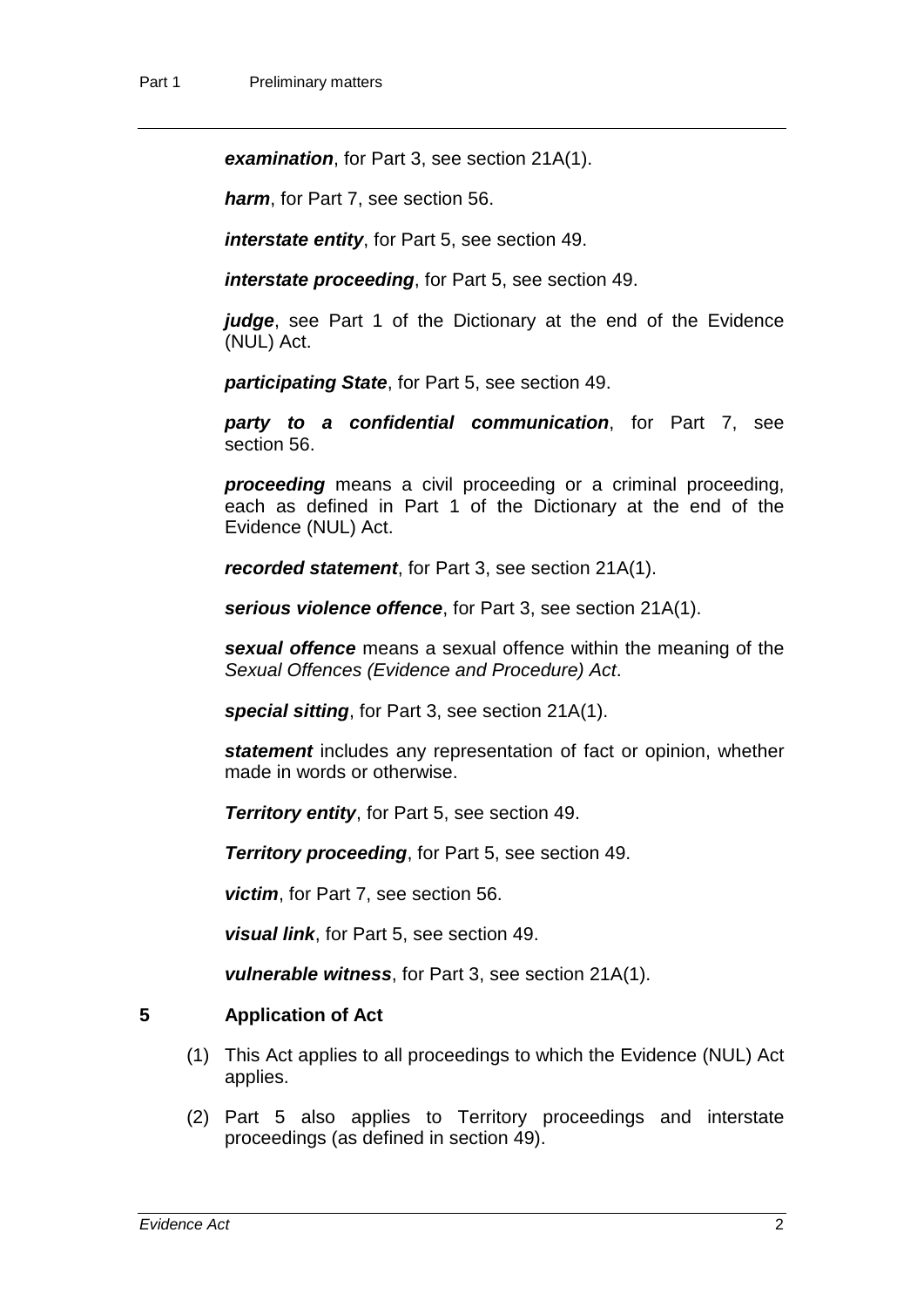#### **6 Relationship with Evidence (NUL) Act**

This Act applies in addition to, and does not affect the operation of, the Evidence (NUL) Act.

#### **6A Application of Criminal Code**

Part IIAA of the Criminal Code applies to an offence against this Act.

#### *Note for section 6A*

Part IIAA of the Criminal Code states the general principles of criminal *responsibility, establishes general defences, and deals with burden of proof. It also defines, or elaborates on, certain concepts commonly used in the creation of offences.*

## **Part 2 Privilege**

#### **12 Medical privilege**

- (2) A medical practitioner shall not, without the consent of his or her patient, divulge in any civil proceeding (unless the sanity of the patient is the matter in dispute) any communication made to him or her in his or her professional character by the patient, and necessary to enable him or her to prescribe or act for the patient.
- (3) Nothing in this section shall protect any communication made for any criminal purpose, or prejudice the right to give in evidence any statement or representation at any time made to or by a medical practitioner in or about the effecting by any person of an insurance on the life of himself or herself or any other person.

#### **Part 3 Vulnerable witnesses**

#### **21A Evidence of vulnerable witnesses**

(1) In this Part:

*audiovisual record* includes a recorded statement.

*authorised person* means any of the following:

- (a) a police officer with the rank of constable or above;
- (b) a member of the Australian Federal Police who is appointed as a special constable under the *Police Administration Act*;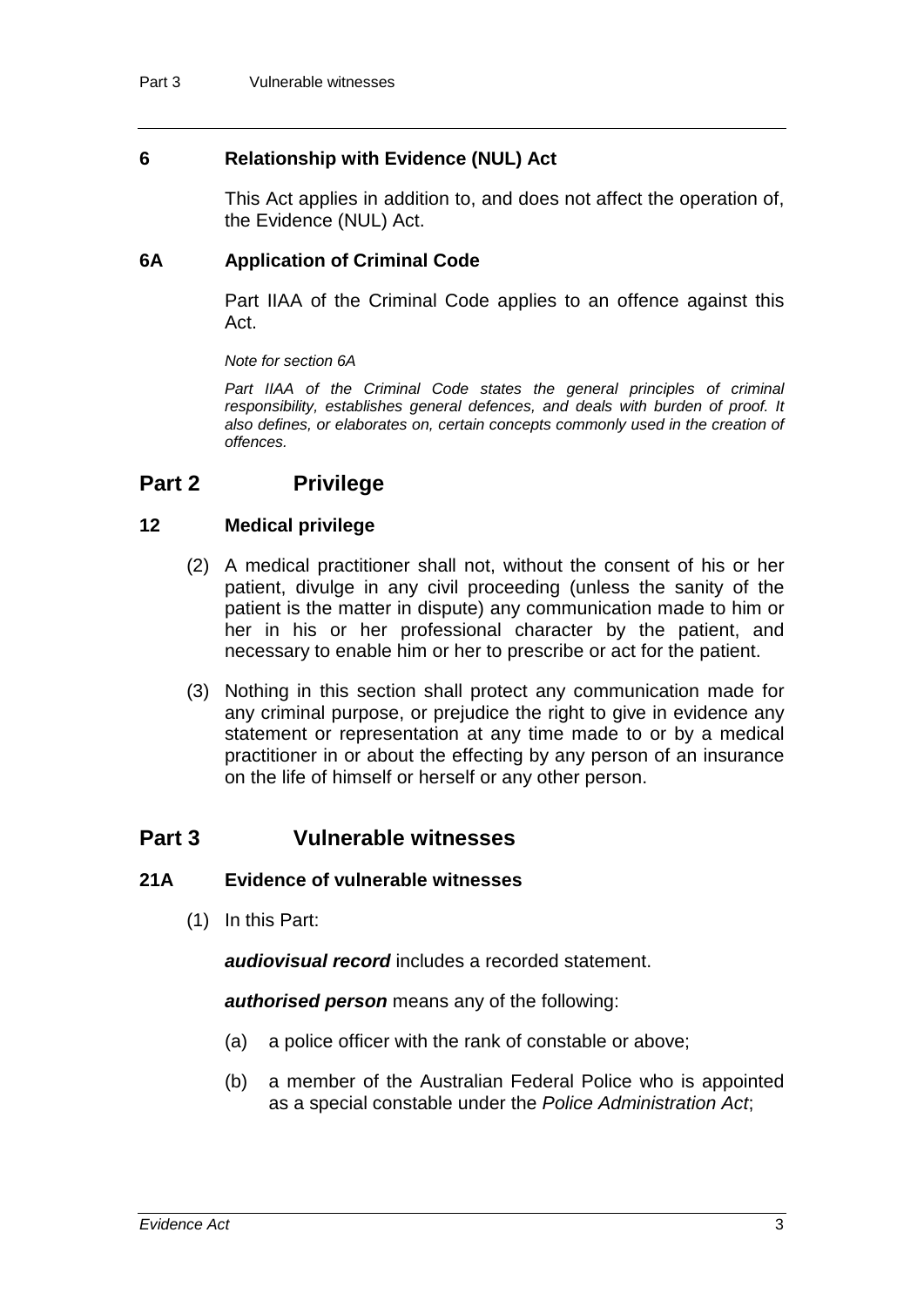- (c) a member of a police force of a State or another Territory who is appointed as a special constable under the *Police Administration Act*;
- (e) a person who is an authorised officer under section 304(1)(a) of the *Care and Protection of Children Act*;
- (f) a member of a police force of a State or another Territory with the rank of constable or above;
- (g) a person prescribed by regulation.

*child* means a person who is under 18 years of age.

*examination* of a witness includes cross-examination and re-examination.

*recorded statement* means an interview, recorded on video-tape or by other audiovisual means, in which an authorised person elicits from a vulnerable witness statements of fact which, if true, would be of relevance to a proceeding.

*serious violence offence* means an offence against any of the following provisions of the Criminal Code that is punishable by imprisonment for 5 or more years:

- (a) Part V, Division 2;
- (b) Part VI, Divisions 3 to 6A;
- (c) section 211 or 212;
- (d) another provision prescribed by the Regulations.

*special sitting*, of a court, means a sitting of the court held for the purpose of conducting an examination, or part of an examination, of a vulnerable witness in proceedings for a sexual offence or serious violence offence.

*vulnerable witness* means a witness in proceedings:

- (a) who is a child; or
- (b) who has a cognitive impairment or an intellectual disability; or
- (c) who is the alleged victim of a sexual offence to which the proceedings relate; or
- (d) whom a court considers to be vulnerable.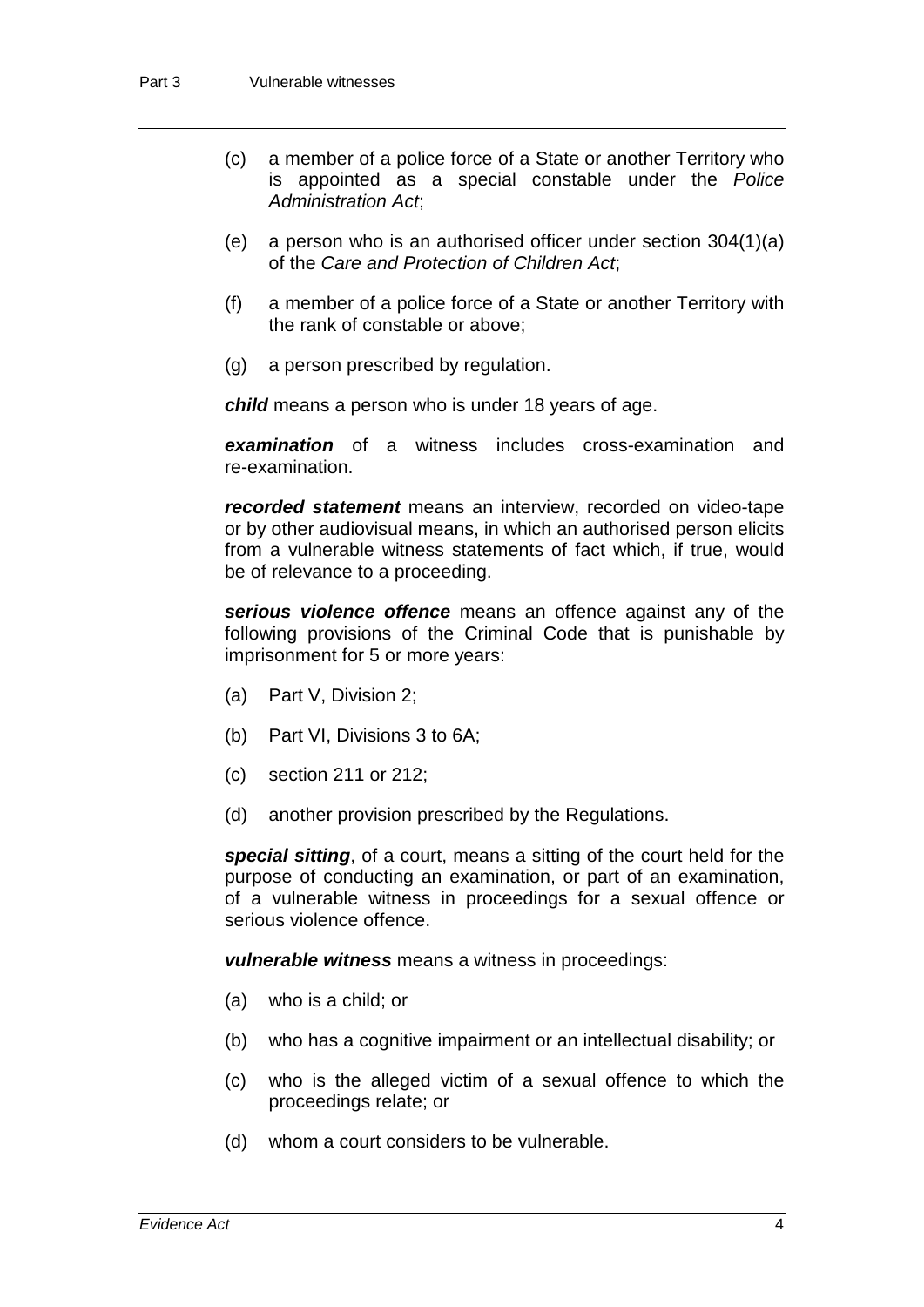- (1A) In considering whether a witness is vulnerable, as mentioned in subsection (1), definition *vulnerable witness*, paragraph (d), the court may have regard to the following matters:
	- (a) any relevant condition or characteristic of the witness, including age, education, ethnic and cultural background, gender, language background and skills, level of maturity and understanding and personality;
	- (b) any mental or physical disability and to which the witness is, or appears to be, subject;
	- (c) any relationship between the witness and the defendant to the proceedings;
	- (d) any other matter the court considers relevant.
	- (2) Subject to subsection (2A) and section 21B, a vulnerable witness is entitled to give evidence using one or more of the following arrangements as chosen by the witness:
		- (a) that the evidence of the vulnerable witness be given at a place outside the courtroom and transmitted to the courtroom by means of closed circuit television where that facility is available;
		- (b) that a screen, partition or one-way glass be placed to obscure the witness's view of a party to whom the evidence relates but not so as to obstruct the view of the witness by the judge and the jury (if any);
		- (c) that the vulnerable witness be accompanied by:
			- (i) a relative;
			- (ii) a friend; or
			- (iii) any other person who the vulnerable witness requests to accompany him or her and whom the court considers is in the circumstances appropriate to accompany the vulnerable witness;

for the purpose of providing the vulnerable witness with emotional support;

(d) that the court be closed while evidence is being given by the vulnerable witness in the proceeding (including evidence given under cross-examination) and that no persons remain in or enter a room or place in which the court is being held, or remain within the hearing of the court, without its permission.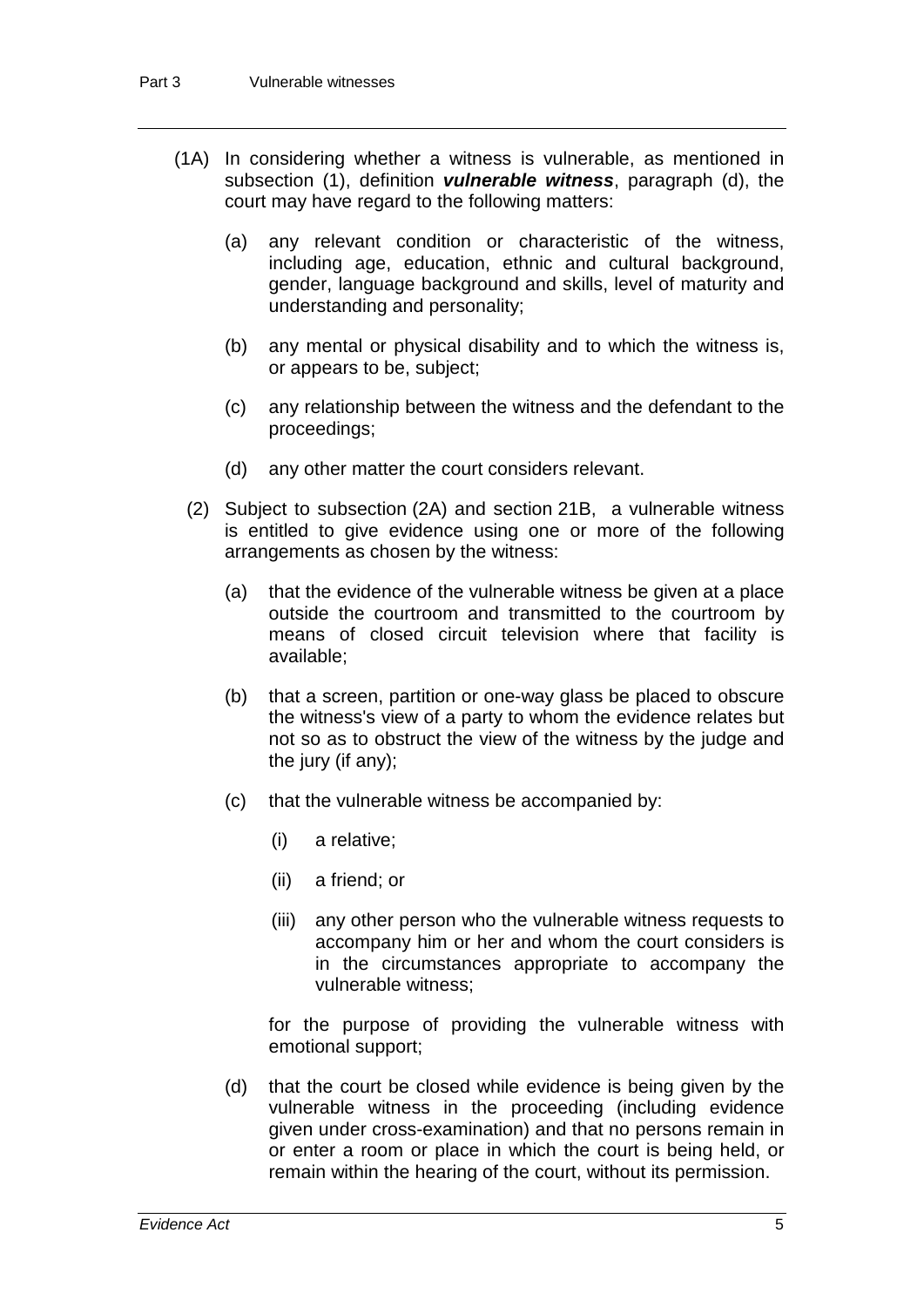- (2A) The court may make an order that the vulnerable witness is not to give evidence using an arrangement under subsection (2) if satisfied that:
	- (a) it is not in the interests of justice for the witness's evidence to be given using that arrangement; or
	- (b) the urgency of the proceeding makes the use of that arrangement inappropriate.
- (2B) In determining whether or not it is in the interests of justice to use an arrangement under subsection (2), the court must have regard to the following matters:
	- (a) the need to minimise the harm that could be caused to the vulnerable witness by giving evidence;
	- (b) the interest in the vulnerable witness being able to give evidence effectively.
- (2C) The court must state its reasons for making an order under subsection (2A).
	- (3) Where a vulnerable witness is to give evidence using an arrangement under subsection (2)(a) or (b), the judge must issue a warning to the jury (if any) to the effect that:
		- (a) the procedure is a routine practice of the court; and
		- (b) no adverse inference is to be drawn against the accused as a result of the use of the arrangement; and
		- (c) the evidence of the witness is not to be given any greater or lesser weight because of the use of the arrangement.
	- (4) If an arrangement under subsection (2)(c) is used, the person who accompanies the vulnerable witness is to be placed so he or she is visible to the judge and the jury (if any).
	- (5) If an arrangement under subsection (2)(d) is used in a proceeding in which the defendant is or is apparently a child, nothing in subsection (2)(d) is to be taken to require the exclusion from the court or the place where the evidence is being given of a person who is required or permitted under the *Youth Justice Act* to be present.
	- (6) If the court is requested to determine whether a witness is a vulnerable witness, the witness is to be taken to be a vulnerable witness until the court makes the determination.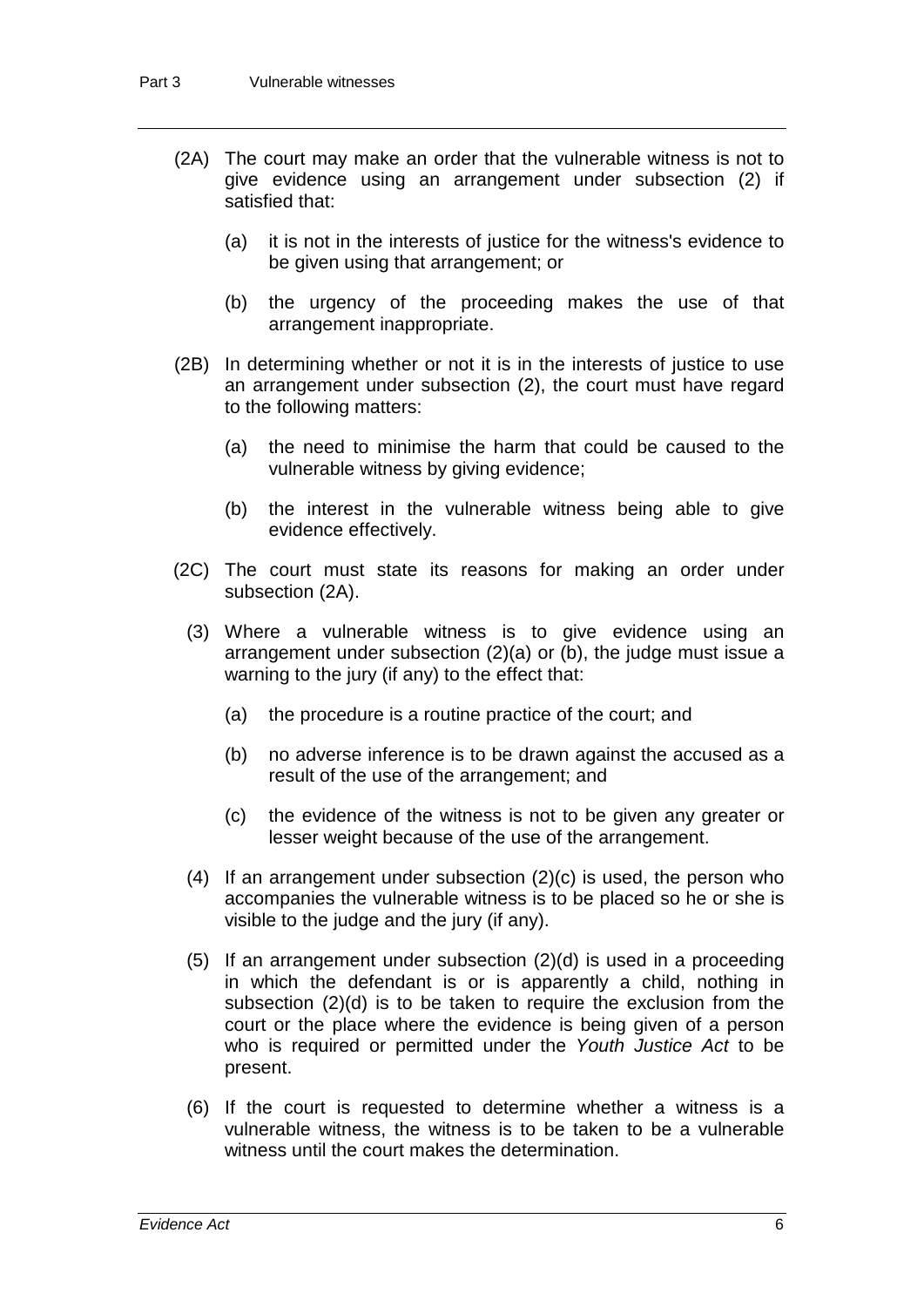#### **21B Evidence of vulnerable witnesses in cases of sexual or serious violence offences**

- (1) This section applies to proceedings for the trial in respect of, or the hearing of a charge for, a sexual offence or a serious violence offence.
- (2) If a vulnerable witness is to give evidence in proceedings to which this section applies, the court may exercise one or both of the following powers:
	- (a) the court may admit a recorded statement in evidence as the witness's evidence in chief or as part of the witness's evidence in chief;
	- (b) the court may:
		- (i) hold a special sitting in relation to the witness; and
		- (ii) have an audiovisual recording made of the examination of the witness at the special sitting and admit the recording in evidence; and
		- (iii) re-play the recording to the jury as the witness's evidence or as part of the witness's evidence (as the case requires).
- (3) If the prosecutor asks the court to admit a recorded statement in evidence or to hold a special sitting under subsection (2), the court must accede to the request unless there is good reason for not doing so.
- (3A) Without limiting subsection (3), when considering the prosecutor's request to admit a recorded statement or to hold a special sitting, the court must take into account whether a recorded statement can be played or a special sitting can be held in the courtroom for the proceedings.
	- (4) Before the court admits a recorded statement, or the recording of an examination conducted at a special sitting, in evidence under this section, the court may have it edited to remove irrelevant or otherwise inadmissible material.
	- (5) A vulnerable witness may (but need not) be present in the courtroom when a recorded statement of evidence of the witness, or an audiovisual recording of the examination (or part of the examination) of the witness, is re-played in the courtroom.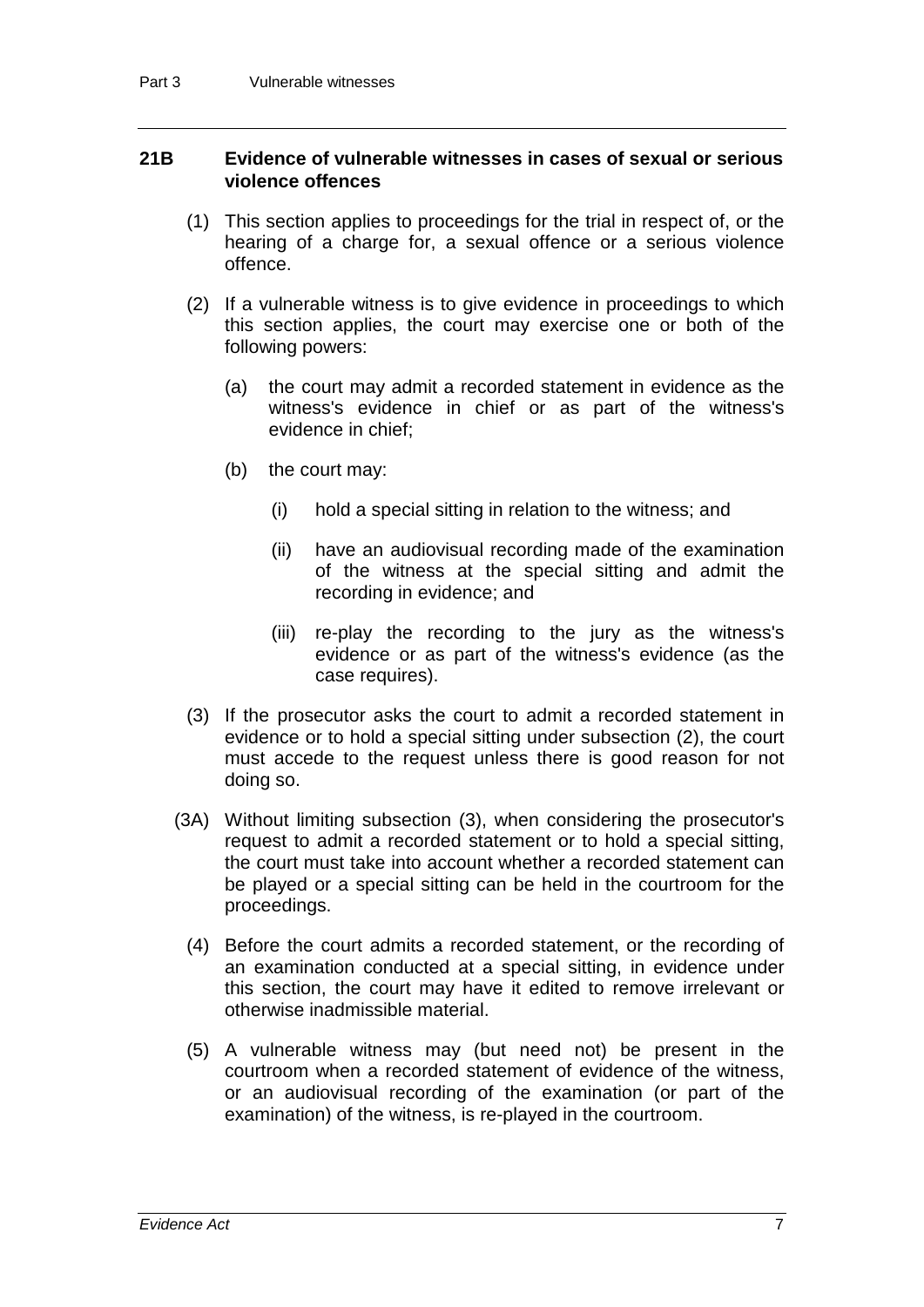(6) The vulnerable witness's demeanour, and words spoken or sounds made by the vulnerable witness, during the re-play of a recorded statement of evidence or an audiovisual recording of the examination (or part of the examination) of the witness, are not to be observed or overheard in the courtroom unless the vulnerable witness elects to be present in the courtroom for that part of the proceedings.

#### **21C Evidence given outside the courtroom**

- (1) If evidence is given outside the courtroom and contemporaneously transmitted to the courtroom, the following provisions apply:
	- (a) the place where the vulnerable witness gives the evidence is taken to be within the precincts of the court;
	- (b) the court will determine who is to be present in the same room as the witness while the evidence is given;
	- (c) the court may give directions:
		- (i) to ensure necessary communication between persons in the courtroom and the vulnerable witness; and
		- (ii) to ensure that images of the defendant are not transmitted to the place where the vulnerable witness is giving evidence; and
		- (iii) to ensure that the witness's evidence is audible in the courtroom and that the judge, counsel and jury can adequately observe the demeanour of the witness while giving evidence; and
		- (iv) to deal with any incidental matter.
- (2) If the court holds a special sitting, the following provisions apply:
	- (a) the court may hold the sitting wherever it thinks appropriate and, if it decides to sit outside the courtroom, the place where the sitting is held is taken to be within the precincts of the court;
	- (b) in the case of a trial by jury, the special sitting is to be held in the absence of the jury (and may be held before the jury is empanelled);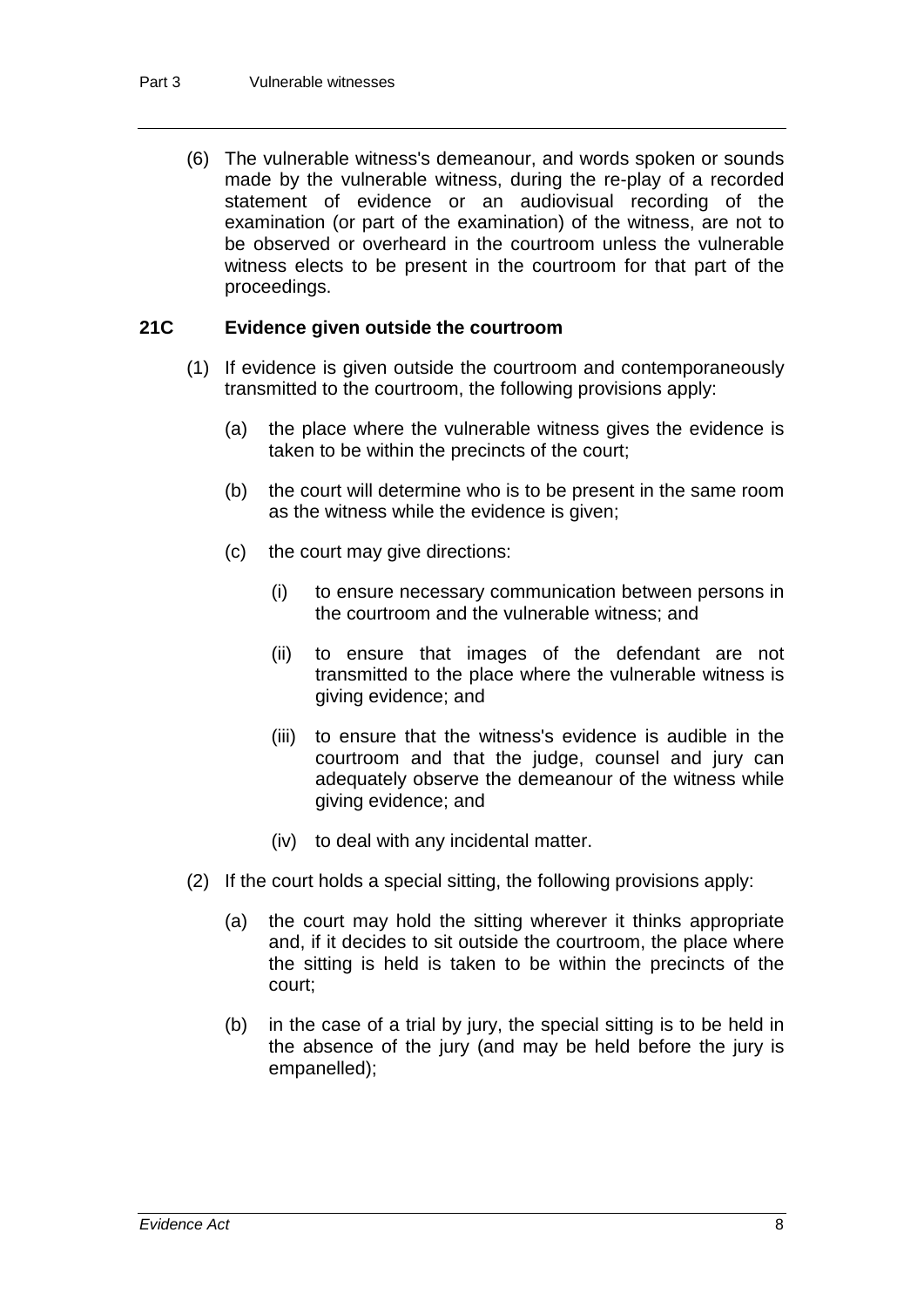- (c) during the examination of the witness, the defendant is not to be present in the same room as the witness, but, if the defendant wants to observe the examination, arrangements are to be made so that:
	- (i) the defendant can contemporaneously hear and observe the witness by audiovisual link; and
	- (ii) the defendant (if represented) can communicate with counsel for the defence during the course of the examination;
- (d) the court will determine who is to be in the same room as the witness during the course of the examination;
- (e) the court may give directions on any matter incidental to the examination or the recording of the examination.
- (3) If evidence is taken from a vulnerable witness from a place outside the courtroom, but it is necessary for the witness to attend in the courtroom to give identification evidence, the court must, unless there is good reason to the contrary, defer taking the identification evidence until the witness has completed giving all other evidence.

#### **21D Principles in relation to child witnesses**

- (1) It is the intention of the Legislative Assembly that, as children tend to be vulnerable in dealings with persons in authority (including courts and lawyers), child witnesses be given the benefit of special measures.
- (2) If a witness is a child, the court must have regard to the following principles:
	- (a) the court must take measures to limit, to the greatest extent practicable, the distress or trauma suffered (or likely to be suffered) by the child when giving evidence;
	- (b) the child must be treated with dignity, respect and compassion;
	- (c) the child must not be intimidated when giving evidence;
	- (d) proceedings in which a child is a witness should be resolved as quickly as possible;
	- (e) all efforts must be made to ensure that matters that may delay or interrupt a child's evidence in a proceeding are determined before a special sitting or trial commences.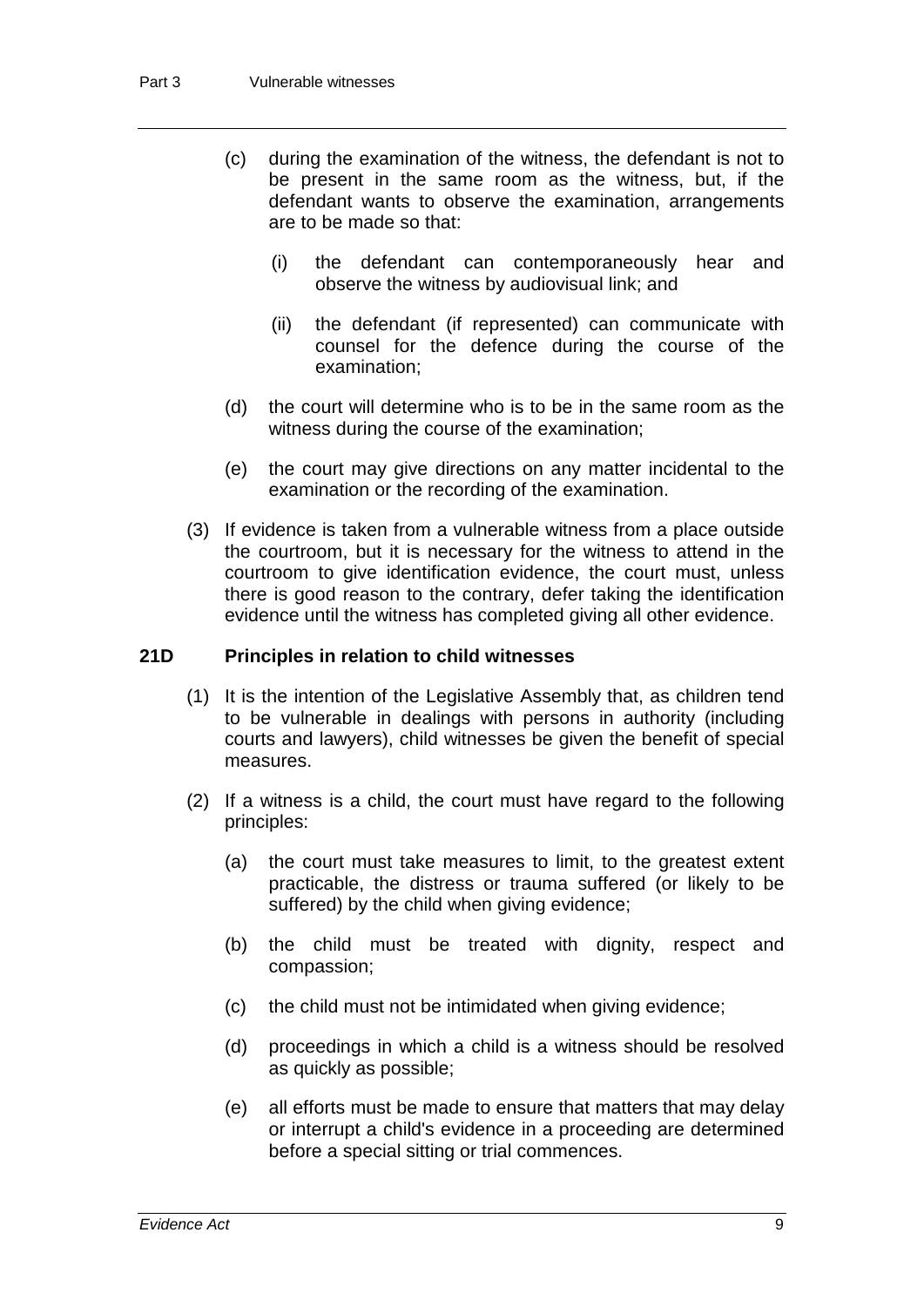(3) However, if the court is satisfied that a child witness is able, and wants, to give evidence in the presence of the defendant, special measures are not to be taken, contrary to the wishes of the child, to protect the child from the apprehended distress or trauma of giving evidence in the presence of the defendant.

#### **21E Audiovisual record of evidence of vulnerable witness**

- (1) If a vulnerable witness is to give evidence in criminal proceedings, and facilities are available for making an audiovisual record of the evidence, the court may direct that an audiovisual record be made of the witness's evidence.
- (2) An order may be made under this section whether or not special measures are taken for the protection of the witness.
- (3) An audiovisual record made under this section forms part of the records of the court.
- (4) If, in later civil or criminal proceedings, a court is satisfied that evidence of which an audiovisual record has been made under this section is relevant to the later proceedings, the court may admit the audiovisual record in evidence.
- (5) Before the court admits an audiovisual record in evidence, it may have the record edited to exclude irrelevant material or material that is otherwise inadmissible in the later proceedings.
- (6) If a court admits an audiovisual record in evidence under this section, the court may relieve the witness wholly or in part from an obligation to give evidence in the later proceedings.

#### **21F Closure of court in certain cases**

- (1) The court is to be closed, in a case involving a charge of a sexual offence or a serious violence offence, while the evidence of a vulnerable witness is being taken.
- (2) This section extends both to the examination of the vulnerable witness and to the re-play before the court of an audiovisual record of the witness's evidence.
- (3) While the court is closed under this section, a person must not remain in the courtroom, or a place from which the person can overhear the proceedings in the courtroom, without the court's permission.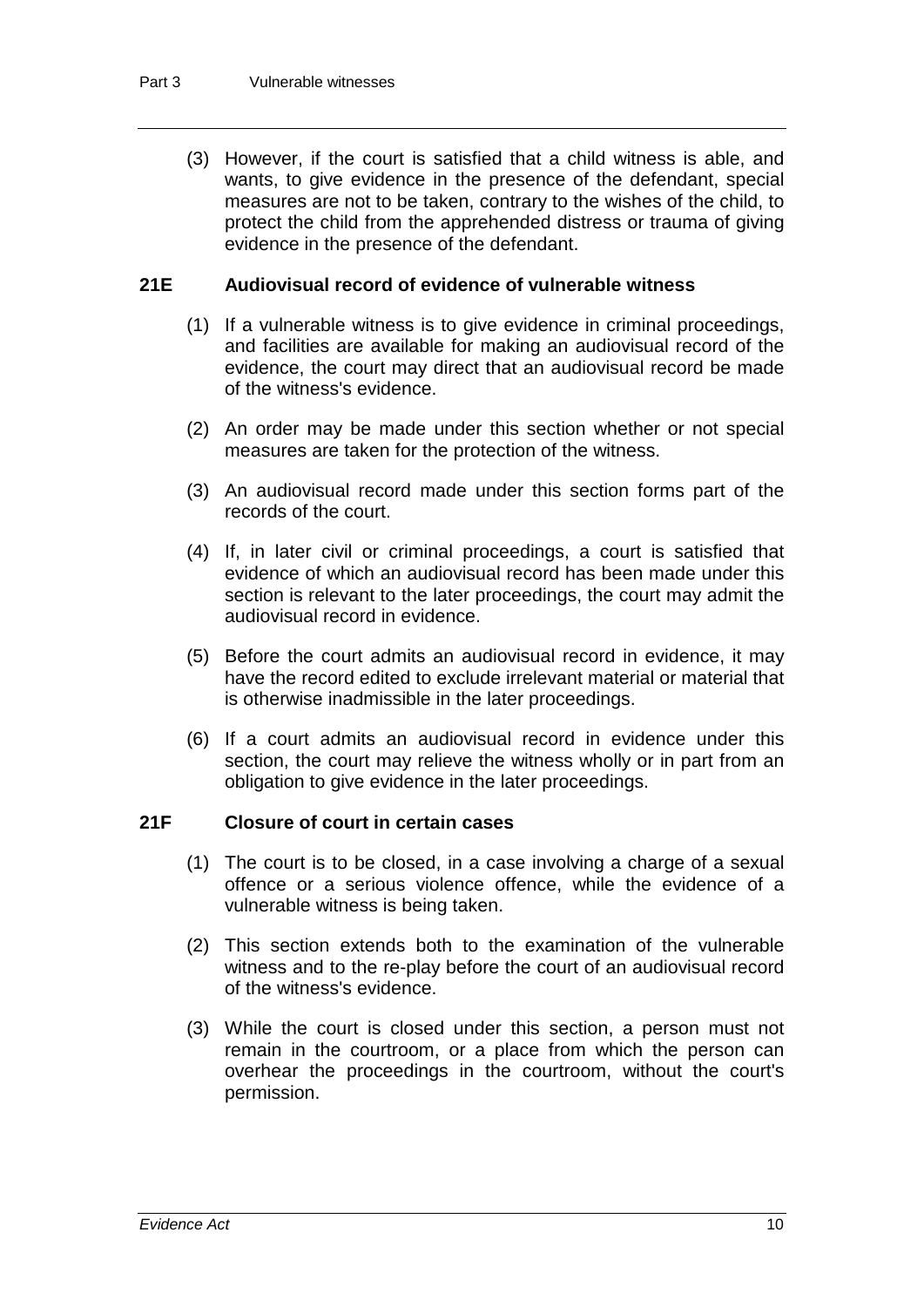# **Part 4 Miscellaneous rules of evidence**

#### **24 Evidentiary certificate by reporting scientist**

- (1) This section applies to a criminal proceeding.
- (2) A certificate purporting to be signed by a reporting scientist and stating any of the following matters is evidence of the matter:
	- (a) that a stated thing was received at a stated laboratory on a stated day;
	- (b) that the thing was tested at the laboratory on a stated day or between stated days;
	- (c) that a stated DNA profile has been obtained from the thing;
	- (d) that the reporting scientist:
		- (i) examined the laboratory's records relating to the receipt, storage and testing of the thing, including any test process that was done by someone other than the reporting scientist; and
		- (ii) confirms the records indicate all quality assurance procedures for the receipt, storage and testing of the thing that were in place in the laboratory at the time of the test were complied with.
- (3) If a party intends to rely on the certificate, the party must:
	- (a) at least 15 business days before the hearing day, give a copy of the certificate to each other party; and
	- (b) at the hearing, call the reporting scientist to give evidence unless the parties agree otherwise.
- (4) If the Commissioner of Police receives a written request from a party for a copy of the laboratory's records relating to the receipt, storage and testing of the thing, the Commissioner must give the party a copy of the records within 7 business days after receiving the request.
- (5) If a party intends to challenge a matter stated in the certificate, the party must, at least 3 business days before the hearing day, give the Commissioner of Police and each other party written notice of the matter to be challenged.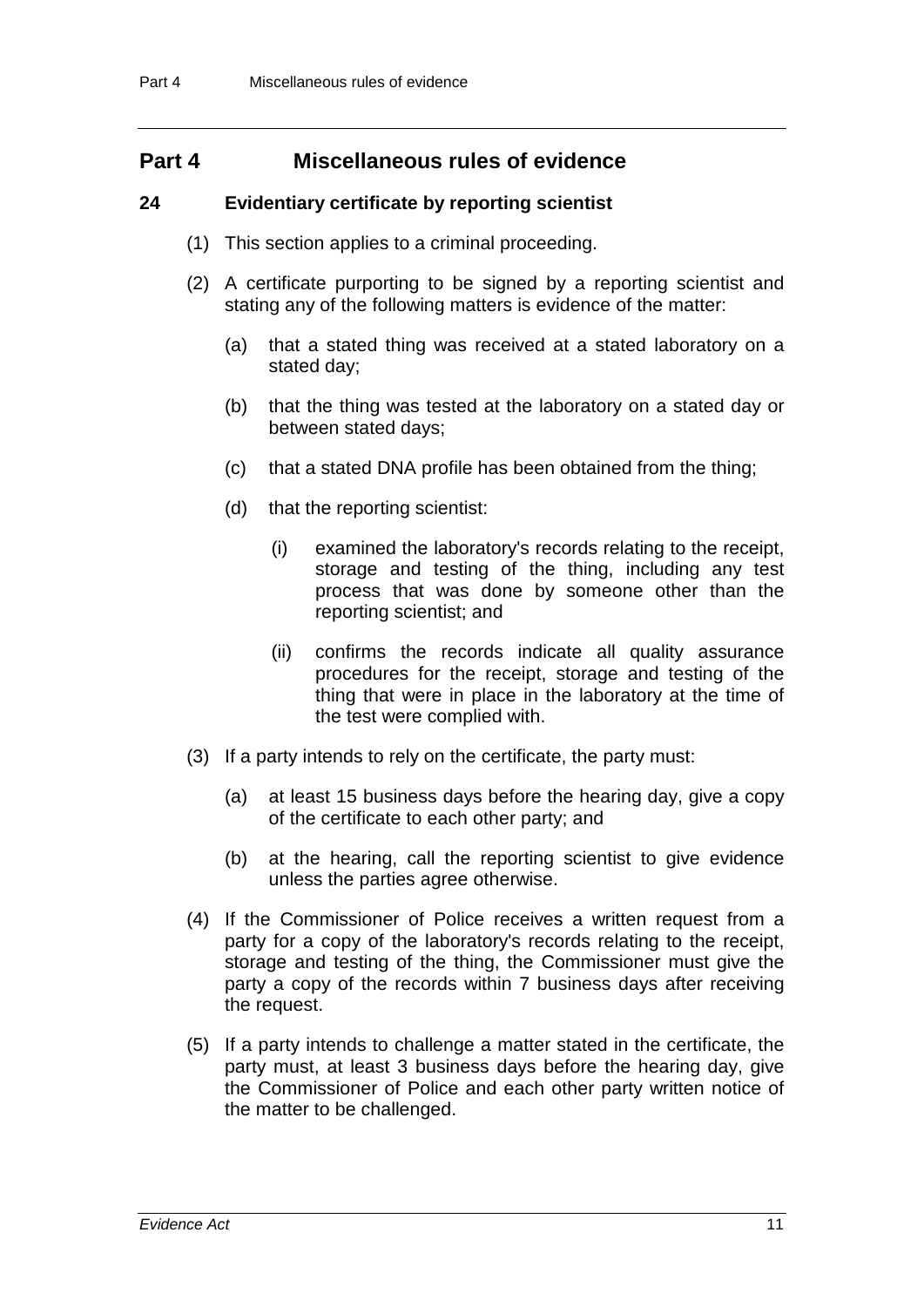- (6) A party challenging a matter stated in the certificate may, with the leave of the court, require the party relying on the certificate to call any person involved in the receipt, storage or testing of the thing to give evidence at the hearing.
- (7) The court may give leave only if satisfied:
	- (a) an irregularity may exist in relation to the receipt, storage or testing of the thing about which the person to be called is able to give evidence; and
	- (b) it is in the interests of justice that the person be called to give evidence.
- (8) Any equipment used in testing the thing at the laboratory is to be taken to have given accurate results in the absence of evidence to the contrary.
- (9) A document required to be given under this section may be given personally or by post, facsimile or another form of electronic communication.
- (10) On application made to it, the court may, before or after a time fixed under this section expires, extend or abridge the time by an order fixing, extending or abridging the time, whether or not the application is made before the time expires.
- (11) In this section:

*business day* means a day that is not:

- (a) a Saturday or Sunday; or
- (b) a day that is declared to be a public holiday under the *Public Holidays Act*.

*criminal proceeding*, see Part 1 of the Dictionary at the end of the Evidence (NUL) Act.

*DNA profile* means the result from a DNA analysis.

*hearing day* means the day fixed for the start of the hearing of a proceeding.

*laboratory* means a forensic science laboratory of the Commonwealth or a State or Territory.

*records*, of a laboratory, means records in the possession of the Commissioner of Police or to which the Commissioner has access.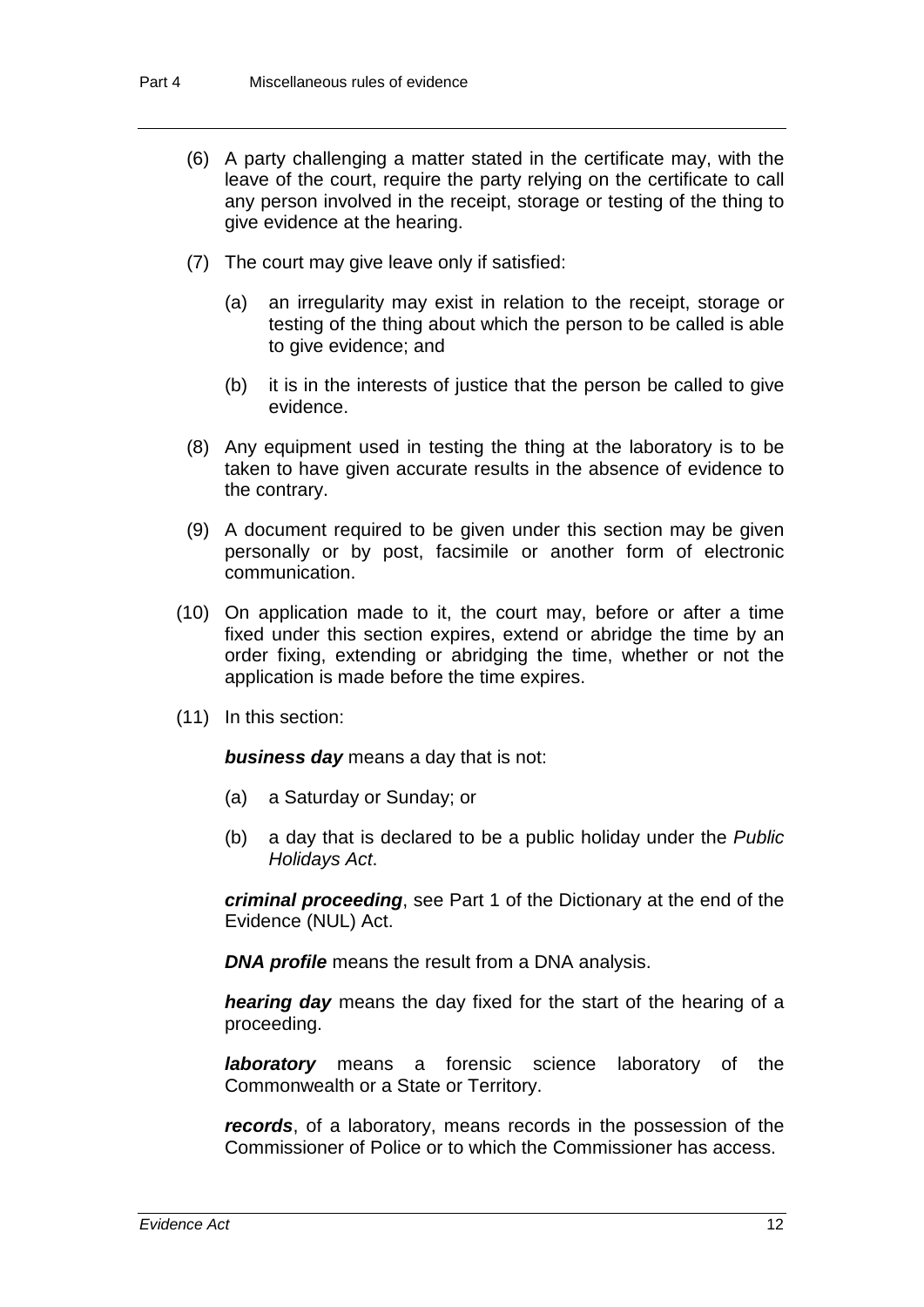*reporting scientist* means a person who holds a prescribed qualification.

#### **26E Exception to rule against hearsay evidence**

- (1) In a proceeding arising from a charge of a sexual offence or a serious violence offence, the court may, despite the rule against hearsay evidence, admit evidence of a statement made by a child to another person as evidence of facts in issue if the Court considers the evidence of sufficient probative value to justify its admission.
- (2) In a preliminary examination under Part V, Division 1 of the *Justices Act*, the child whose evidence is admitted under subsection (1) cannot be cross-examined in relation to the statement.
- (3) An accused person cannot be convicted solely on the basis of hearsay evidence admitted under subsection (1).

# **Part 5 Communication links**

#### **Division 1 Preliminary matters**

#### **49 Interpretation**

In this Part:

*audio link* means facilities (including telephone) that enable audio communication between persons at different places.

*audiovisual link* means facilities (including closed-circuit television) that enable audio and visual communication between persons at different places.

*communication link* means an audiovisual link, audio link or visual link.

#### *interstate entity* means:

- (a) a court of a participating State; or
- (b) a person or body authorised by or under a law of a participating State to take evidence on oath or affirmation;

that is authorised by the provisions of an Act of that State in terms substantially corresponding to Divisions 3 and 4 to direct that evidence be taken or submissions be made by audio link or audiovisual link from the Territory.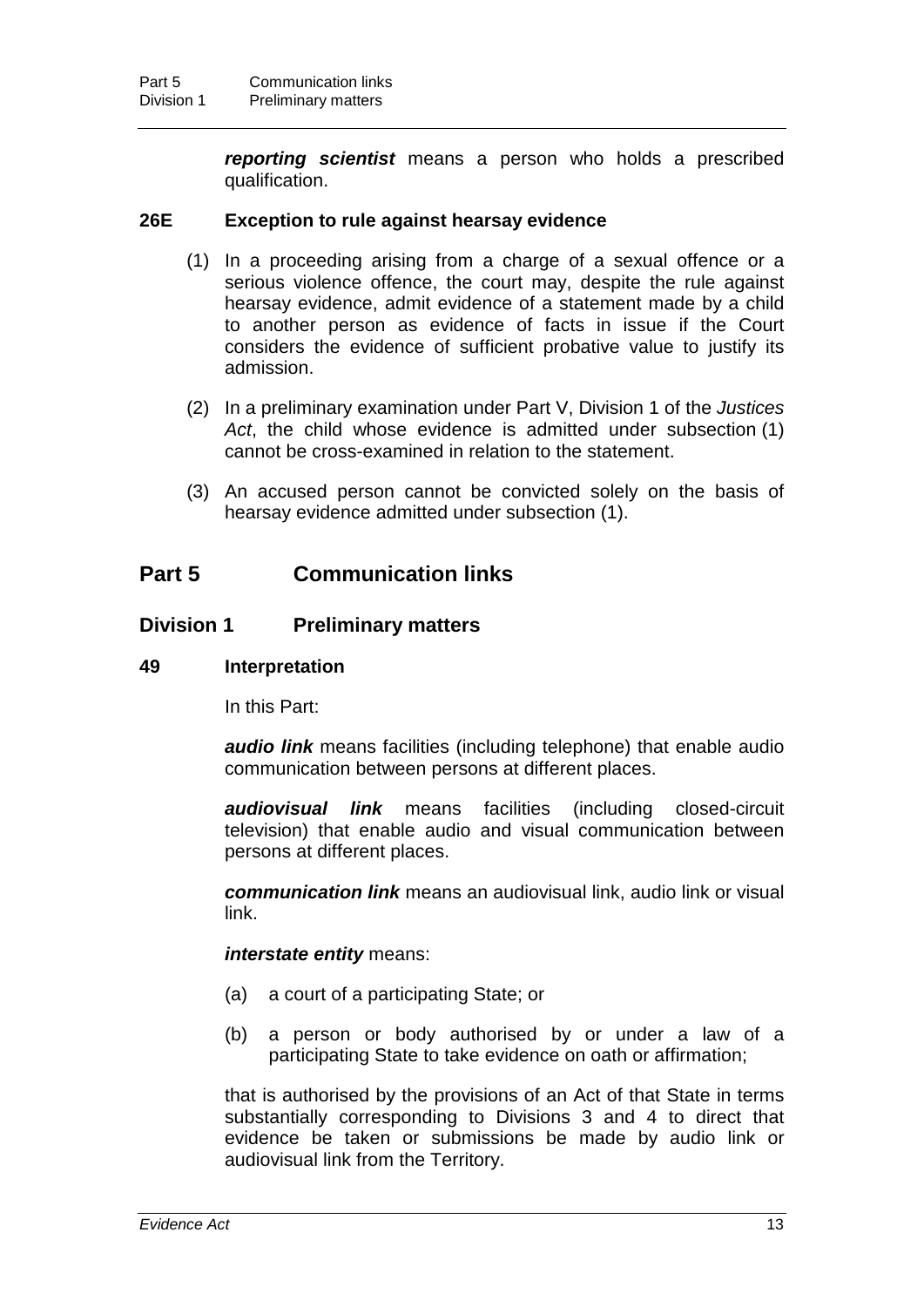*interstate proceeding* means a proceeding in or before an interstate entity.

*participating State* means a State or Territory in which provisions of an Act in terms substantially corresponding to Divisions 3 and 4 are in force.

*Territory entity* means any of the following:

- (a) a court;
- (b) a coroner;
- (c) a person or body authorised by or under a law of the Territory to take evidence on oath;
- (d) in this Division and Division  $2 a$  person acting judicially, including the holder of a statutory office or a public sector employee with authority to examine evidence.

*Territory proceeding* means a proceeding in or before a Territory entity.

*visual link* means facilities that enable visual communication between persons at different places.

#### **49B Application of Part**

Nothing in this Part prevents a person who is within or outside the Territory or Australia from appearing before or giving evidence or making submissions to a Territory entity for the purposes of a proceeding in the Territory in a manner provided for under:

- (a) another law of the Territory; or
- (b) a rule, regulation or matter of practice made under a law of the Territory.

#### **49C Procedural rules**

A Territory entity may make rules or otherwise determine procedures for or with respect to:

- (a) appearance; or
- (b) giving of evidence in a proceeding; or
- (c) making a submission in a proceeding;

by a communication link provided for in this Part, including rules or procedures in respect of failure of a link.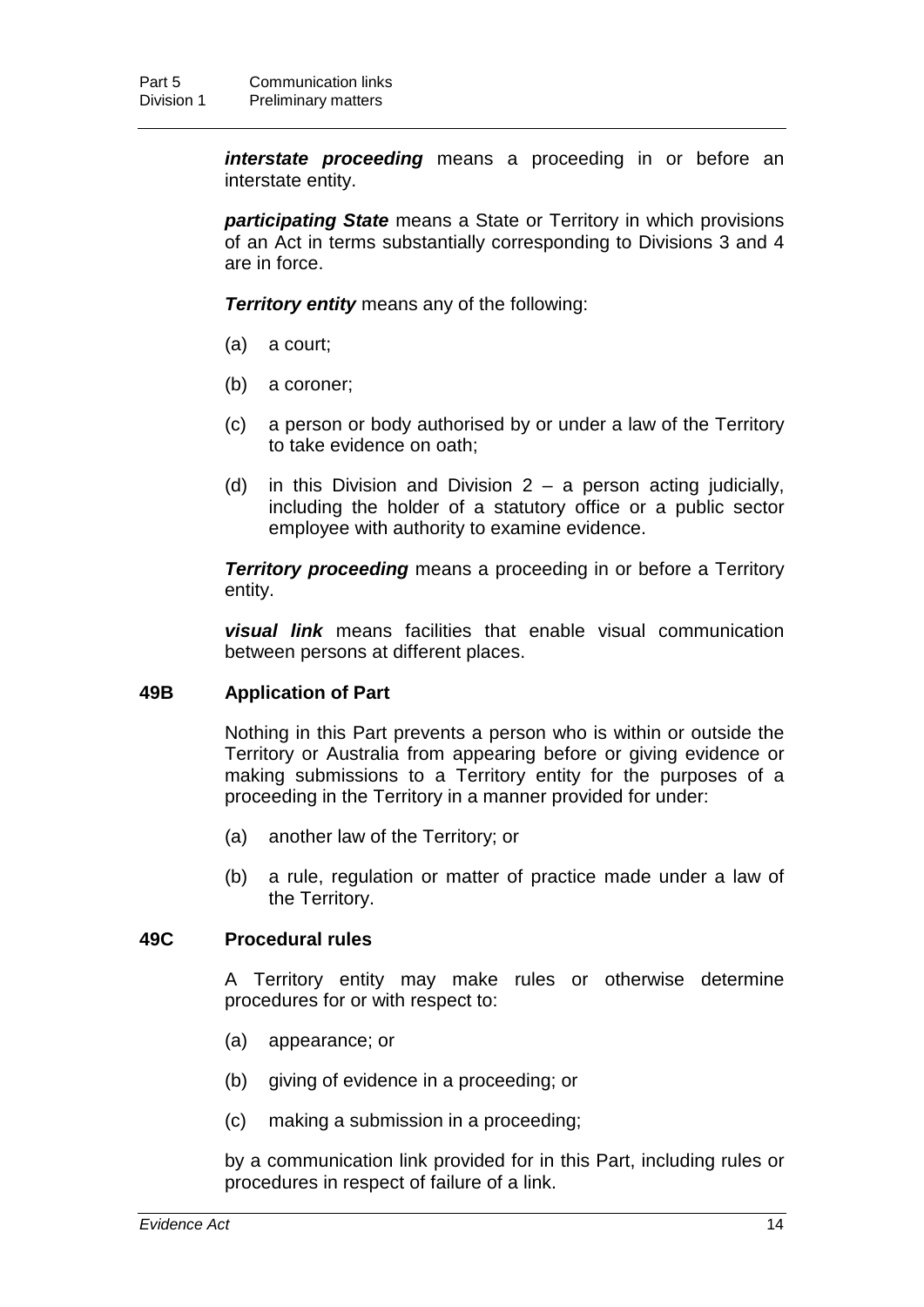# **Division 2 Use of communication links generally**

#### **49D Application of Division**

- (1) This Division applies to any Territory proceeding.
- (2) Nothing in this Division limits the application of Division 3 or 4 to a proceeding.
- (3) Nothing in Division 3 or 4 limits the application of this Division to a proceeding.

#### **49E Territory entity may take evidence from another place**

- (1) A Territory entity may, of its own motion or on the application of a party to a proceeding, direct (conditionally or unconditionally) that a person (whether or not a party to the proceeding) appear before, or give evidence or make a submission to, the entity by a communication link from any place within or outside the Territory (including outside Australia) that is outside the place where the entity is sitting.
- (2) The entity must not make the direction unless it is satisfied that:
	- (a) the necessary facilities are available or can reasonably be made available; and
	- (b) the evidence can more conveniently be given, or the appearance or submission can more conveniently be made, from the other place.
- (3) Without limiting the matters to which the entity may have regard, the entity must have regard to whether the making of the direction would be unfair to any person.
- (4) The entity may at any time vary or revoke an order made under this Division, either of its own motion or on application of a party to the proceeding.
- (5) A requirement by or under an Act that a person is to be present, or is to attend or be brought, before a Territory entity is to be taken to be satisfied if he or she is present, attends or is brought before the entity by way of a communication link in accordance with this Division.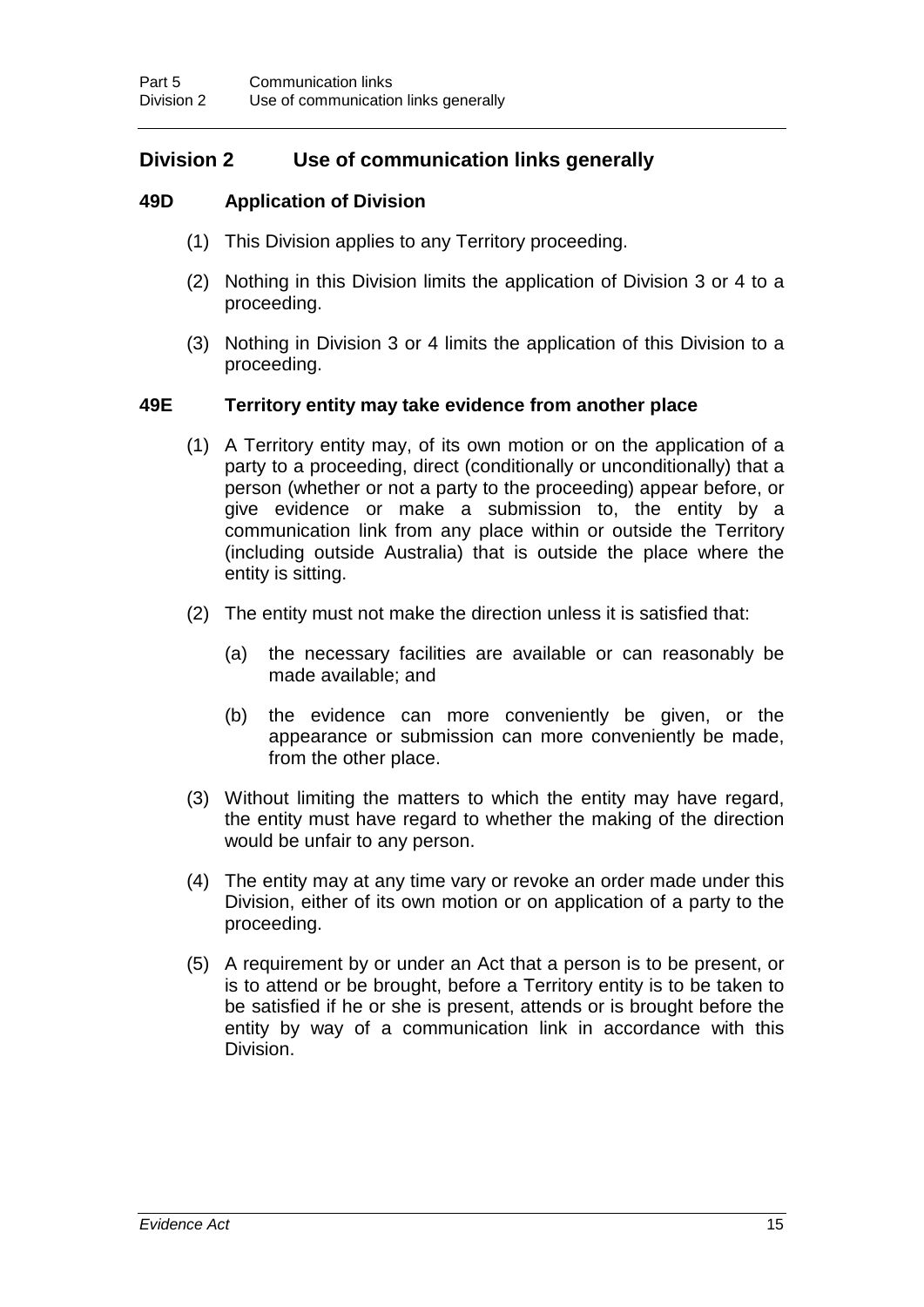#### **49F Appearance, giving evidence or making submissions by audiovisual link**

A person must not appear, evidence must not be given and a submission must not be made, by audiovisual link under this Division unless:

- (a) the place where a Territory entity is sitting (*place A*); and
- (b) the place where the person would appear, the evidence would be given or the submission would be made (*place B*);

are equipped with audiovisual link facilities that enable:

- (c) all appropriate persons who are at place A to see and hear all appropriate persons at place B; and
- (d) all appropriate persons who are at place B to see and hear all appropriate persons at place A.

#### **49G Appearance, giving evidence or making submissions by audio link**

A person must not appear, evidence must not be given and a submission must not be made, by audio link under this Division, unless:

- (a) the place where a Territory entity is sitting (*place A*); and
- (b) the place where the person would appear, evidence would be given or the submission would be made (*place B*);

are equipped with audio link facilities that enable:

- (c) all appropriate persons who are at place A to hear all appropriate persons at place B; and
- (d) all appropriate persons who are at place B to hear all appropriate persons at place A.

#### **49H Appearance, giving evidence or making submissions by visual link**

A person must not appear, evidence must not be given and a submission must not be made, by visual link under this Division unless:

(a) the place where a Territory entity is sitting (*place A*); and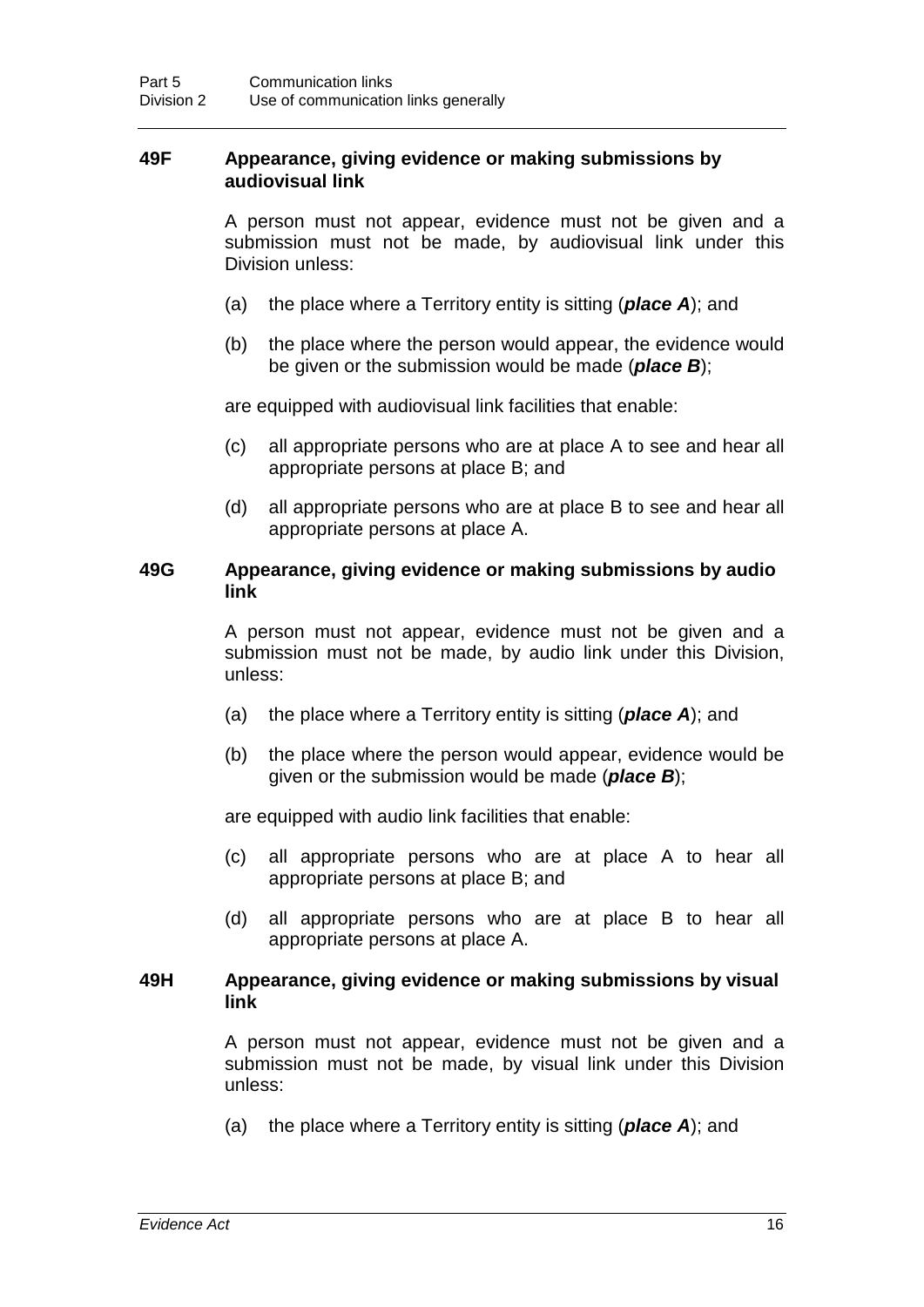(b) the place where the person would appear, the evidence would be given or the submission would be made (*place B*);

are equipped with visual link facilities that enable:

- (c) all appropriate persons who are at place A to see all appropriate persons at place B; and
- (d) all appropriate persons who are at place B to see all appropriate persons at place A.

#### **49I Premises to be considered part of place where entity is sitting**

- (1) Despite any provision to the contrary, any place at which a communication link is being used in accordance with this Division for the purpose of a person appearing before, or giving evidence or making a submission to, a Territory entity is taken to be part of the place where the entity is sitting for the purpose of conducting the proceeding.
- (2) Subsection (1) has effect, for example, for the purposes of the laws relating to evidence, procedure, contempt of court and perjury.
- (3) Subsection (1) also has the effect that any offence committed at the place where the person appearing before the entity or giving the evidence or making the submission is located is to be taken to have been committed at the place where the entity is sitting for the purposes of the laws in force in the Territory.
- (4) If a communication link fails in relation to a proceeding, the entity may:
	- (a) adjourn the proceeding; or
	- (b) make other orders as are appropriate in the circumstances as if a person present at the place at which the communication link is located were in the presence of the entity.

#### **49J Expenses**

If a Territory entity directs that a person appear, evidence be taken, or submissions be made, by a communication link from a person under this Division, the entity may make the orders it considers just for payment of the expenses incurred.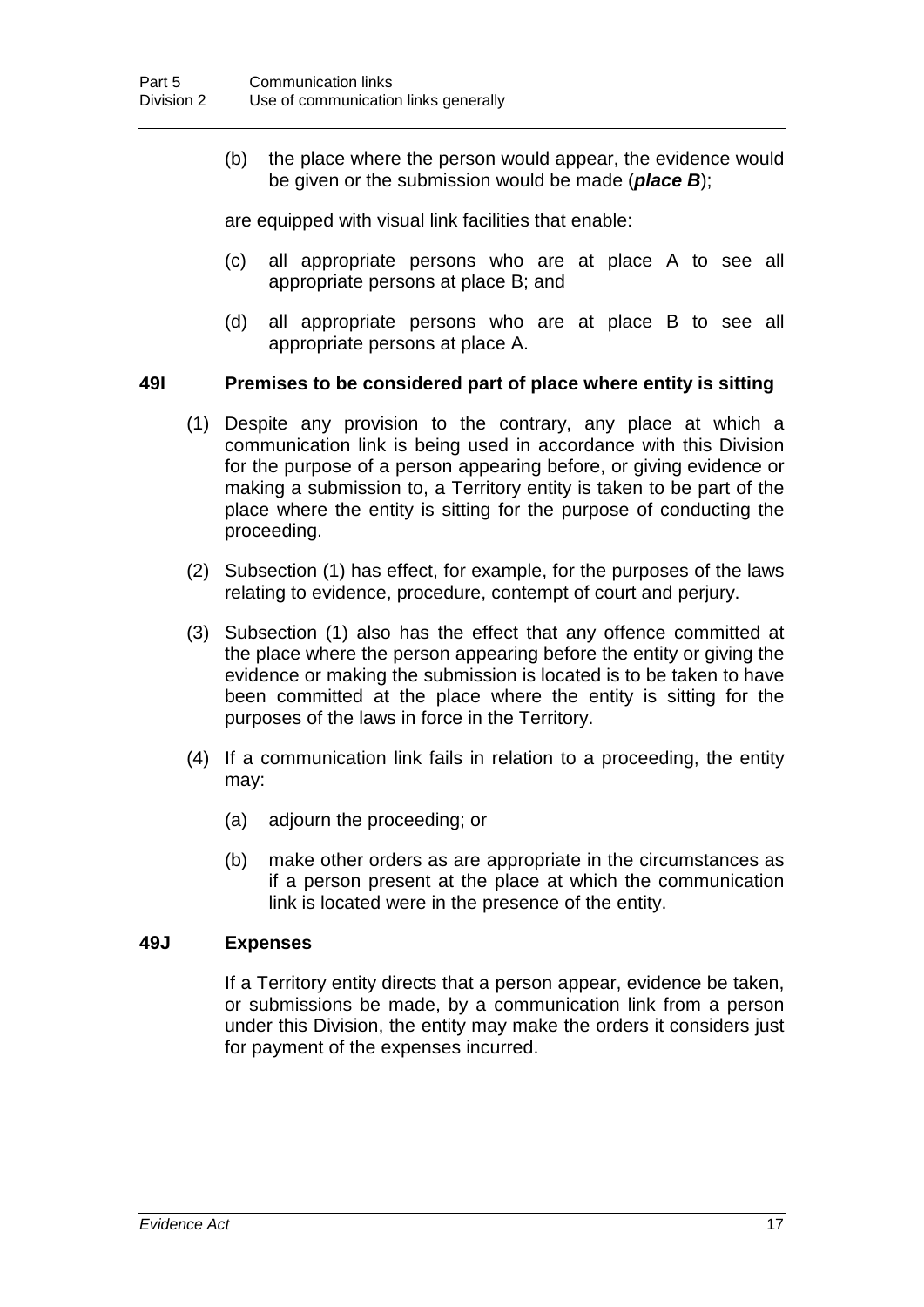#### **49K Administration of oaths**

An oath to be taken by a person giving evidence by a communication link under this Division may be administered:

- (a) by means of a communication link, as nearly as practicable in the same way as if the person were to give evidence in the place where the Territory entity is sitting; or
- (b) at the direction of, or on behalf of, the entity at the place where the person is giving the evidence, by a person authorised by the entity.

#### **49L Putting documents to remote person**

- (1) If in the course of examination of a person by a communication link it is necessary to put a document to the person, a Territory entity may permit the document to be put to the person:
	- (a) if the document is at the place where the entity is sitting:
		- (i) by transmitting by any means (including by the communication link itself) a video, electronic or other image of it to the place where the person is giving evidence or making a submission; and
		- (ii) by the image transmitted being then put to the person; or
	- (b) if the document is at the place where the person is giving evidence or making a submission:
		- (i) by putting the document to the person; and
		- (ii) by then transmitting by any means (including by the communication link itself) a video, electronic or other image of the document to the place where the entity is sitting.
- (2) A document put to a person in accordance with subsection (1) is admissible as evidence without proof that the transmitted video, electronic or other image of the document is a true copy of the document.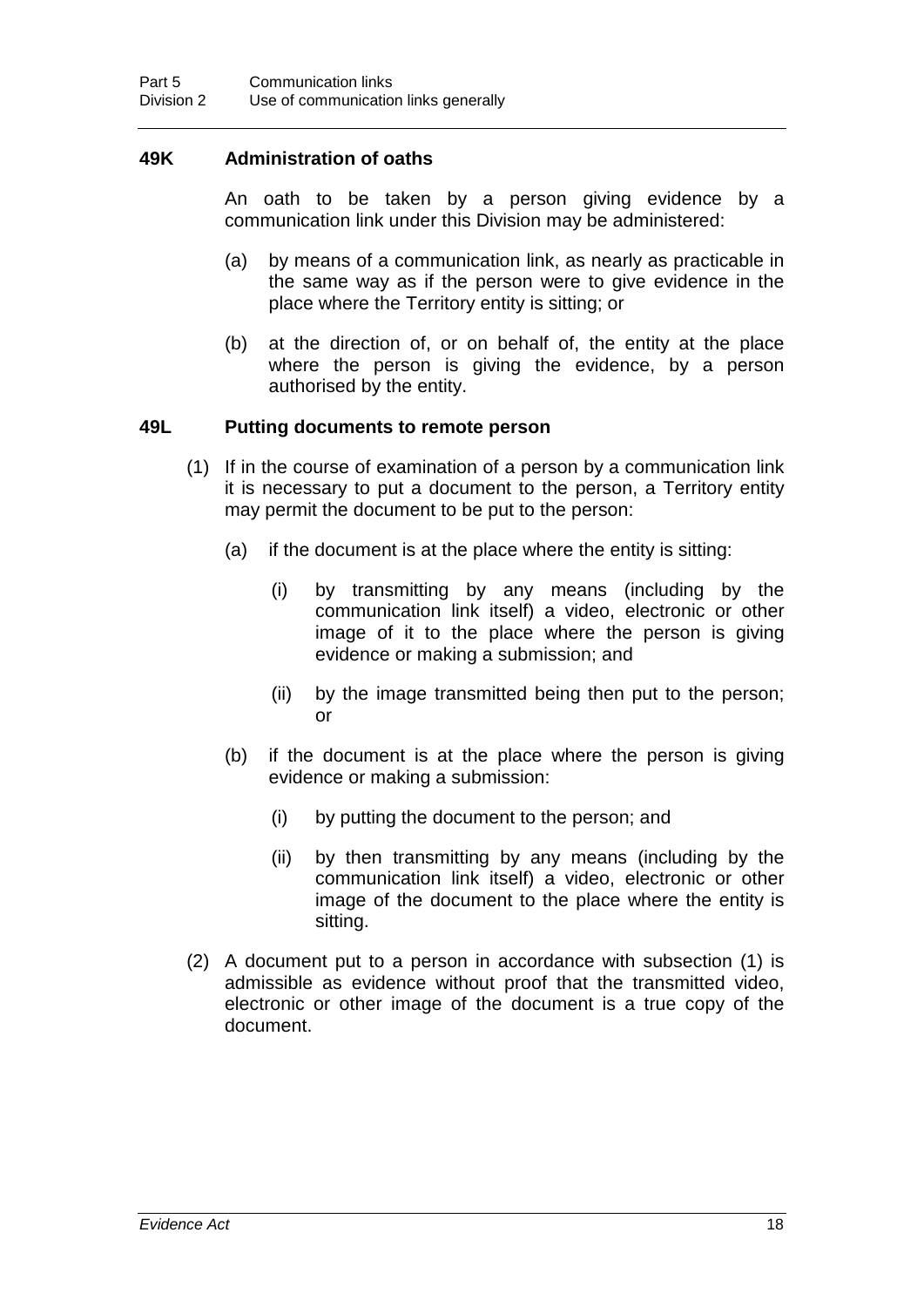#### **49M Putting objects to remote person**

- (1) If in the course of examination of a person by a communication link it is necessary to put an object, other than a document, to the person, a Territory entity may permit the object to be put to the person:
	- (a) if the object is at the place where the entityis sitting:
		- (i) by transmitting by any means (including by the communication link itself) a video, electronic or other image of the object to the place where the person is giving evidence or making a submission; and
		- (ii) by the image transmitted being then put to the person; or
	- (b) if the object is at the place where the person is giving evidence or making a submission:
		- (i) by putting the object to the person; and
		- (ii) by then transmitting by any means (including by the communication link itself) a video, electronic or other image of the object to the place where the entity is sitting.
- (2) The entity may permit the video, electronic or other image of the object transmitted to the place where the entity is sitting, or any copy of that image, to be admissible as evidence of the object.

#### **Division 3 Use of interstate audiovisual links or audio links in Territory proceedings**

#### **49N Application of Division**

This Division applies to any Territory proceeding.

#### **49P Territory entity may take evidence and submissions from outside Territory**

- (1) A Territory entity may, on the application of a party to a proceeding, direct that evidence be taken or submissions be made, by audiovisual link or audio link, from a participating State.
- (2) The entity must not make the direction unless it is satisfied that:
	- (a) the necessary facilities are available or can reasonably be made available; and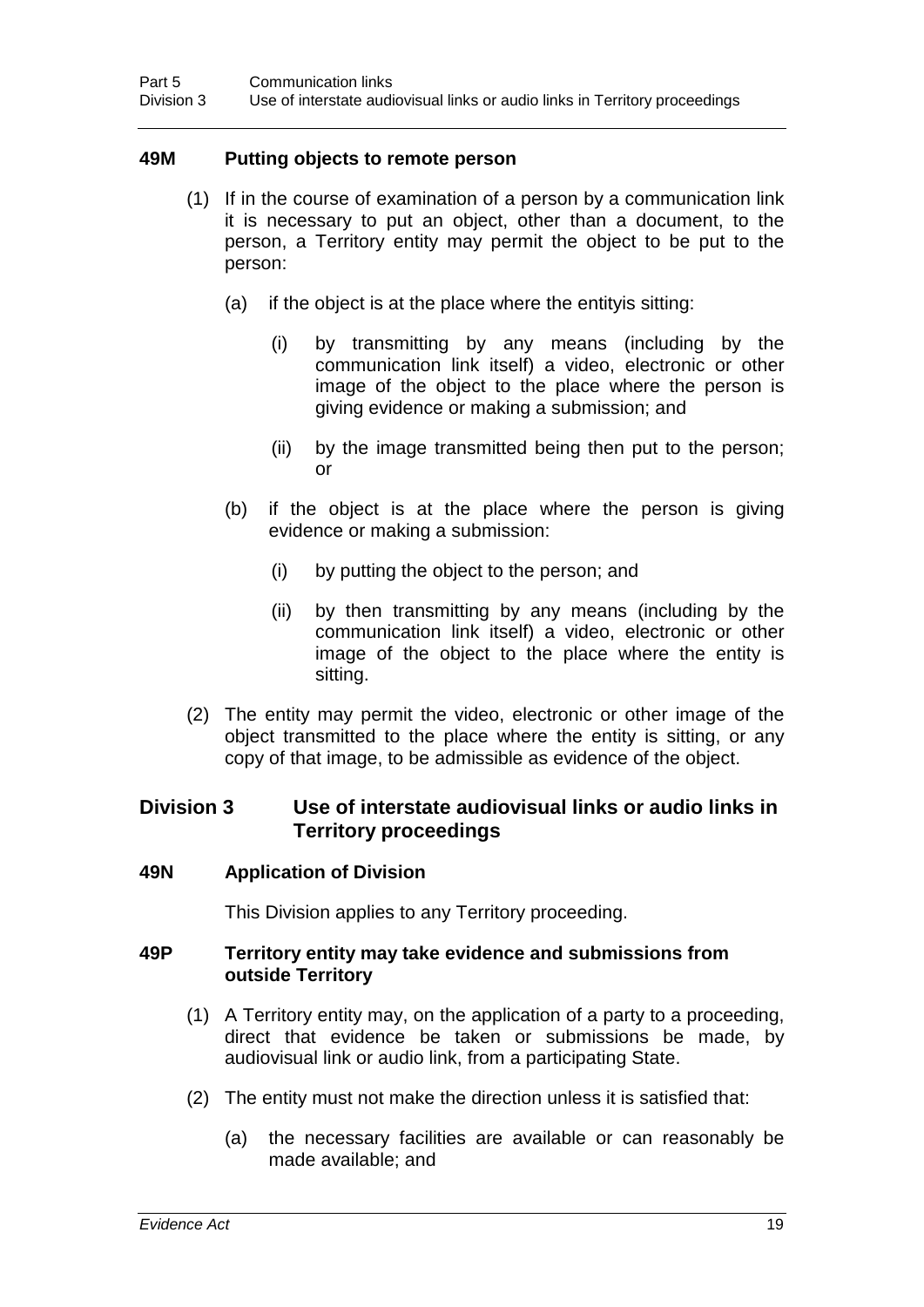- (b) the evidence or submission can more conveniently be given or made from the participating State.
- (3) Without limiting the matters to which the entity may have regard, the entity must have regard to whether the making of the direction would be unfair to any person.
- (4) The entity may exercise in the participating State, in connection with taking evidence or receiving submissions by audiovisual link or audio link, any of its powers that the court is permitted under the law of the participating State to exercise in the participating State.

#### **49Q Giving evidence or making submissions by audiovisual link**

Evidence must not be given, and a submission must not be made, by audiovisual link under this Division unless:

- (a) the place where a Territory entity is sitting (*place A*); and
- (b) the place where the evidence would be given or the submission would be made (*place B*);

are equipped with audiovisual link facilities that enable:

- (c) all appropriate persons who are at place A to see and hear all appropriate persons at place B; and
- (d) all appropriate persons who are at place B to see and hear all appropriate persons at place A.

#### **49R Giving evidence or making submissions by audio link**

Evidence must not be given, and a submission must not be made, by audio link under this Division, unless:

- (a) the place where a Territory entity is sitting (*place A*); and
- (b) the place where the evidence would be given or the submission would be made (*place B*);

are equipped with audio link facilities that enable:

- (c) all appropriate persons who are at place A to hear all appropriate persons at place B; and
- (d) all appropriate persons who are at place B to hear all appropriate persons at place A..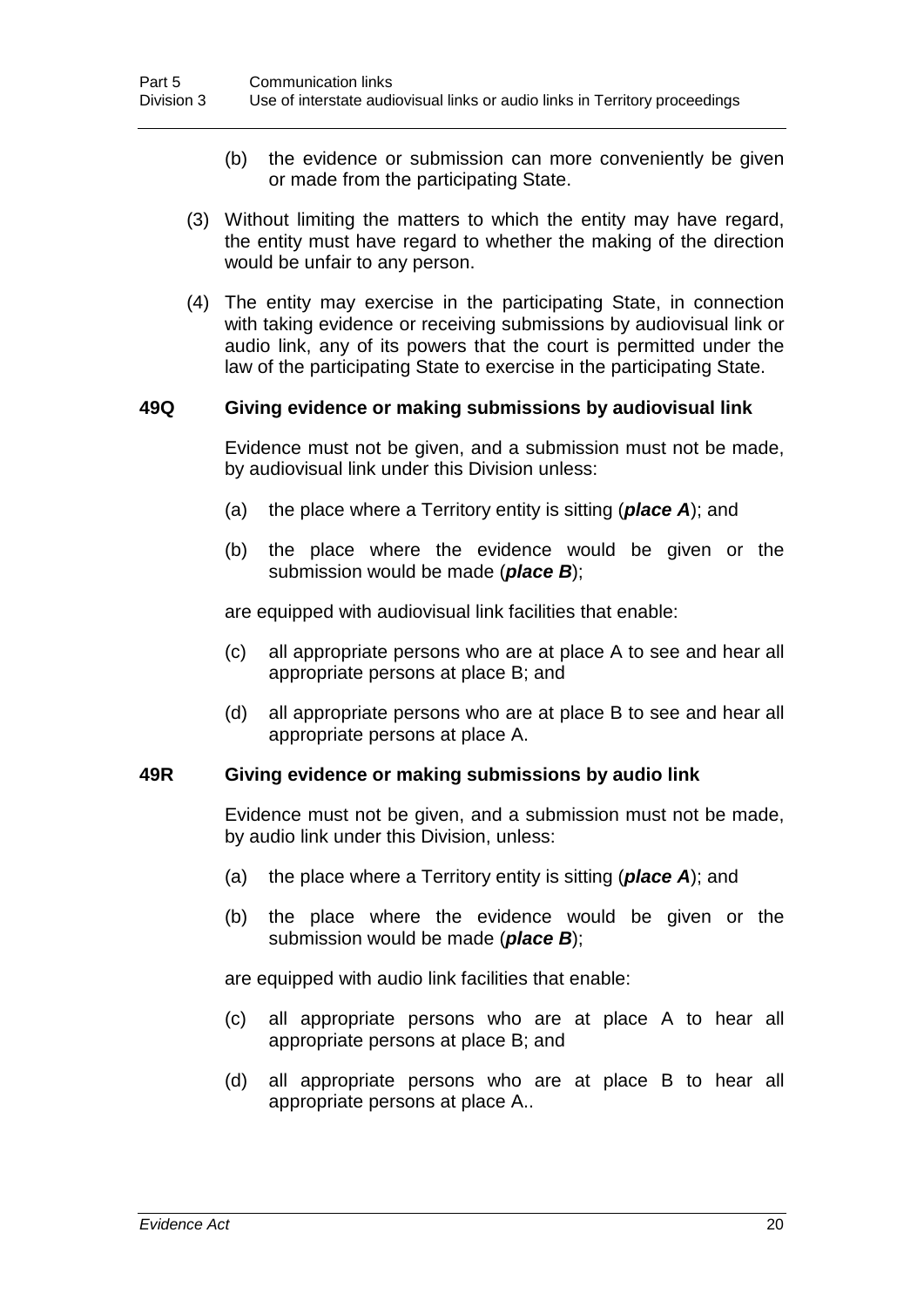#### **49S Expenses**

If a Territory entity directs evidence to be taken, or submissions to be made, by audiovisual link or audio link from a person in a participating State, the entity may make the orders it considers just for payment of expenses incurred in connection with taking the evidence or making the submissions.

#### **49T Counsel entitled to practise**

A person who is entitled to practise as a legal practitioner in a participating State is entitled to practise as a barrister, solicitor or both:

- (a) in relation to the examination-in-chief, cross-examination or re-examination of a witness in the participating State whose evidence is being given by audiovisual link or audio link in a Territory proceeding; and
- (b) in relation to the making of submissions by audiovisual link or audio link from the participating State in a Territory proceeding.

#### **Division 4 Use of interstate audiovisual links or audio links in interstate proceedings**

#### **49U Application of Division**

This Division applies to any interstate proceeding.

#### **49V Interstate entity may take evidence or receive submissions from persons in Territory**

An interstate entity may, for the purposes of an interstate proceeding, take evidence or receive submissions, by audiovisual link or audio link from a person in the Territory.

#### **49W Powers of interstate entity**

- (1) The interstate entity may, for the purposes of the proceeding, exercise in the Territory, in connection with taking evidence or receiving submissions by audiovisual link or audio link, any of its powers, except its powers:
	- (a) to punish for contempt; and
	- (b) to enforce or execute its judgments or process.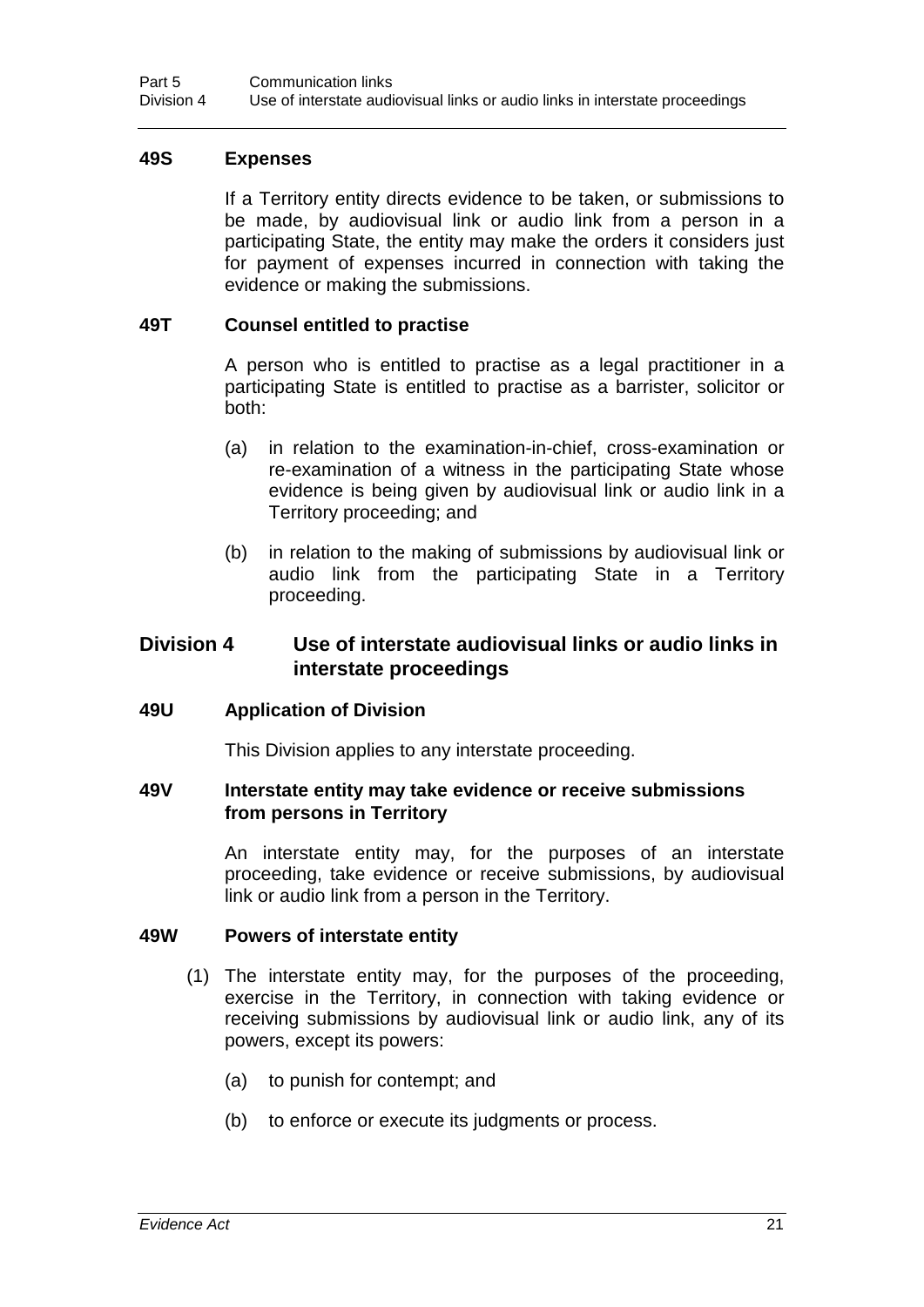- (2) The laws of the participating State (including rules of court) that apply to the proceeding in that State also apply, by force of this subsection, to the practice and procedure of the interstate entity in taking evidence or receiving submissions, by audiovisual link or audio link from a person in the Territory.
- (3) For the purposes of the interstate entity exercising its powers, the place in the Territory where evidence is given or submissions are made is taken to be part of the place where the entity is sitting.

#### **49X Orders made by interstate entity**

Without limiting section 49W, the interstate entity may, by order:

- (a) direct that the proceeding, or a part of the proceeding, be conducted in private; or
- (b) require a person to leave a place in the Territory where the giving of evidence or the making of submissions is taking place or is going to take place; or
- (c) prohibit or restrict the publication of evidence given in the proceeding or of the name of a party to, or a witness in, the proceeding.

#### **49Y Enforcement of order**

- (1) An order of an interstate entity under this Division must be complied with.
- (2) Subject to rules of court, the order may be enforced by the Supreme Court of the Northern Territory as if the order were an order of that court.
- (3) Without limiting subsection (2), a person who contravenes the order:
	- (a) is taken to be in contempt of the Supreme Court of the Northern Territory; and
	- (b) is punishable accordingly;

unless the person establishes that the contravention should be excused.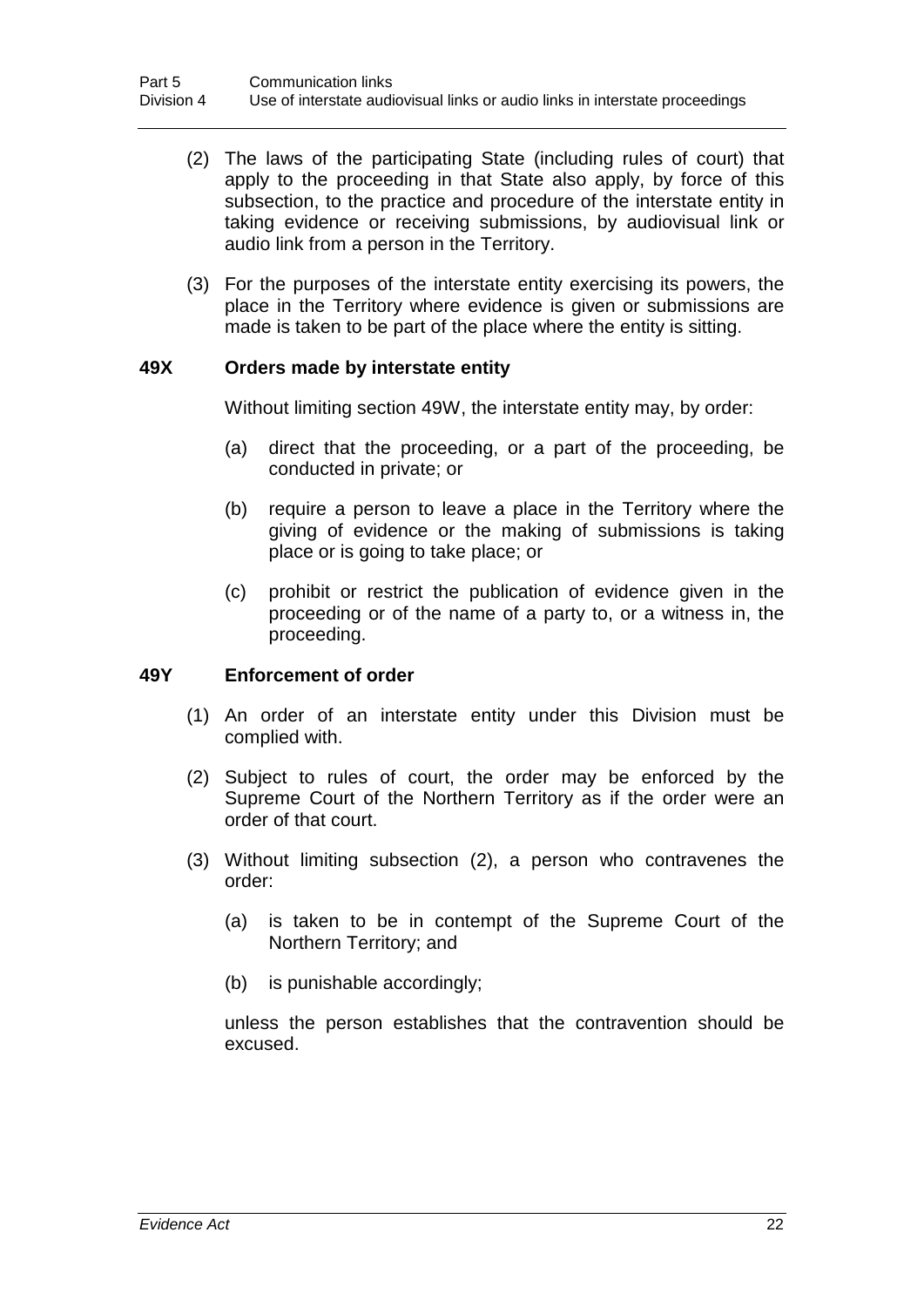#### **49Z Privileges, protection and immunity of participants in interstate proceedings**

- (1) A judge or other person presiding at or otherwise taking part in an interstate proceeding has, in connection with evidence being taken or submissions being received by audiovisual link or audio link from a person in the Territory, the same privileges, protection and immunity as a judge of the Supreme Court of the Northern Territory.
- (2) A person appearing as a legal practitioner in an interstate proceeding has, in connection with evidence being taken or submissions being received by audiovisual link or audio link from a person in the Territory, the same protection and immunity as a barrister has in appearing for a party in a proceeding in the Supreme Court of the Northern Territory.
- (3) A person appearing as a witness in an interstate proceeding by audiovisual link or audio link from the Territory has the same protection as a witness in a proceeding in the Supreme Court of the Northern Territory.

#### **49ZA Interstate entity may administer oath in Territory**

- (1) An officer of an interstate entity may, for the purpose of obtaining in the proceeding, by audiovisual link or audio link, the testimony of a person in the Territory, administer an oath or affirmation in accordance with the practice and procedure of the interstate entity.
- (2) Evidence given by a person on oath or affirmation so administered is, for the purposes of the law of the Territory, testimony given in a judicial proceeding.

#### **49ZB Assistance to interstate entity**

An officer of a Territory entity may, at the request of an interstate entity:

- (a) attend at the place in the Territory where evidence is to be or is being taken, or submissions are to be or are being made, in the proceeding; and
- (b) take the action that the interstate entity directs to facilitate the proceeding; and
- (c) assist with the administering by an officer of the interstate entity of an oath or affirmation.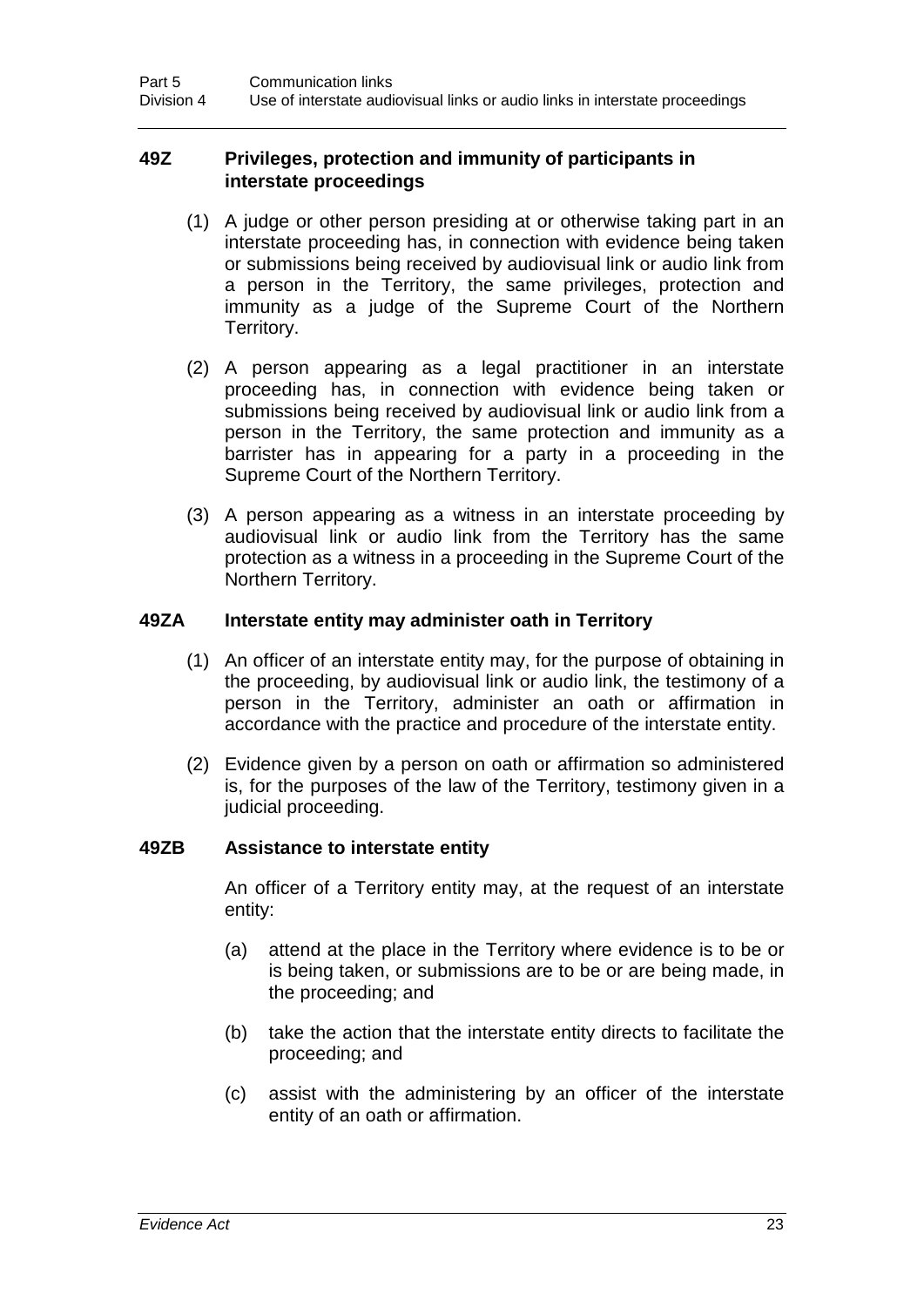## **49ZC Contempt of interstate entity**

- (1) A person commits an offence if:
	- (a) the person intentionally engages in conduct; and
	- (b) the conduct results in contempt of the interstate entity (as defined in section 49ZD) and the person is reckless as to the result.

Maximum penalty: 100 penalty units or imprisonment for 6 months.

(2) It is a defence to a prosecution for an offence against subsection (1) if the defendant has a reasonable excuse.

#### **49ZD Conduct constituting contempt of interstate entity**

- (1) A person's conduct results in *contempt* of the interstate entity if:
	- (a) the interstate entity has made an order requiring the person to do or not do something; and
	- (b) the order:
		- (i) was made orally to the person during proceedings; or
		- (ii) has been served on the person; and
	- (c) the person does not comply with the order.
- (2) Also, a person's conduct results in *contempt* of the interstate entity if the person, while evidence is being given or a submission is being made in the Territory, by audiovisual link or audio link, in an interstate proceeding:
	- (a) insults, threatens, intimidates or obstructs the following in relation to the person's performance of functions or exercise of powers under this Act:
		- (i) a judge or other person presiding at or otherwise taking part in the proceeding;
		- (ii) a Master, Registrar, Deputy Registrar or other officer of the interstate entity who is taking part in or assisting in the proceeding;
		- (iii) a person appearing in the proceeding as a legal practitioner;
		- (iv) a witness in the proceeding;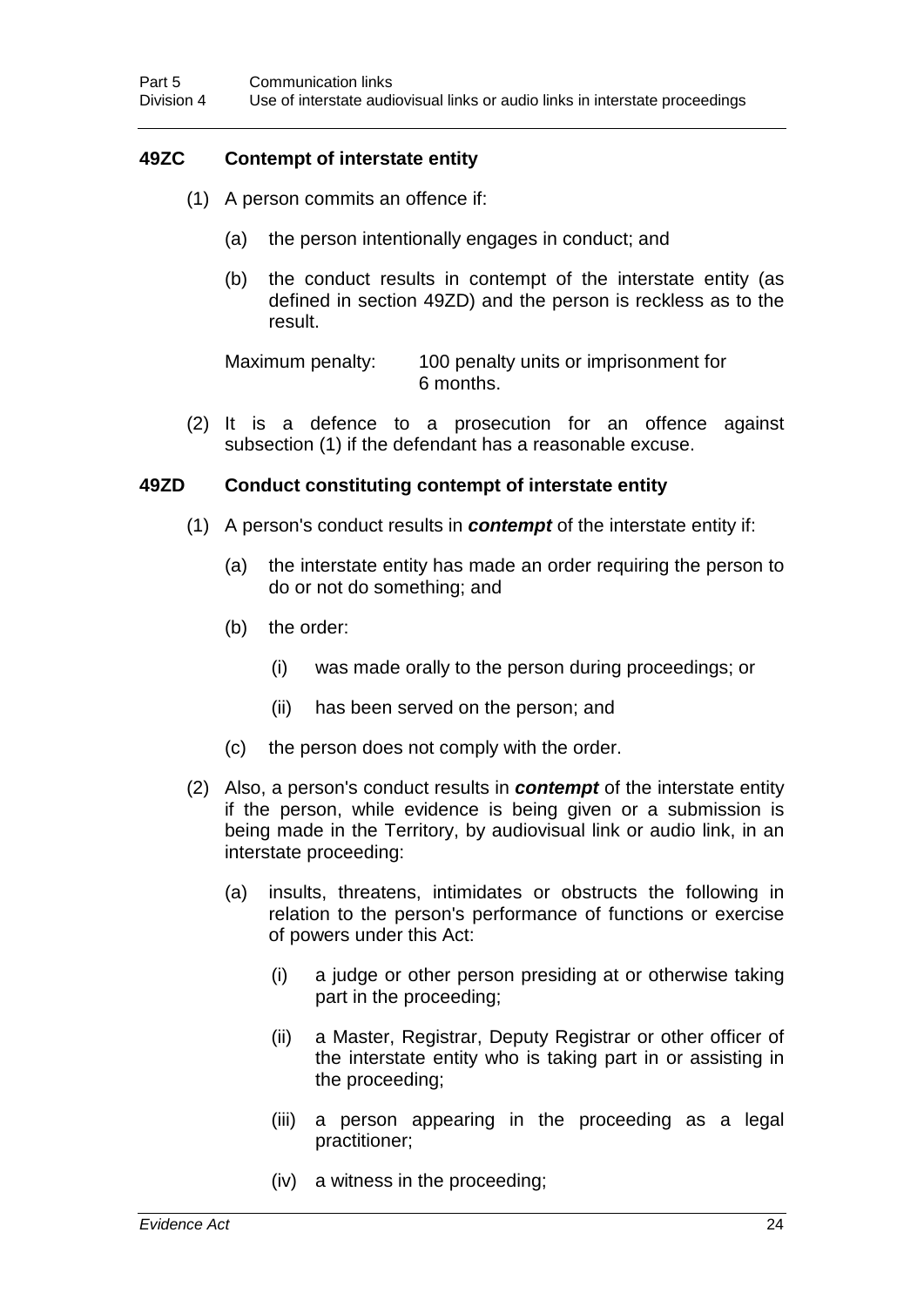- (v) a juror in the proceeding; or
- (b) interrupts, obstructs or hinders a proceeding of the interstate entity; or
- (c) engages in any other conduct that, under a law of the Territory, would constitute contempt in the face of the court if the interstate proceeding were a Territory proceeding.

## **Part 6 Evidence on commission**

#### **Division 1 Taking outside Territory of evidence for Territory proceedings**

#### **50 Order for taking of evidence**

- (1) This section applies to any proceeding before the Supreme Court, the Local Court or the Court of Summary Jurisdiction, other than a proceeding in which the court in question is exercising jurisdiction conferred on or vested in it by an Act of the Commonwealth.
- (2) Where on the application of a party to any proceeding to which this section applies it appears to the court that it is in the interests of justice to do so, the court may in its discretion make in relation to a person outside the Territory an order:
	- (a) for the examination of the person on oath at any place outside the Territory before a judge or justice of the court, an officer of the court, or such other person as the court may appoint; or
	- (b) for the issue of a commission for the examination of the person on oath at any place outside the Territory; or
	- (c) for the issue to an appropriate judicial authority of a place outside the Territory of a letter of request to take, or cause to be taken, the person's evidence.
- $(3)$  In subsection  $(2)(c)$ :

*appropriate* judicial authority means:

- (a) in relation to a place in Australia (including a place in any external Territory of the Commonwealth for the government of which as a Territory provision is made by any Act of the Commonwealth) – a court or authority prescribed as such for that place; and
- (b) in relation to any other place an authority appearing to the court to be appropriate having regard to the law of that place.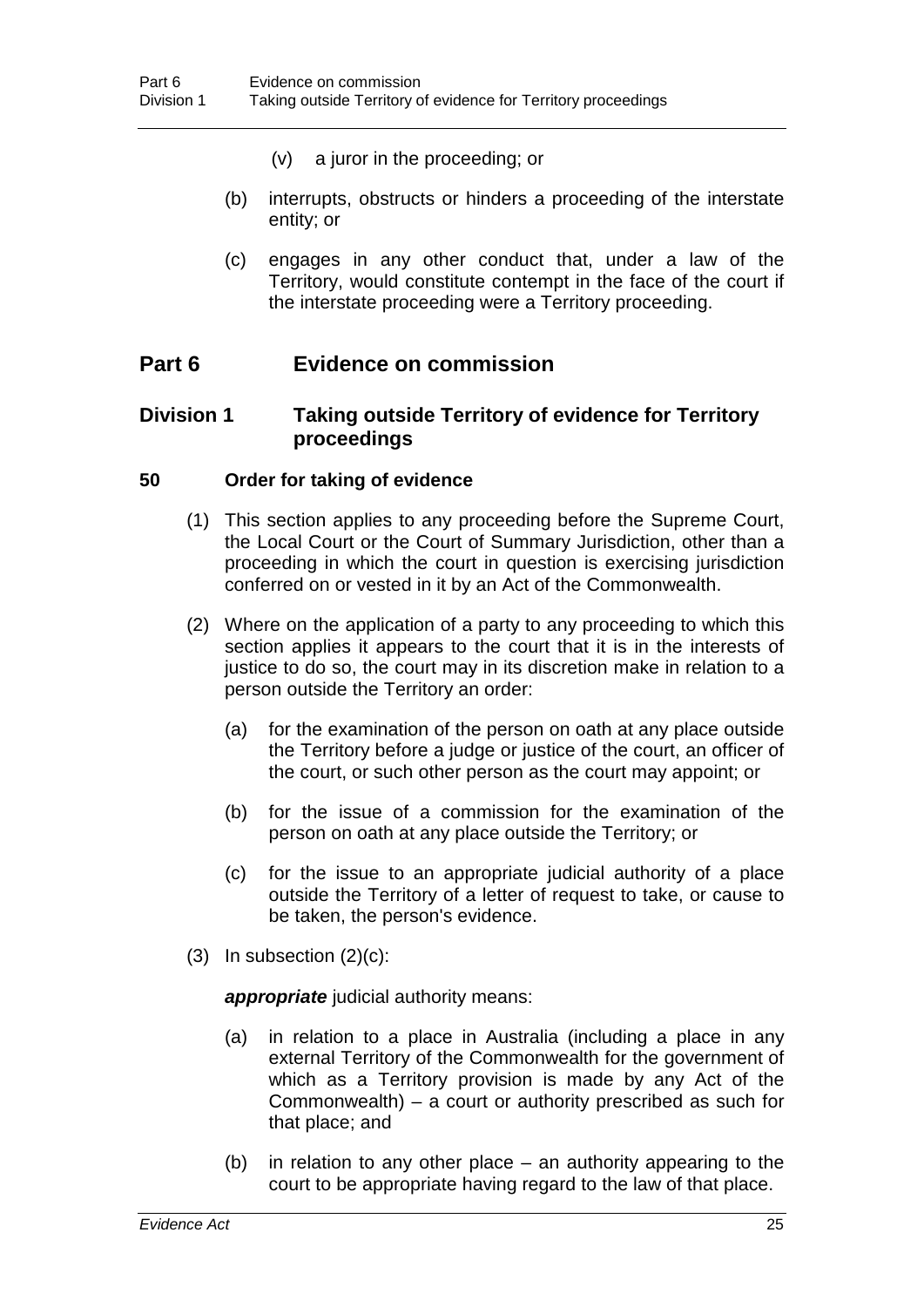- (4) In determining whether it is in the interests of justice to make an order under subsection (2) in relation to the taking of evidence of a person, the matters to which the court shall have regard include:
	- (a) whether the person is willing or able to come to the Territory to give evidence in the proceeding; and
	- (b) whether the person will be able to give evidence material to any issue to be tried in the proceeding; and
	- (c) whether, having regard to the interests of the parties to the proceeding, justice will be better served by granting the order or refusing it.
- (5) Where a court makes an order within subsection (2)(a) or (b), it may in its discretion (at the time of making the order or at a subsequent time) give such directions as it thinks just relating to the procedure to be followed in and in relation to the examination, including directions as to the time, place and manner of the examination and any other matter that the court thinks relevant.
- (6) Where a court makes an order within subsection  $(2)(c)$ , it may in its discretion include in the order a request as to any matter relating to the taking of the person's evidence, including:
	- (a) the examination, cross-examination or re-examination of the person, whether his or her evidence is given orally, upon affidavit or otherwise; and
	- (b) the attendance of the legal representative of each party to the proceeding in which the order is made, and the participation of those persons in the examination in appropriate circumstances; and
	- (c) any prescribed matter.

#### **51 Admissibility of evidence**

- (1) Subject to subsection (2), the court by which an order is made under section 50(2) may on such terms as it thinks fit permit a party to the proceeding in which the order is made to tender as evidence in the proceeding:
	- (a) the evidence of a person taken in an examination held as a result of the order; or
	- (b) a record of that evidence.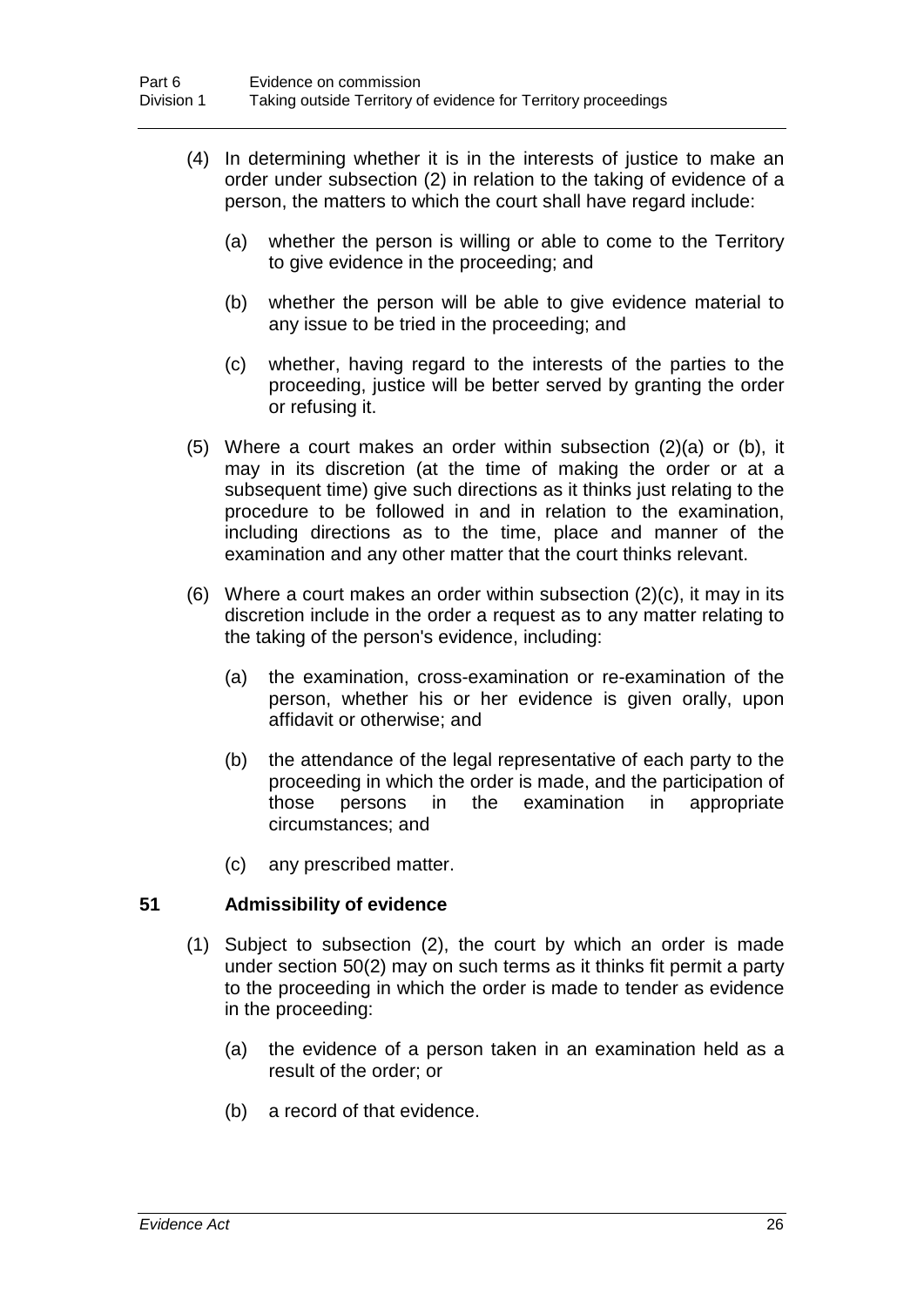- (2) Evidence of a person so tendered is not admissible if:
	- (a) it appears to the satisfaction of the court at the hearing of the proceeding that the person is in the Territory and able to attend the hearing; or
	- (b) the evidence would not have been admissible had it been given or produced at the hearing of the proceeding.
- (3) Where it is in the interests of justice to do so, the court may in its discretion exclude from a proceeding evidence taken in an examination held as a result of an order under section 50(2), notwithstanding that the evidence is otherwise admissible.
- (4) This section does not affect the power of a court in a criminal proceeding to exclude evidence that has been obtained illegally or would, if admitted, operate unfairly against the defendant.
- (5) In this section:

*examination* includes any proceeding for the taking of a person's evidence conducted in relation to a letter of request issued pursuant to an order within section 50(2)(c), and a reference to evidence taken in an examination includes a reference to:

- (a) a document produced at the examination; and
- (b) answers made, whether in writing or orally and reduced to writing, to any written interrogatories presented at the examination.

## **Division 2 Taking within Territory of evidence for proceedings elsewhere**

#### **52 Application to Supreme Court for order to obtain evidence**

- (1) Where an application is made to the Supreme Court for an order for evidence to be obtained in the Territory, and the Supreme Court is satisfied:
	- (a) that the application is made in pursuance of a request issued by or on behalf of a court or tribunal exercising jurisdiction in a place outside the Territory, and relates to evidence to be obtained for the purposes of proceedings in a civil or commercial matter which have been instituted before that court or tribunal, or whose institution before that court or tribunal is contemplated; or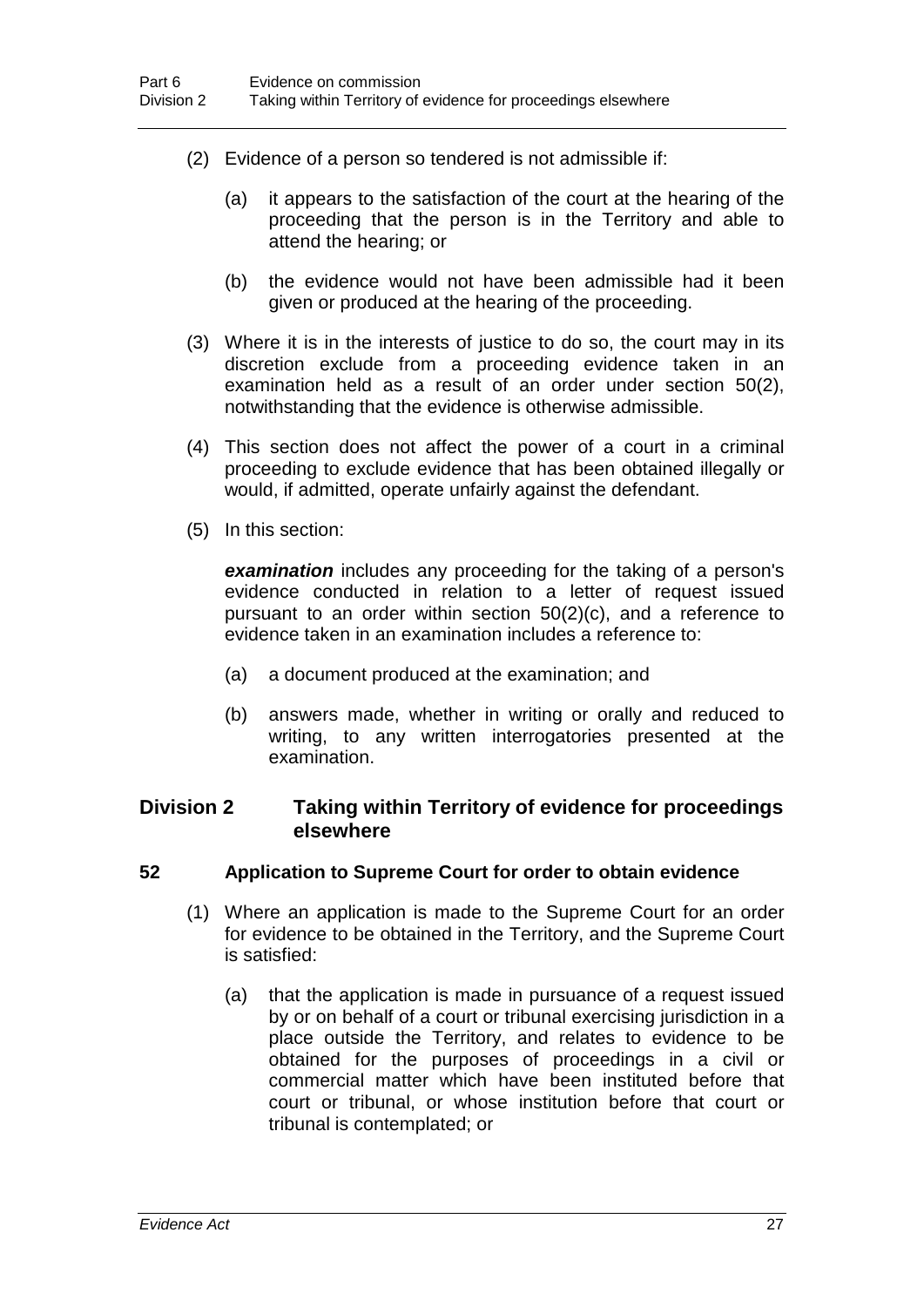(b) that the application is made in pursuance of a request issued by or on behalf of a court of a place elsewhere in Australia (including a place in any external Territory of the Commonwealth for the government of which as a Territory provision is made by any Act of the Commonwealth), or by or on behalf of a court in New Zealand, and relates to evidence to be obtained for the purposes of proceedings in relation to the commission of an offence or alleged offence which have been instituted in or before that court, or whose institution in or before that court is contemplated;

the Supreme Court may give effect to the application in accordance with section 53.

(2) The references in subsection (1) to a request issued by or on behalf of a court or tribunal include references to any commission, order or other process so issued.

#### **53 Power of Supreme Court to give effect to application**

- (1) The Supreme Court has power on any such application as is mentioned in section 52(1) to make by order such provision for obtaining evidence in the Territory as may appear to the Supreme Court to be appropriate for the purpose of giving effect to the request in pursuance of which the application is made.
- (2) An order under this section may require a specified person to take such steps as the Supreme Court may consider appropriate for that purpose.
- (3) Without limiting the generality of subsections (1) and (2), an order under this section may in particular make provision for:
	- (a) the examination of witnesses, either orally or in writing; and
	- (b) the production of documents; and
	- (c) the inspection, photographing, preservation, custody or detention of any property, the taking of samples of any property, and the carrying out of any experiments on or with any property (*property* including in this paragraph any land, chattel or other corporeal property of any description); and
	- (d) the medical examination of any person; and
	- (e) without limiting paragraph (d), the taking and testing of samples of blood from any person.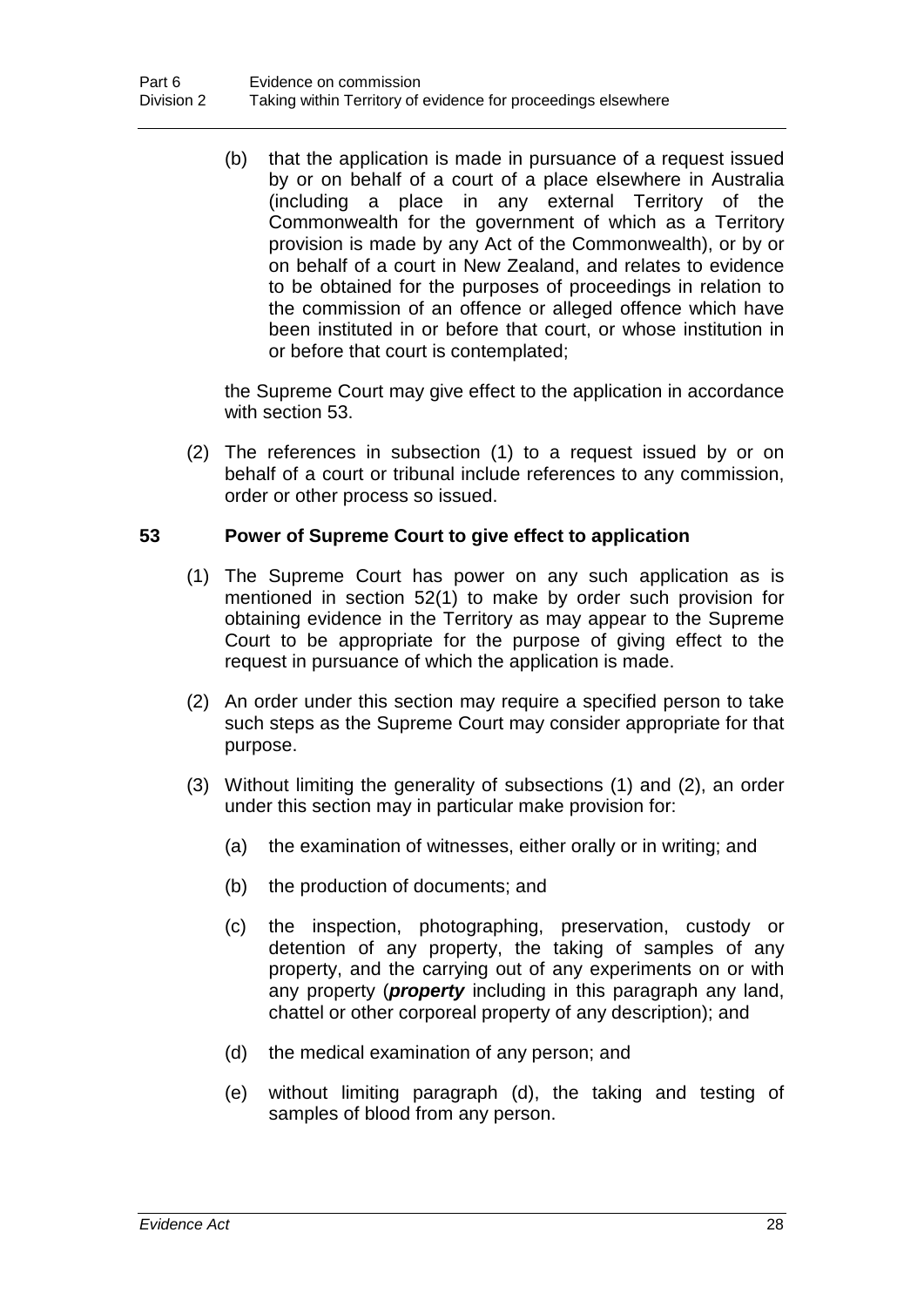- (4) An order under this section shall not require any particular steps to be taken unless they are steps which can be required to be taken by way of obtaining evidence for the purposes of proceedings in the Supreme Court (whether or not proceedings of the same description as those to which the application for the order relates).
- (5) Subsection (4) does not preclude the making of an order requiring a person to give testimony (either orally or in writing) otherwise than on oath, where this is asked for by the court or tribunal pursuant to whose request the application for the order was made.
- (6) An order under this section shall not require a person:
	- (a) to state what documents relevant to the proceedings to which the application for the order relates are or have been in his or her possession, custody or power; or
	- (b) to produce any documents other than particular documents specified in the order and appearing to the Supreme Court to be, or to be likely to be, in his or her possession, custody or power.
- (7) If an order under this section requires a person to attend at a place:
	- (a) section 194 of the *Evidence (NUL) Act* applies as if the order were a summons to attend; and
	- (b) the person is entitled to payment for other expenses and loss of time on attendance as a witness in a proceeding before the Supreme Court.

#### **54 Privilege of witnesses**

- (1) A person shall not be compelled by virtue of an order under section 53 to give any evidence which he or she could not be compelled to give:
	- (a) in similar proceedings in the Territory; or
	- (b) in similar proceedings in the place in which jurisdiction is exercised by the court or tribunal pursuant to whose request the application for the order was made.
- (2) Subsection (1)(b) does not apply unless the claim of the person in question to be exempt from giving evidence is:
	- (a) supported (whether unconditionally or subject to conditions that are fulfilled) by a statement contained in the request; or
	- (b) conceded by the applicant for the order.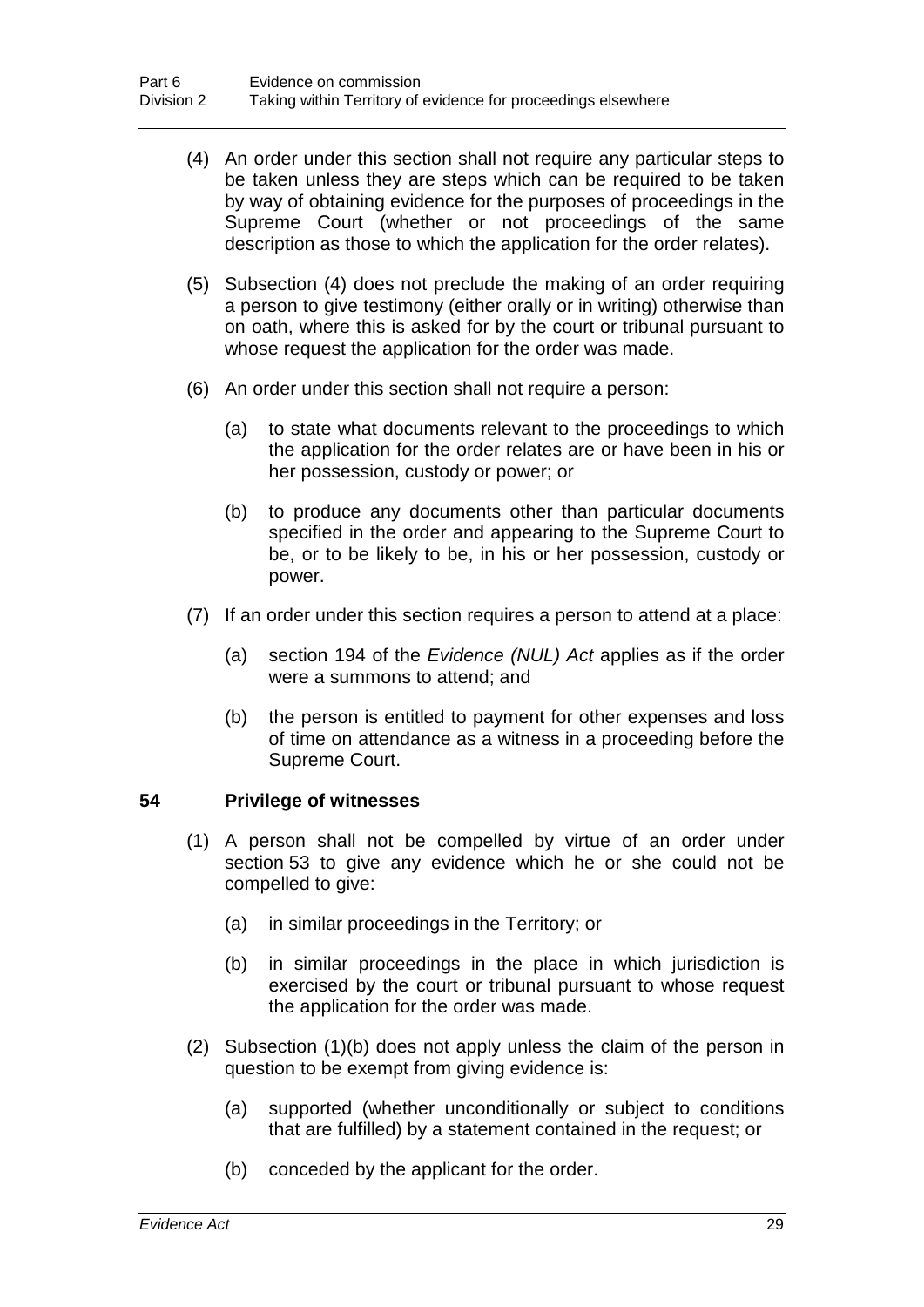- (3) Where such a claim by a person is not so supported or conceded, he or she may (subject to the other provisions of this section) be required to give the evidence to which the claim relates, but that evidence shall not be transmitted to the court or tribunal in question if that court or tribunal, on the matter being referred to it, upholds the claim.
- (4) In this section, references to giving evidence include references to answering any question and producing any document, and the reference in subsection (3) to the transmission of evidence given by a person shall be construed accordingly.

#### **55 Misleading testimony**

- (1) A person who, in giving any testimony (either orally or in writing) otherwise than on oath where required to do so by an order under section 53, commits an offence if:
	- (a) the person intentionally gives testimony to the court or tribunal; and
	- (b) the person knows the testimony is misleading.

Maximum penalty: Imprisonment for 14 years.

(2) In this section:

*misleading*, in relation to testimony, means testimony that is misleading in a material particular or because of the omission of a material particular.

# **Part 7 Confidential information**

#### **56 Definitions**

In this Part:

*committal proceedings* means the examination of an accused by a Justice, and other procedures relating to the examination, under Part V of the *Justices Act*.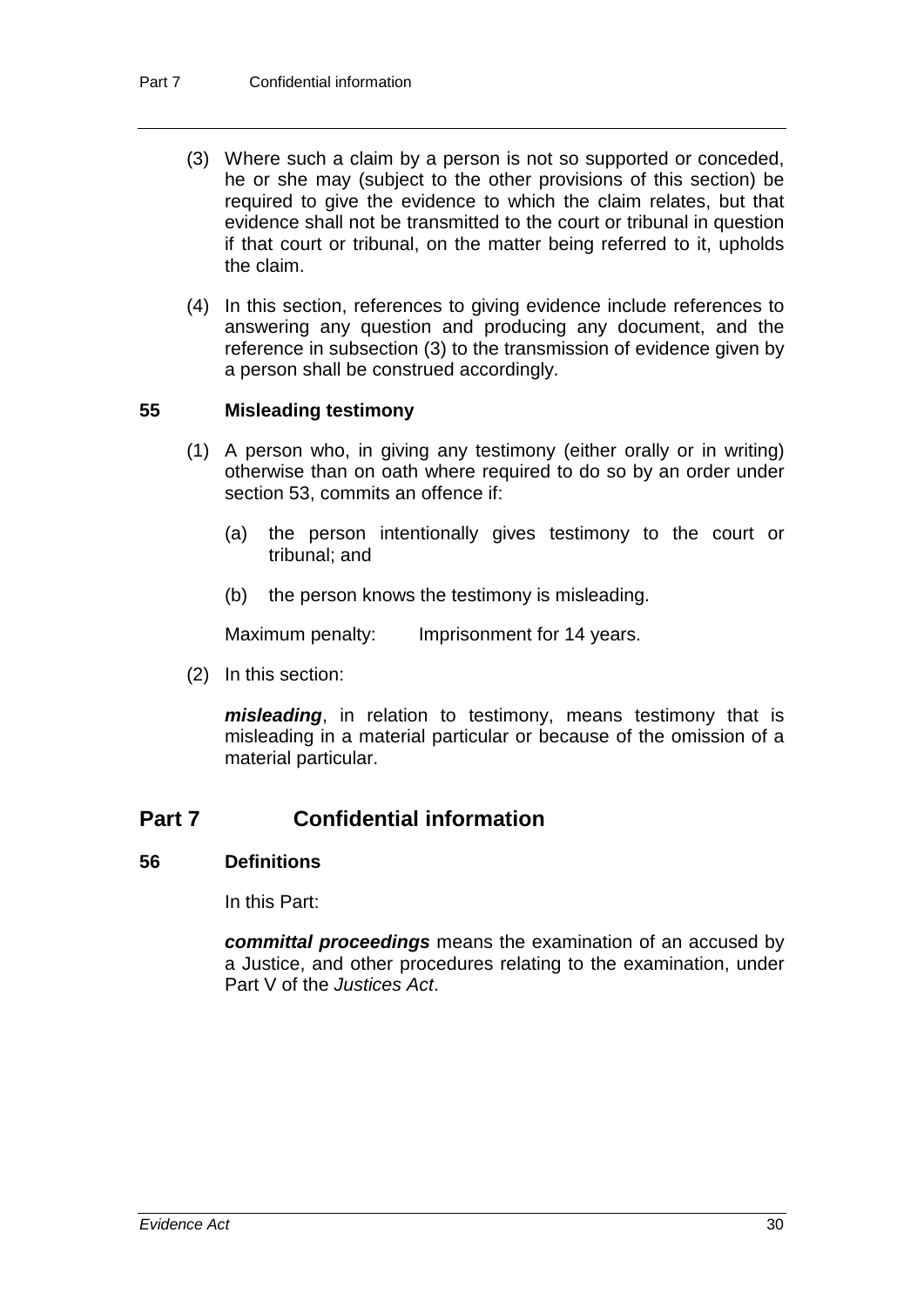#### *confidential communication* means:

- (a) a communication, whether oral or written, made in confidence by a victim to a counsellor or to a victim by a counsellor in the course of the relationship of counsellor and client and includes:
	- (i) a communication that is not made in connection with the sexual offence or alleged sexual offence or a condition arising from the sexual offence or alleged sexual offence; and
	- (ii) a communication made in the presence of a parent or carer of the victim or any other person who is present to facilitate communication between the victim and the counsellor or to otherwise further the counselling of the victim; or
- (b) a communication, whether oral or written, made about the victim to the counsellor by the parent, carer or other person referred to in paragraph (a)(ii) or by the counsellor to the parent, carer or other person; or
- (c) a communication referred to in paragraph (a) or (b) that is made before or after the acts constituting the sexual offence committed against the victim occurred or are alleged to have occurred; or
- (d) a record (including an electronic record) kept by a party to a confidential communication or any other person of the confidential communication or of any observation, opinion, advice, recommendation or other matter relating to the confidential communication; or
- (e) part of a confidential communication.

*counsellor* means a person who is treating a victim for an emotional, psychological or psychiatric condition.

*harm* includes physical bodily harm, financial loss, stress or shock, damage to reputation or shame, humiliation, fear or other emotional, psychological or psychiatric harm.

#### *party to a confidential communication* means:

- (a) the victim to whom the confidential communication relates; or
- (b) the counsellor to whom or by whom the confidential communication is made; or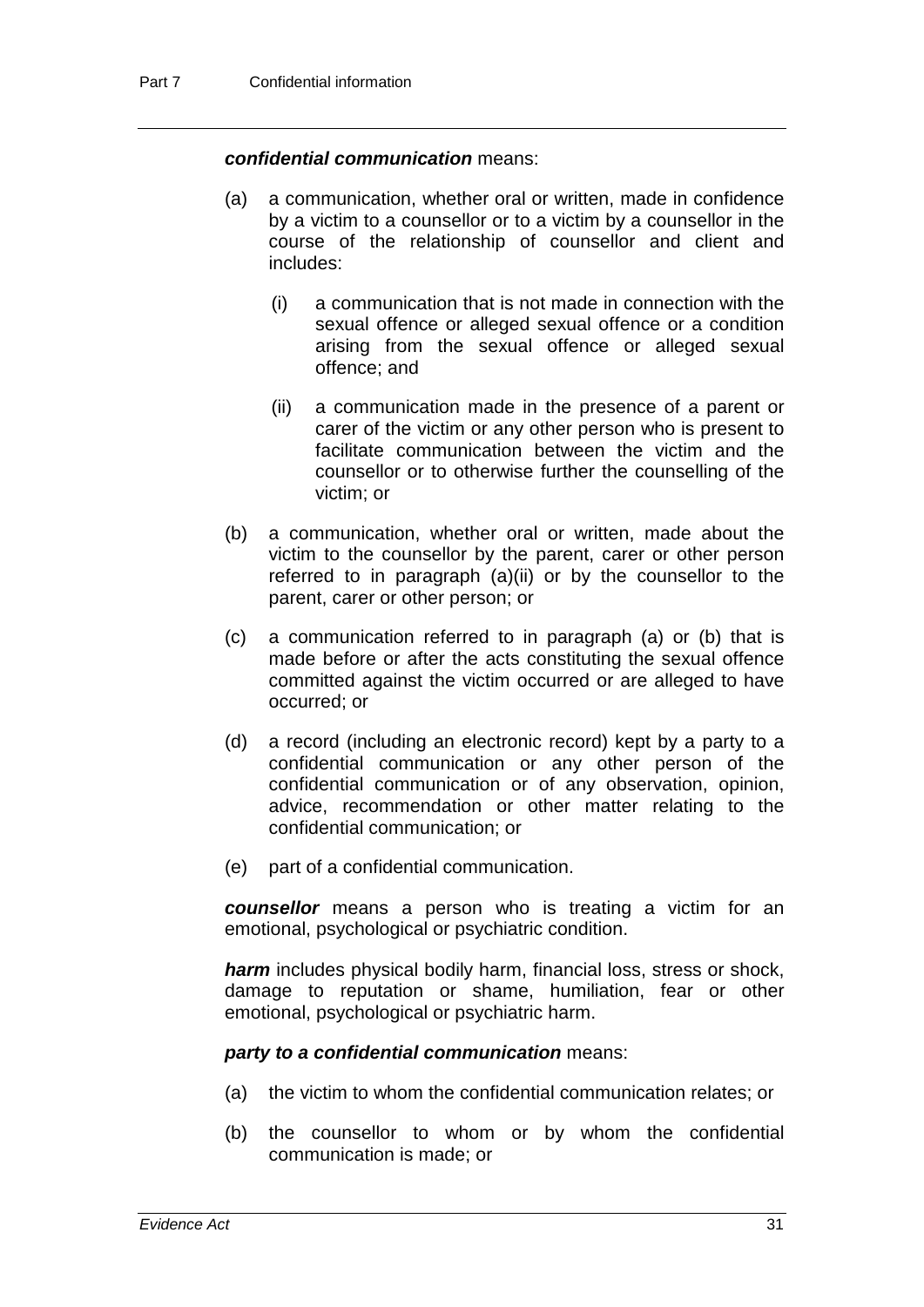(c) a parent, carer or other person referred to in paragraph (a)(ii) of the definition of *confidential communication*.

*victim* means a victim or alleged victim of a sexual offence.

#### **56A Application of Part**

- (1) Subject to subsection (2), this Part applies in relation to a confidential communication whenever made.
- (2) This Part applies in relation to the following criminal proceedings:
	- (a) committal proceedings in respect of a sexual offence;
	- (b) the hearing of a charge for a sexual offence;
	- (c) a trial in respect of a sexual offence;

where those proceedings are commenced after the commencement of this Part, regardless of when the offence is alleged to have been committed.

- (3) For the purposes of subsection (2):
	- (a) committal proceedings commence on the committal mention date; and
	- (b) the hearing of a charge commences on the taking of a formal plea from the accused; and
	- (c) a trial commences on the arraignment of the accused.

#### **56B Protection of confidential communications**

- (1) A confidential communication is a privileged communication to the extent provided by this section.
- (2) Evidence that discloses a confidential communication:
	- (a) is not to be subject to discovery or any other form of pre-hearing or pre-trial disclosure or inspection; and
	- (b) is not admissible in committal proceedings; and
	- (c) is not to be adduced or produced as evidence at the hearing of a charge or at a trial except with the leave of the court.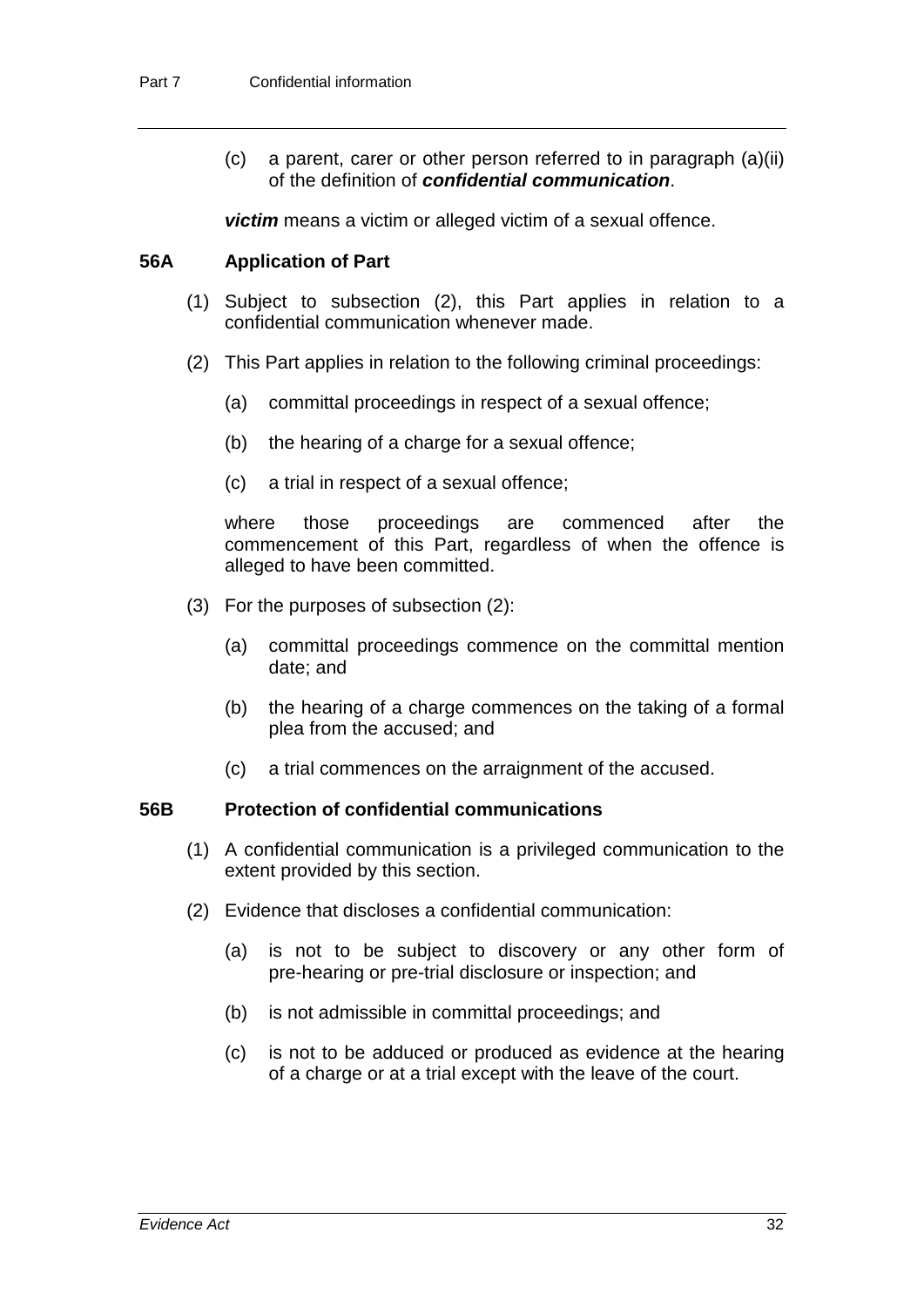#### **56C Notice of intention to apply for leave to adduce or produce evidence of confidential communication**

A party to criminal proceedings who intends to apply for leave to adduce or produce evidence of a confidential communication must give reasonable notice in writing of that intention to:

- (a) the court; and
- (b) each other party to the proceedings; and
- (c) each party to the confidential communication who is not a party to the proceedings.

#### **56D Procedural matters relating to application for leave**

- (1) An application for leave to adduce or produce evidence of a confidential communication is to be heard in the absence of the jury (if any).
- (2) A party to the confidential communication may appear at the hearing of the application for leave if the party:
	- (a) is not also a party to the criminal proceedings in which the evidence is sought to be adduced or produced; and
	- (b) is unlikely to be a witness in those proceedings; and
	- (c) is given leave by the court to appear at the hearing.
- (3) If the evidence to which the application for leave relates is a document or record, the court may order that the document or record be produced to it and may inspect the document or record but the court must not make the document or record available to, or disclose its contents to, the applicant for leave.
- (4) For the purposes of determining the application for leave, the court may order the counsellor:
	- (a) to provide written answers to questions; or
	- (b) to produce documents or records relating to the confidential communication; or
	- (c) to appear for oral examination.
- (5) Evidence that is not to be adduced or produced in a criminal proceeding because of section 56A(2) is not admissible in the hearing of an application for leave.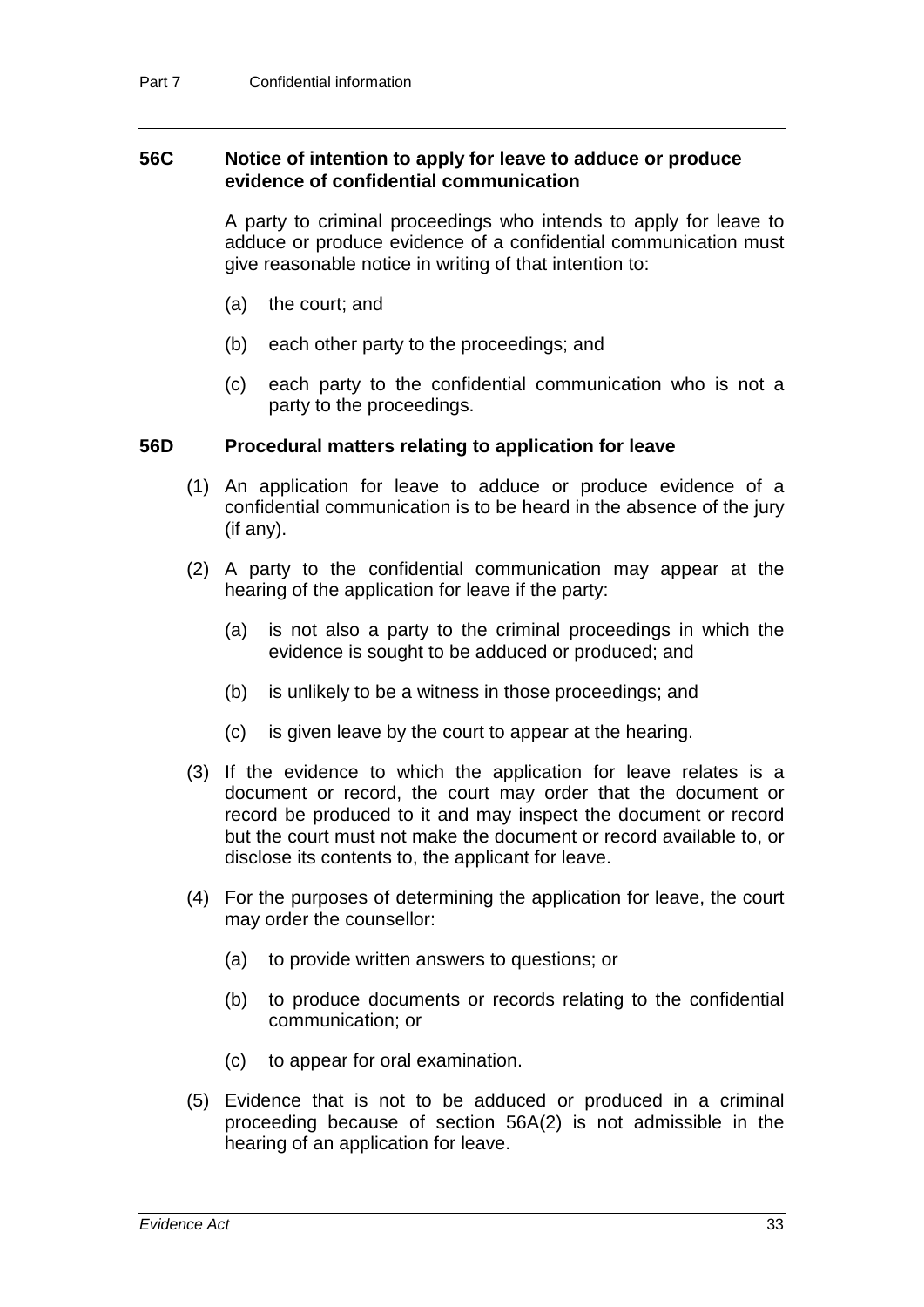#### **56E Giving leave to adduce or produce evidence of confidential communication**

- (1) A court must not give leave to adduce or produce evidence of a confidential communication unless satisfied:
	- (a) that the evidence will, either by itself or together with other evidence that has been or will be adduced or produced, have substantial probative value in respect of a fact in issue; and
	- (b) that other evidence of a similar or greater probative value in<br>respect of the matters to which the confidential respect of the matters communication relates is not available; and
	- (c) that the public interest in preserving the confidentiality of confidential communications and protecting the victim from harm is substantially outweighed by the public interest in admitting into evidence information, or the contents of a document or record, that is of substantial probative value.
- (2) Without limiting the matters the court may take into account for the purposes of subsection (1)(c), the court must take into account the likelihood, nature and extent of the harm that could be caused to the victim if the evidence is adduced or produced.
- (3) In giving leave to adduce or produce evidence of a confidential communication, the court may:
	- (a) allow evidence of part only of the confidential communication to be adduced or produced; or
	- (b) specify the manner in which the evidence is to be adduced or produced.
- (4) The court must state its reasons for giving or refusing to give leave to adduce or produce evidence of a confidential communication.

#### **56F Limitation on privilege under this Part**

- (1) Nothing in this Part prevents the adducing or producing of:
	- (a) evidence with the consent of a victim or, if the victim is under 14 years of age, the consent of a person the court considers appropriate to give consent; or
	- (b) evidence of information acquired by a medical practitioner or a registered nurse from a physical examination of a victim in connection with the commission or alleged commission of the sexual offence, including evidence of communications between the practitioner or nurse and the victim during the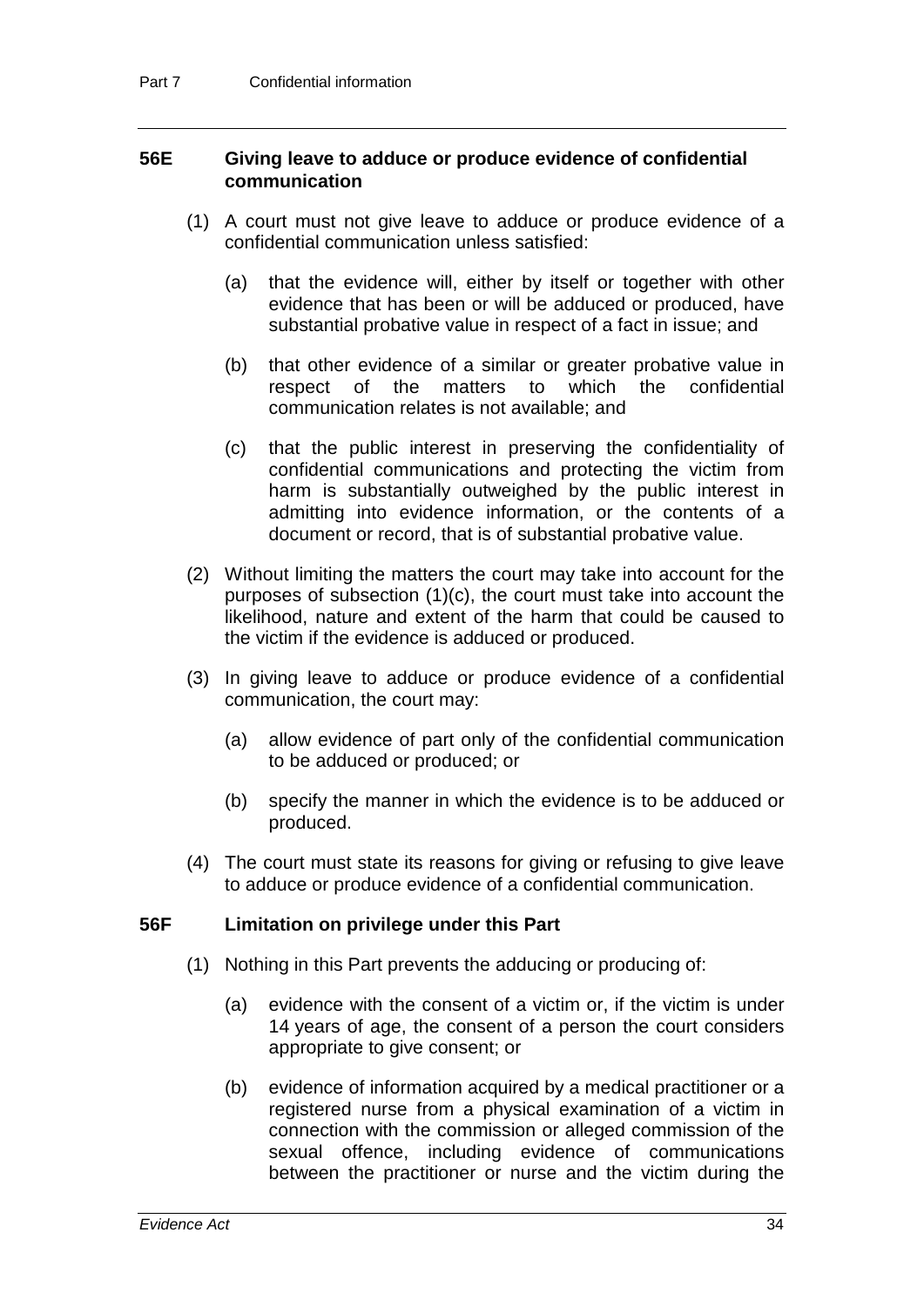examination; or

- (c) evidence of a criminal fraud or perjury.
- (2) In this section:

*registered nurse* means a person registered under the Health Practitioner Regulation National Law:

- (a) to practise in the nursing and midwifery profession as a nurse (other than as a student); and
- (b) in the registered nurses division of that profession.

#### **56G Ancillary orders where evidence of confidential communication to be adduced or produced**

- (1) Where the leave of the court or consent under section 56F(a) is given to adduce or produce evidence of a confidential communication, the court may take action to limit the harm likely to be caused to the victim or any other person because of the disclosure of the confidential communication.
- (2) The action the court may take includes but is not limited to making one or more of the following orders:
	- (a) an order that all or part of the evidence of the confidential communication be adduced or produced in camera;
	- (b) an order relating to the production and inspection of a document that in the opinion of the court is necessary to protect the safety and welfare of the victim, the counsellor or any other person who was a party to the confidential communication;
	- (c) an order relating to the suppression of publication of all or part of the evidence of the confidential communication that in the opinion of the court is necessary to protect the safety and welfare of the victim, the counsellor or any other person who was a party to the confidential communication;
	- (d) an order relating to the disclosure of information about the victim, the counsellor or any other person who was a party to the confidential communication (including information that enables a person to ascertain the party's private, business or official address, email address or telephone number) that in the opinion of the court is necessary to protect the party's safety and welfare.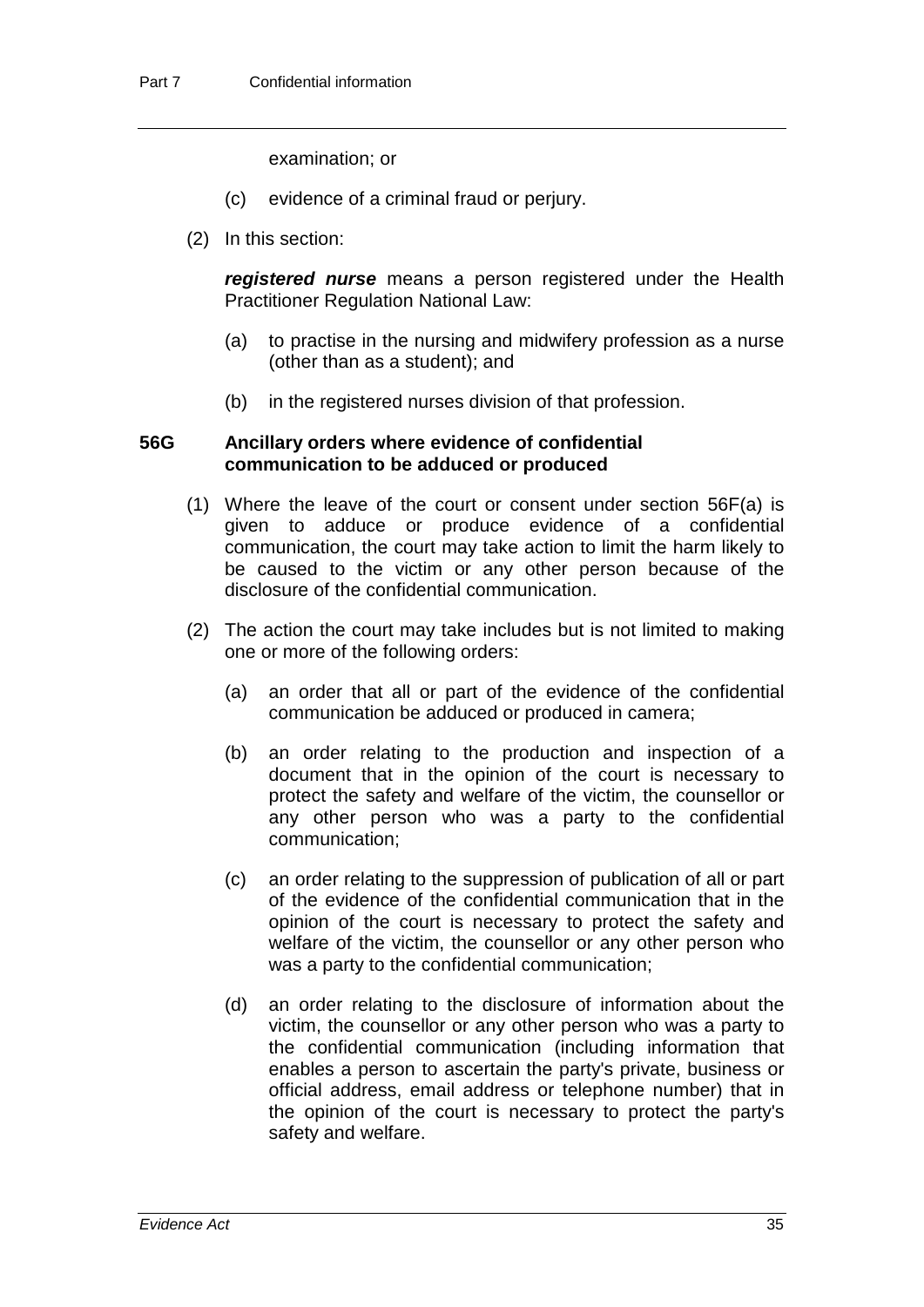# **Part 8 Publication of evidence**

#### **57 Prohibition of the publication of evidence and of names of parties and witnesses**

- (1) Where it appears to any court:
	- (a) that the publication of any evidence given or used or intended to be given or used, in any proceeding before the court, is likely to offend against public decency; or
	- (b) that, for the furtherance of, or otherwise in the interests of, the administration of justice, it is desirable to prohibit the publication of the name of any party or intended party to, or witness or intended witness in, the proceeding;

the court may, either before or during the course of the proceeding or thereafter, make an order:

- (i) directing that the persons specified (by name or otherwise) by the court, or that all persons, except the persons so specified, shall absent themselves from the place wherein the Court is being held while the evidence is being given; or
- (ii) forbidding the publication of the evidence, or any specified part thereof, or of any report or account of the evidence, or any specified part thereof, either absolutely or subject to such conditions, or in such terms or form, or in such manner, or to such extent, as the court approves; or
- (iii) forbidding the publication of the name of any such party or witness.
- (2) Where the court makes an order under subsection (1)(iii), the publication of any reference or allusion to any party or witness, the name of whom is by the order forbidden to be published, shall, if the reference or allusion is, in the opinion of the court hearing the complaint for the alleged offence, intended or is sufficient to disclose the identity of the party or witness, be deemed to be a publication of the name of the party or witness.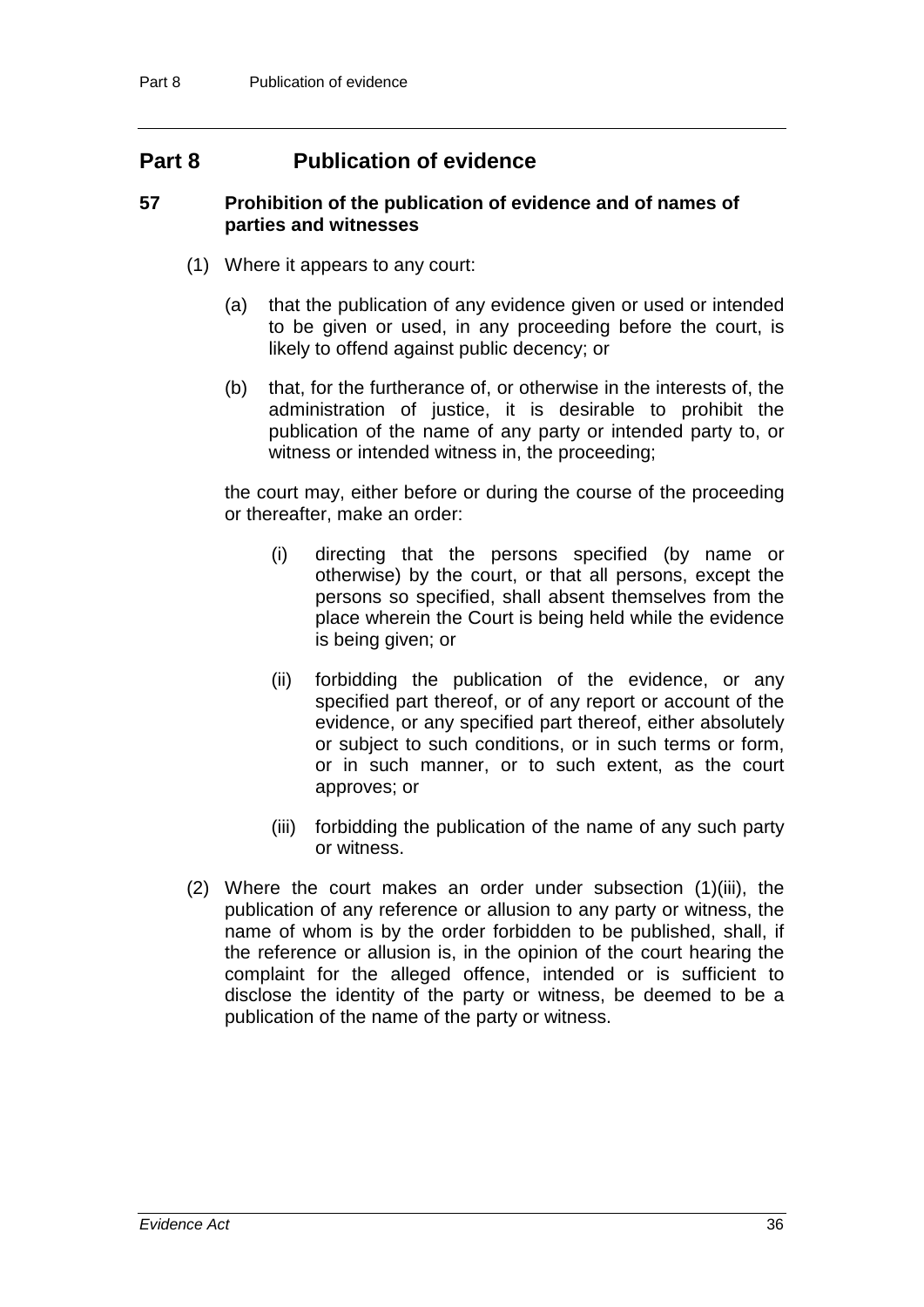- (3) When the court makes an order under subsection (1)(ii) or (iii), forbidding the publication of any evidence or any report or account of any evidence, or the publication of any name, the court shall report the fact to the Director of Public Prosecutions, and shall embody in its report a statement of:
	- (a) the evidence or name, as the case may be, by the order forbidden to be published; and
	- (b) the circumstances in which the order was made.

#### **58 Temporary prohibition of the publication of evidence where witnesses ordered out of court**

Where, in the course of any proceeding before any court, witnesses are ordered out of court, and it appears to the court that, for the furtherance or otherwise in the interests of the administration of justice, it is desirable to prohibit for any period the publication of any evidence given or used in the proceeding, the court may make an order forbidding, for such period as the court thinks fit, the publication of the evidence or any specified part thereof.

#### **59 Contravention of order**

A person to whom an order under section 57 or 58 relates commits an offence if:

- (a) the person intentionally engages in conduct; and
- (b) the conduct results in a contravention of the order and the person is reckless as to the result.

Maximum penalty: 40 penalty units or imprisonment for 12 months.

# **Part 9 Other matters**

#### **62 Proof of** *public place* **in certain cases**

(1) Whenever in any proceeding before Justices, in respect of any offence, it is an essential ingredient of the offence that the place (where any fact or matter occurred or was done) should be a public place, an allegation, in the complaint or information, that the place (specified as that in which the fact or matter charged occurred or was done) was a public place, shall be prima facie evidence that the place was a public place.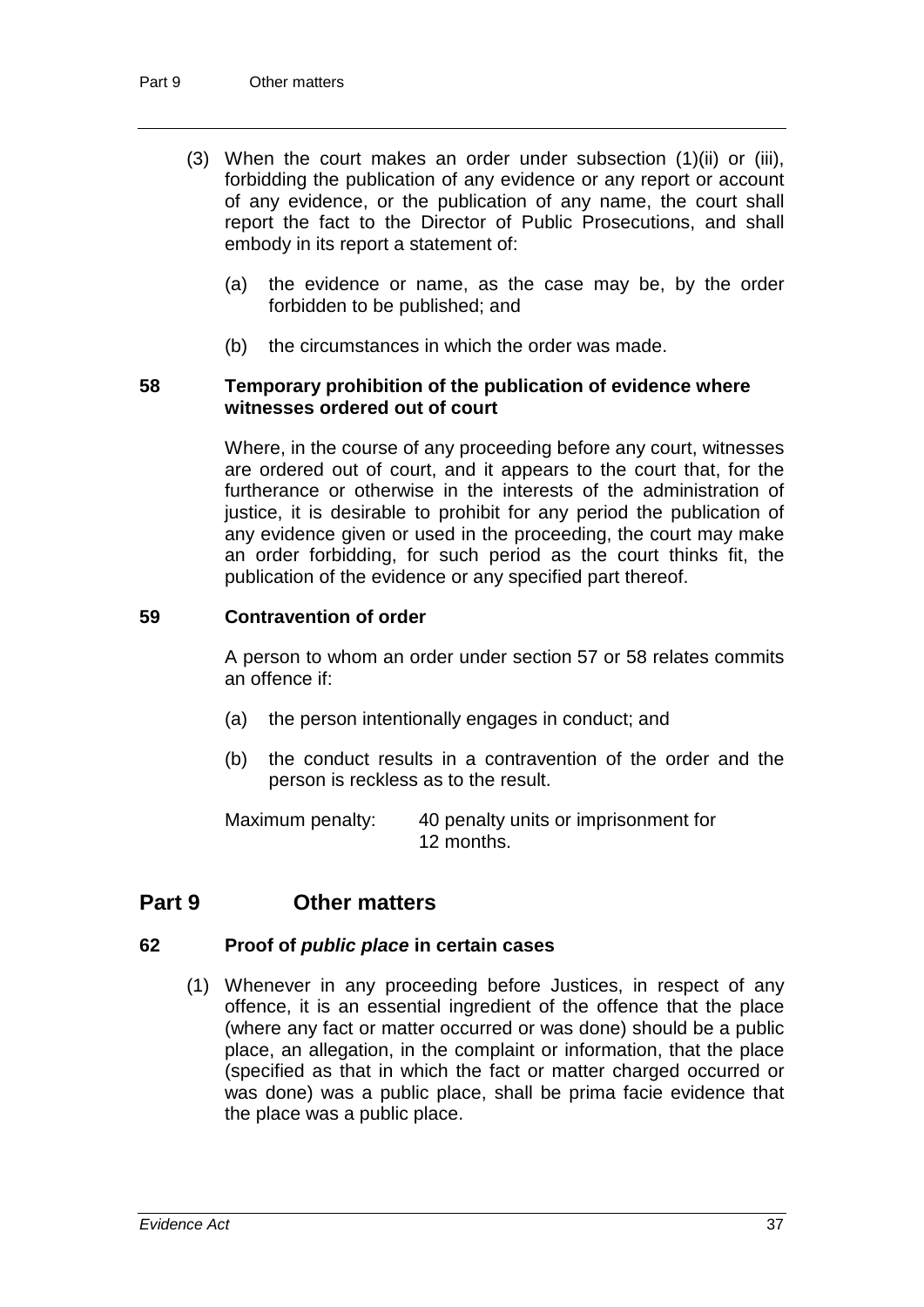| Part 10    | Transitional provisions |  |  |                                                                    |  |
|------------|-------------------------|--|--|--------------------------------------------------------------------|--|
| Division 1 | Amendment Act 2009      |  |  | Transitional matters for Evidence Legislation (Authorised Persons) |  |

(2) The court may, if it thinks fit, and at any stage of the proceeding, permit evidence to be called with respect to the question whether the place was a public place.

#### **62A Proof of place being within local government area etc.**

- (1) In any complaint or information an allegation that any place is within a local government area or a town is prima facie evidence of the fact so alleged.
- (2) In this section:

#### *place* includes:

- (a) any place, public or private, however described in the complaint or information; and
- (b) the whole or any part of:
	- (i) a street, road or other thoroughfare; or
	- (ii) a building or structure.

#### **65 Regulations**

The Administrator may make regulations, not inconsistent with this Act, prescribing matters:

- (a) required or permitted by this Act to be prescribed; or
- (b) necessary or convenient to be prescribed for carrying out or giving effect to this Act.

# **Part 10 Transitional provisions**

#### **Division 1 Transitional matters for Evidence Legislation (Authorised Persons) Amendment Act 2009**

#### **66 Savings – authorised officers**

- (1) An act of a person purportedly done as an authorised person because of an approval mentioned in the repealed regulation is taken to have been validly done by an authorised person for Part IIA of this Act.
- (2) The amendments made to this Act by the *Evidence Legislation (Authorised Persons) Amendment Act 2009* do not affect any decision of a court made before the commencement of this section.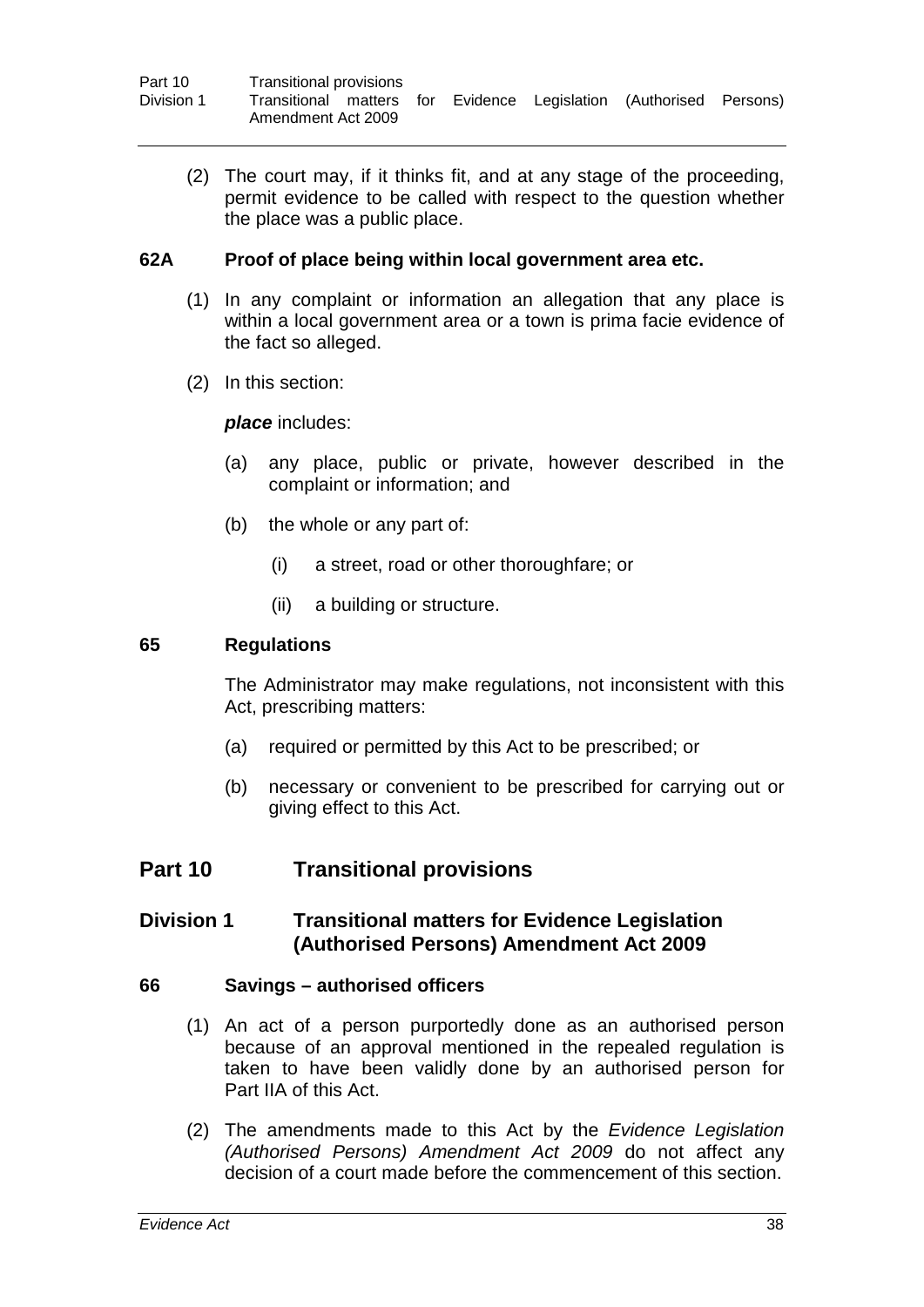(3) In this section:

*repealed regulation* means regulation 4 of the *Evidence Regulations* as in force before its repeal by section 7 of the *Evidence Legislation (Authorised Persons) Amendment Act 2009*.

# **Division 2 Transitional matters for Evidence (National Uniform Legislation) (Consequential Amendments) Act 2012**

#### **67 Definitions**

In this Division:

*commencement day* means the day on which section 4 of the Evidence (NUL) Act commences.

*Consequentials Act* means the *Evidence (National Uniform Legislation) (Consequential Amendments) Act 2012*.

*proceeding* includes part of a proceeding or something relating to a proceeding.

#### **68 Application of this Act linked to application of Evidence (NUL) Act**

- (1) If the Evidence (NUL) Act applies in relation to a proceeding, this Act, as amended by the Consequentials Act, applies in relation to the proceeding.
- (2) If the Evidence (NUL) Act does not apply in relation to a proceeding, this Act as in force immediately before the commencement day applies in relation to the proceeding as if the Consequentials Act had not commenced.
- (3) If subsection (2) applies in relation to a proceeding, any law amended or repealed by Part 4 or 5 of the Consequentials Act that is relevant to the proceeding continues to apply in relation to the proceeding as it was in force immediately before the commencement day as if the Consequentials Act had not commenced.

#### *Note for section 68*

*Chapter 6, and in particular section 199, of the Evidence (NUL) Act sets out the proceedings in relation to which the Evidence (NUL) Act does and does not apply.*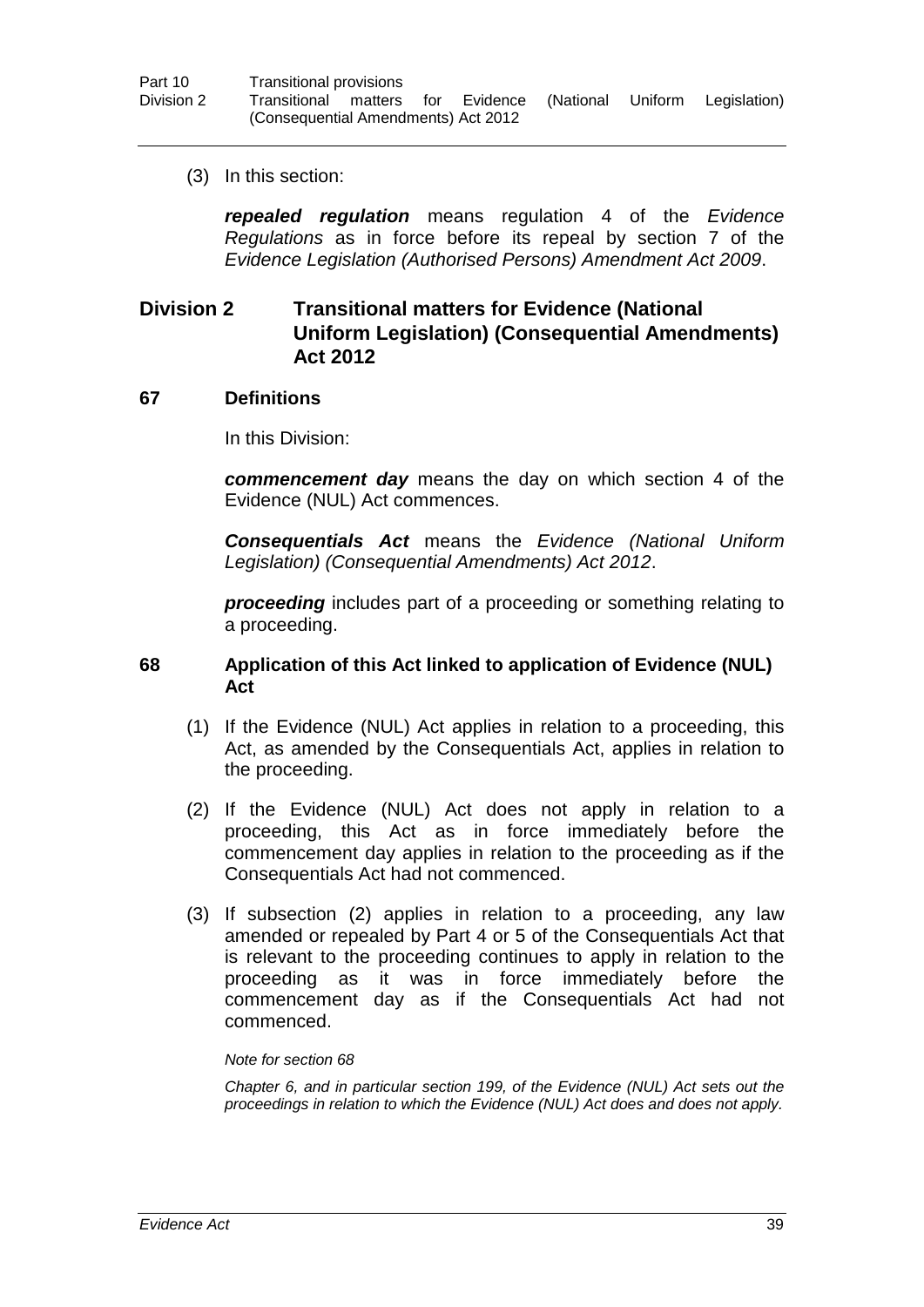# **Division 3 Justice Legislation Amendment (Vulnerable Witnesses) Act 2016**

#### **69 Definitions**

In this Division:

*amending Act* means the *Justice Legislation Amendment (Vulnerable Witnesses) Act 2016*.

*commencement day* means the commencement of Part 3 of the amending Act.

#### **70 Proceeding already commenced**

- (1) If a proceeding commenced before the commencement day, the amending Act applies to that part of the proceeding that takes place on or after the commencement day.
- (2) However, subsection (1) does not apply in relation to a trial or hearing in the proceeding that commenced before the commencement day and:
	- (a) continued on or after the commencement day; or
	- (b) was adjourned until the commencement day or after the commencement day.
- (3) The provisions of this Act, as in force immediately before the commencement, apply to a trial or hearing mentioned in subsection (2).

#### **71 Offence provisions – before and after commencement day**

- (1) The offence provisions, as amended by the amending Act, apply only in relation to offences committed after the commencement day.
- (2) The offence provisions, as in force before the commencement day, continue to apply in relation to offences committed before the commencement day.
- (3) For this section, if any of the conduct constituting an offence occurred before the commencement day, the offence is taken to have been committed before the commencement day.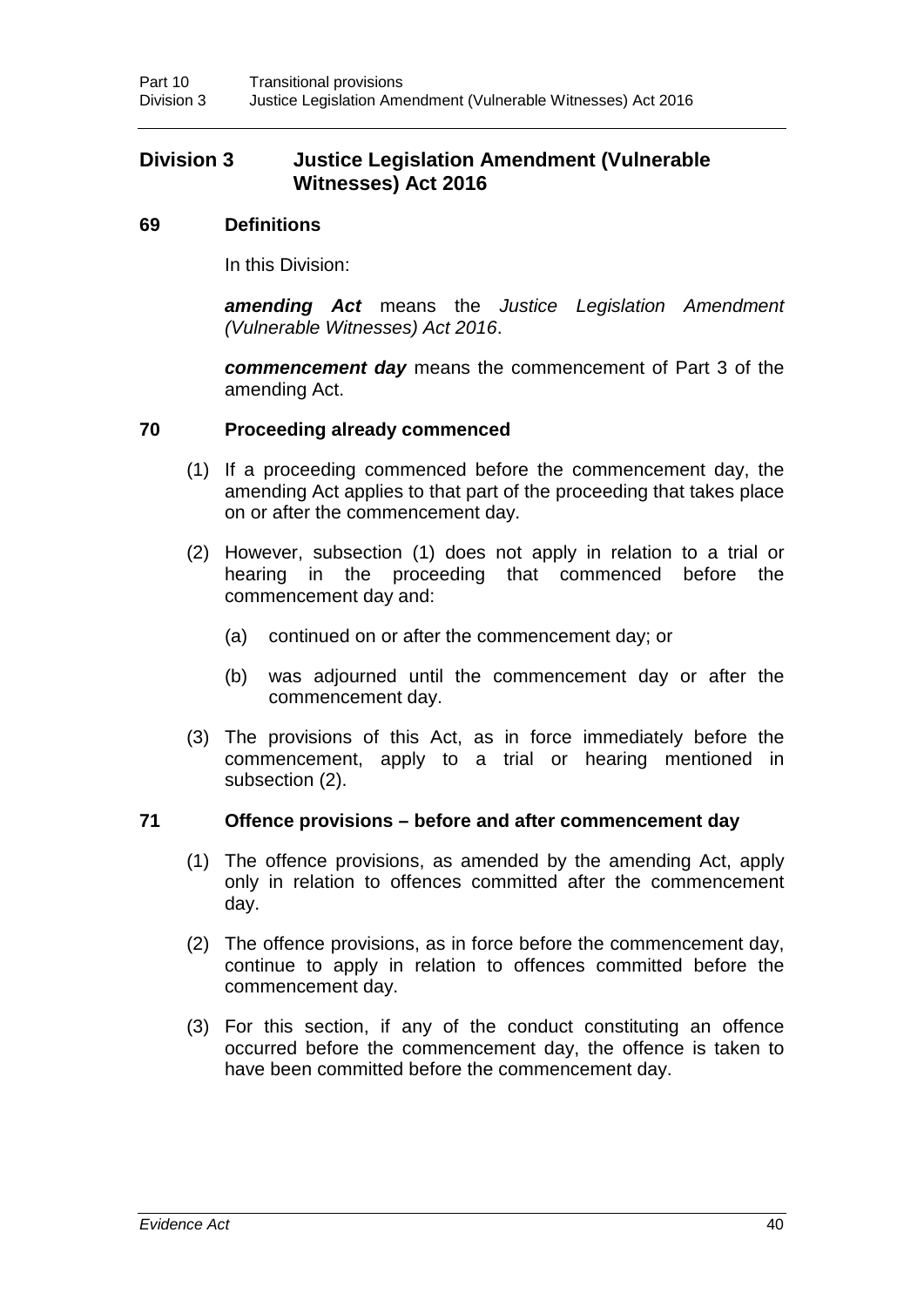#### (4) In this section:

*offence provisions* means the provisions of this Act that create or relate to offences committed against this Act (including in relation to criminal responsibility, defences and penalties).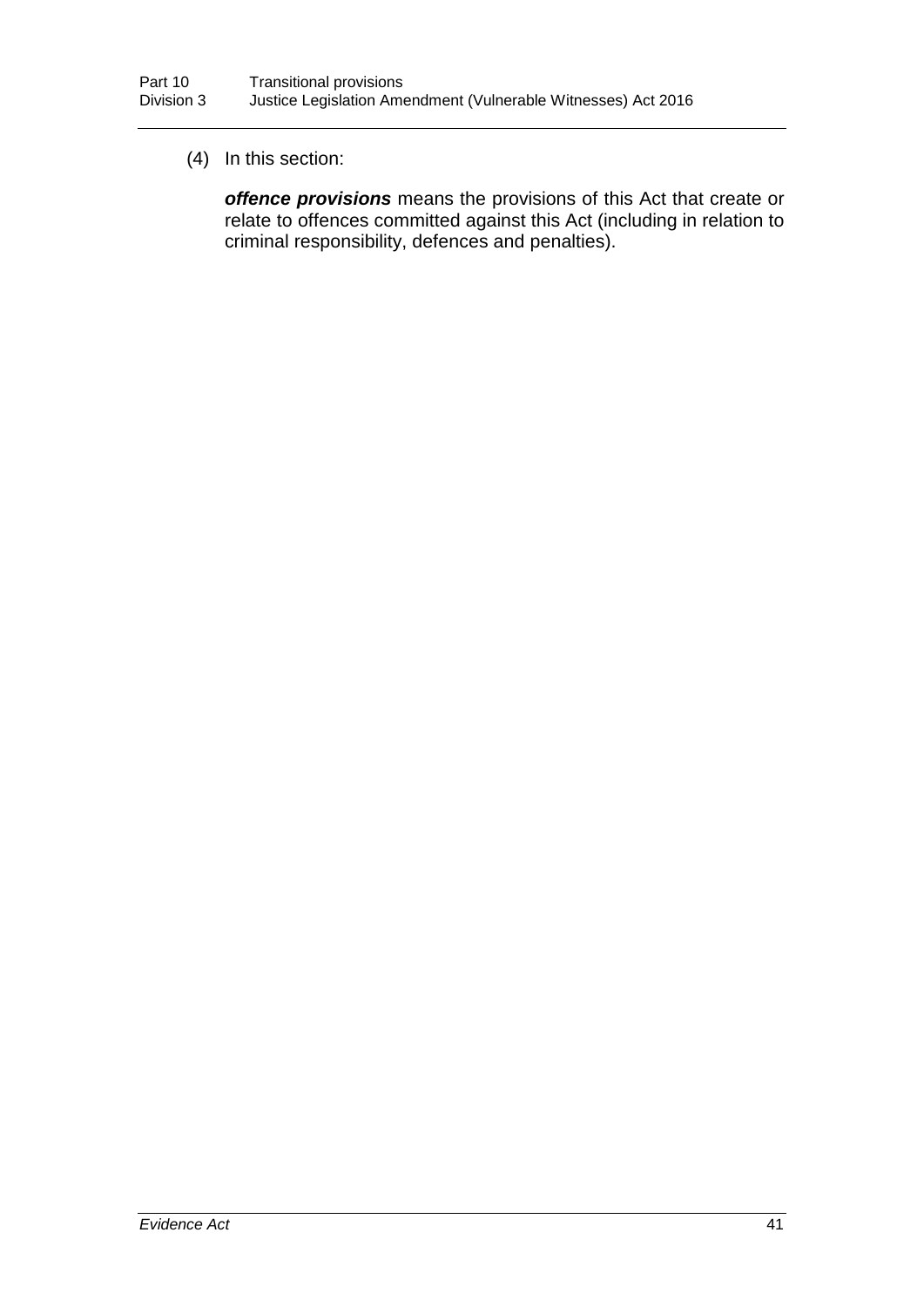#### **ENDNOTES**

**1 KEY**

Key to abbreviations

amd = amended od = order<br>
app = appendix **butch** on = omitted app = appendix<br>bl = bv-law biteday = 0 minutes = 0 minutes<br>bl = bv-law = 0 minutes **bl = by-law**<br>**ch = Chapter ch = Chapter r** = regulation/rule<br> **cl** = clause **rate regulation r** = remainder **cl = clause rem = remainder**  $exp = exp$ **ires/expired**<br>**f** = forms **f = forms s = section** *Gaz* = *Gazette* **sch** = Schedule<br>hdg = heading **sch** = Subdivision **sch** = Subdivision **hdg = heading**<br>
ins = inserted<br> **sdiv = Subdivision**<br>
SL = Subordinate L **nc = not commenced**

**renum = renumbered**<br>rep = repealed ins = inserted<br> **ins = inserted**<br> **if = long title**<br> **if = long title**<br> **if = long title**<br> **if = long title lt = long title sub = substituted**

#### **2 LIST OF LEGISLATION**

# *Evidence Ordinance 1939* **(Act No. 18, 1939)**

| Assent date | 3 August 1939 |
|-------------|---------------|
| Commenced   | 3 August 1939 |

*Evidence Ordinance (No. 2) 1939* **(Act No. 24, 1939)** Assent date 16 November 1939<br>Commenced 16 November 1939 16 November 1939 (s 2)

#### *Evidence Ordinance 1960* **(Act No. 1, 1961)** Assent date 8 February 1961<br>Commenced 8 February 1961 8 February 1961

#### *Evidence Ordinance 1965* **(Act No. 64, 1965)** Assent date 17 December 1965<br>Commenced 14 February 1966 (s 14 February 1966 (s 2)

# *Evidence Ordinance 1967* **(Act No. 30, 1967)**

| Assent date | 23 August 1967 |
|-------------|----------------|
| Commenced   | 23 August 1967 |

# *Evidence Ordinance 1970* **(Act No. 47, 1970)**

Assent date 3 December 1970<br>Commenced 18 Dec 1970 (s 2. 18 Dec 1970 (s 2, s 2 *Records of Depositions Ordinance 1970* (Act No. 44, 1970) and *Gaz* No. 50A, 18 December 1970, p 365)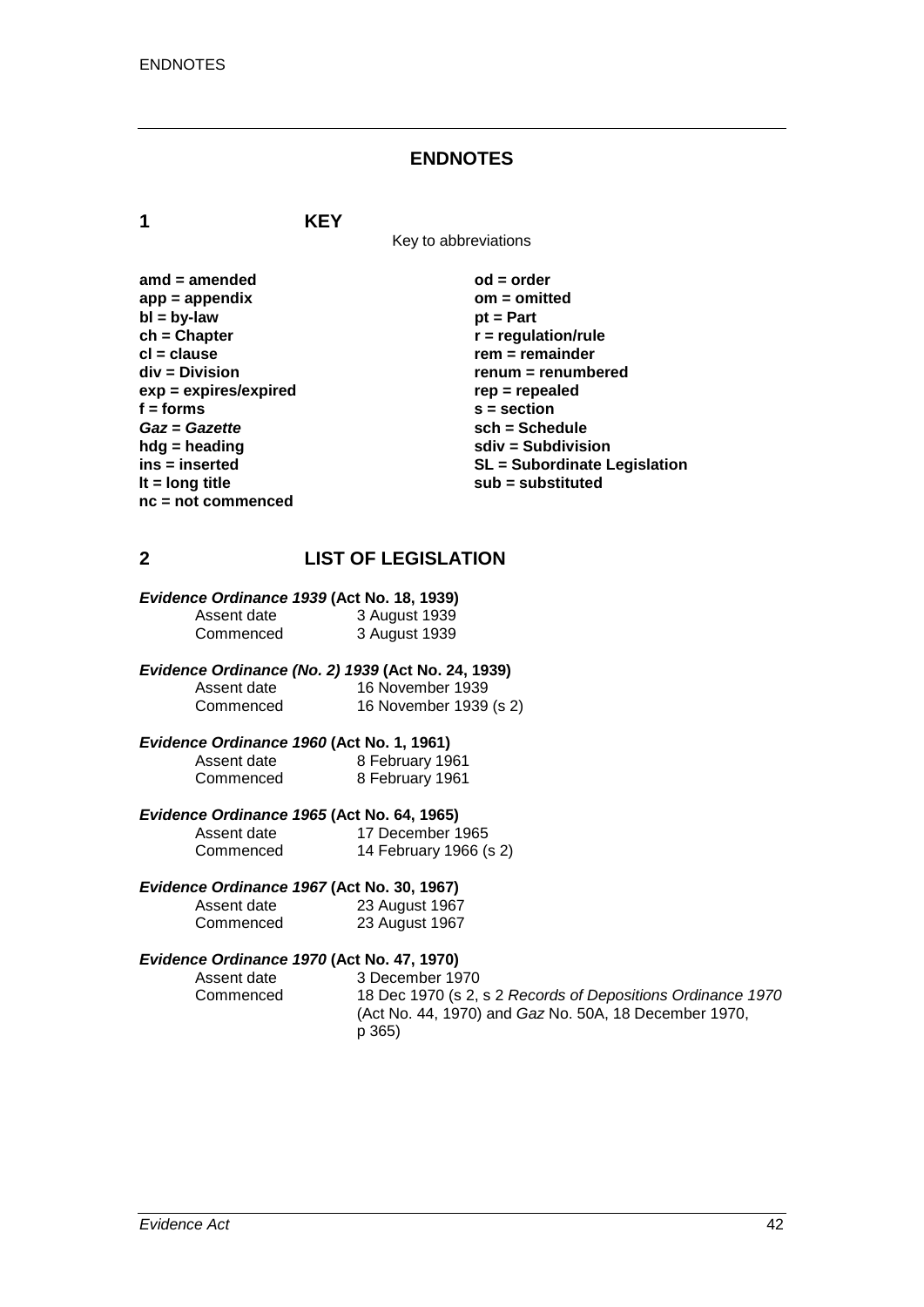| Ordinances Revision Ordinance 1973 (Act No. 87, 1973)<br>Assent date | 11 December 1973                                                                            |
|----------------------------------------------------------------------|---------------------------------------------------------------------------------------------|
| Commenced                                                            | 11 December 1973 (s 12(2))                                                                  |
| <b>Amending Legislation</b>                                          |                                                                                             |
| Assent date                                                          | Ordinances Revision Ordinance 1974 (Act No. 34, 1974)<br>26 August 1974                     |
| Commenced                                                            | 11 December 1973 (s 3(2))                                                                   |
| Assent date                                                          | Ordinances Revision Ordinance (No. 2) 1974 (Act No. 69, 1974)<br>24 October 1974            |
| Commenced                                                            | 11 December 1973 (s 3)                                                                      |
|                                                                      | Ordinances Revision Ordinance 1976 (Act No. 27, 1976)                                       |
| Assent date<br>Commenced                                             | 28 June 1976                                                                                |
|                                                                      | ss 1, 2 and 6: 28 June 1976 (s 6(2));<br>ss 3 and 4: 11 December 1973; s 5: 24 October 1974 |
|                                                                      | Transfer of Powers (Further Provisions) Ordinance 1977 (Act No. 51, 1977)                   |
| Assent date                                                          | 9 December 1977                                                                             |
| Commenced                                                            | 1 January 1978 (s 2)                                                                        |
| Assent date                                                          | Transfer of Powers (Self-Government) Ordinance 1978 (Act No. 54, 1978)<br>1 July 1978       |
| Commenced                                                            | 1 July 1978 (s 8)                                                                           |
| Law Officers Ordinance 1978 (Act No. 61, 1978)                       |                                                                                             |
| Assent date                                                          | 1 July 1978                                                                                 |
| Commenced                                                            | 1 July 1978                                                                                 |
| Statute Law Revision Act (No. 2) 1979 (Act No. 128, 1979)            |                                                                                             |
| Assent date                                                          | 15 October 1979                                                                             |
| Commenced                                                            | 15 October 1979                                                                             |
| Evidence Amendment Act 1982 (Act No. 23, 1982)<br>Assent date        | 27 April 1982                                                                               |
| Commenced                                                            | 27 April 1982                                                                               |
|                                                                      | Evidence (Criminal Code) Amendment Act 1983 (Act No. 61, 1983)                              |
| Assent date                                                          | 28 November 1983                                                                            |
| Commenced                                                            | 1 January 1984 (s 2, s 2 Criminal Code Act 1983 (Act No. 47,                                |
|                                                                      | 1983), Gaz G46, 18 November 1983, p 11 and Gaz G8,<br>26 February 1986, p 5)                |
| Evidence Amendment Act 1984 (Act No. 20, 1984)                       |                                                                                             |
| Assent date<br>Commenced                                             | 12 July 1984                                                                                |
|                                                                      | 1 August 1984 (Gaz S40, 1 August 1984)                                                      |
| Statute Law Revision Act 1985 (Act No. 49, 1985)                     |                                                                                             |
| Assent date                                                          | 1 October 1985                                                                              |
| Commenced                                                            | 1 October 1985                                                                              |
|                                                                      | Law Officers Amendment Act (No. 2) 1986 (Act No. 48, 1986)                                  |
| Assent date                                                          | 10 December 1986                                                                            |
| Commenced                                                            | 19 December 1986 (Gaz S87, 17 December 1986)                                                |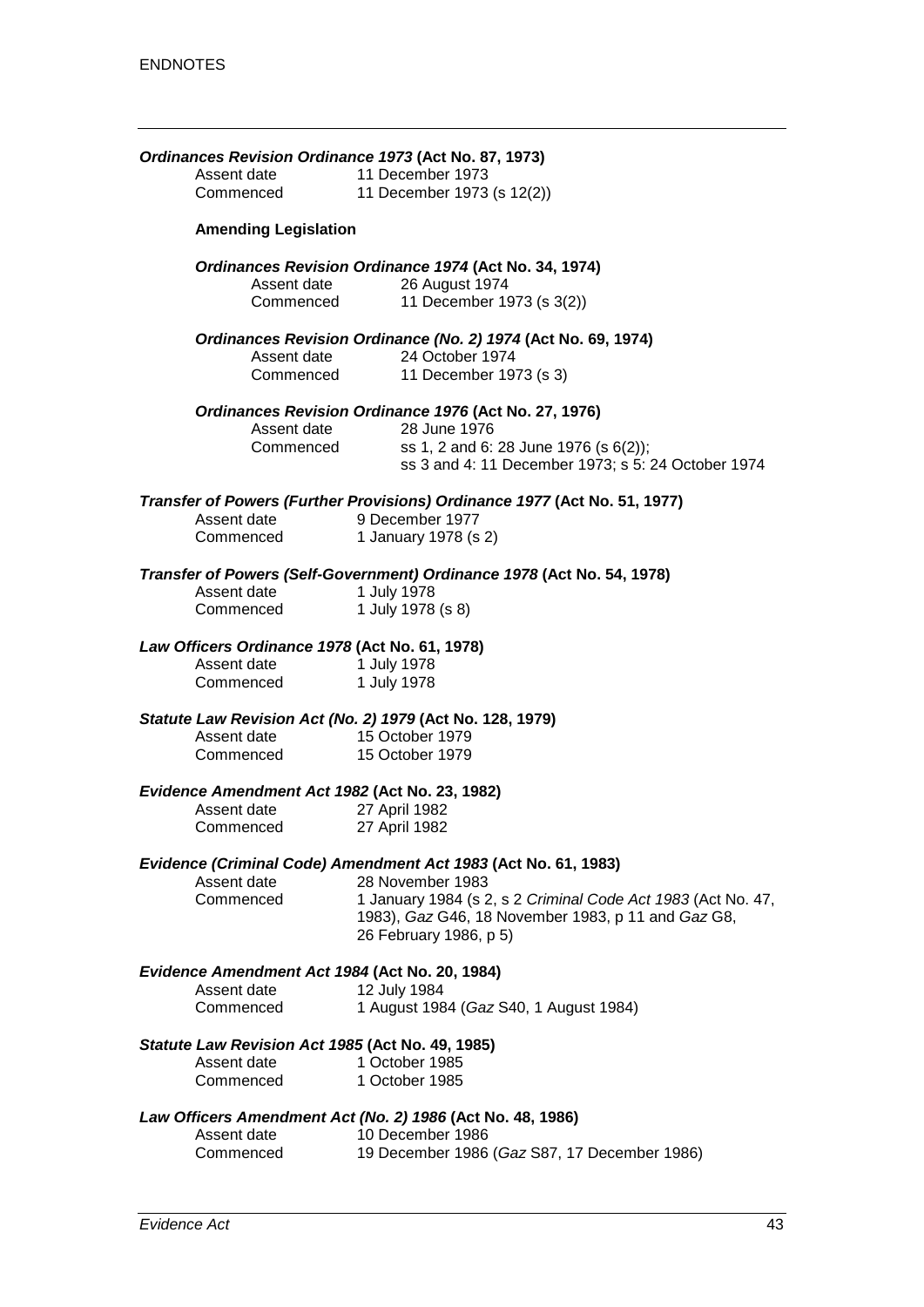|       | Statute Law Revision Act 1989 (Act No. 60, 1989)                |                                                                                                        |
|-------|-----------------------------------------------------------------|--------------------------------------------------------------------------------------------------------|
|       | Assent date                                                     | 2 October 1989                                                                                         |
|       | Commenced                                                       | 2 October 1989                                                                                         |
|       |                                                                 |                                                                                                        |
| 1990) |                                                                 | Director of Public Prosecutions (Consequential Amendments) Act 1990 (Act No. 29,                       |
|       | Assent date                                                     | 11 June 1990                                                                                           |
|       | Commenced                                                       | 21 January 1991 (s 2, s 2 Director of Public Prosecutions Act                                          |
|       |                                                                 | 1990 (Act No. 35, 1990) and Gaz G2, 16 January 1991, p 9)                                              |
|       | Evidence Amendment Act 1990 (Act No. 36, 1990)<br>Assent date   | 22 June 1990                                                                                           |
|       | Commenced                                                       | 9 July 1990 (Gaz S42, 6 July 1990)                                                                     |
|       |                                                                 |                                                                                                        |
|       | Assent date                                                     | Financial Institutions (NT) (Consequential Amendments) Act 1992 (Act No. 23, 1992)<br>2 June 1992      |
|       | Commenced                                                       | 1 July 1992 (s 2, s 2 Financial Institutions (NT) Act 1992 (Act                                        |
|       |                                                                 | No. 22, 1992) and Gaz S35, 30 June 1992)                                                               |
|       | Assent date                                                     | Local Government (Consequential Amendments) Act 1993 (Act No. 84, 1993)<br>31 December 1993            |
|       | Commenced                                                       | 1 June 1994 (s 2, s 2 Local Government Act 1993 (Act No. 83,                                           |
|       |                                                                 | 1993) and Gaz S35, 20 May 1994)                                                                        |
|       | Evidence Amendment Act 1994 (Act No. 3, 1994)<br>Assent date    | 16 March 1994                                                                                          |
|       | Commenced                                                       | 1 August 1994 (Gaz G29, 20 July 1994, p 2)                                                             |
|       |                                                                 |                                                                                                        |
|       |                                                                 | Evidence Amendment Act (No. 2) 1994 (Act No. 16, 1994)                                                 |
|       | Assent date                                                     | 14 April 1994                                                                                          |
|       | Commenced                                                       | 1 August 1994 (Gaz G29, 20 July 1994, p 2)                                                             |
|       | Assent date                                                     | Sentencing (Consequential Amendments) Act 1996 (Act No. 17, 1996)<br>19 April 1996                     |
|       | Commenced                                                       | s 7: 19 April 1996; rem: 1 July 1996 (s 2, s 2 Sentencing                                              |
|       |                                                                 | Act 1995 (Act No. 39, 1995) and Gaz S15, 13 June 1996)                                                 |
|       | Evidence Amendment Act 1999 (Act No. 20, 1999)                  |                                                                                                        |
|       | Assent date 5 May 1999                                          |                                                                                                        |
|       | Commenced                                                       | 16 June 1999 (Gaz G23, 16 June 1999, p 2)                                                              |
|       | Statute Law Revision Act 1999 (Act No. 27, 1999)<br>Assent date |                                                                                                        |
|       |                                                                 | 18 June 1999                                                                                           |
|       | Commenced                                                       | 18 June 1999                                                                                           |
|       | Assent date                                                     | Corporations Reform (Consequential Amendments NT) Act 2001 (Act No. 17, 2001)<br>29 June 2001          |
|       | Commenced                                                       |                                                                                                        |
|       |                                                                 | 15 July 2001 (s 2, s 2 Corporations Act 2001 (Cth Act No. 50,<br>2001) and Cth Gaz S285, 13 July 2001) |
|       | Evidence Amendment Act 2001 (Act No. 37, 2001)                  |                                                                                                        |
|       | Assent date                                                     | 19 July 2001                                                                                           |
|       | Commenced                                                       | 26 September 2001 (Gaz G38, 26 September 2001, p 4)                                                    |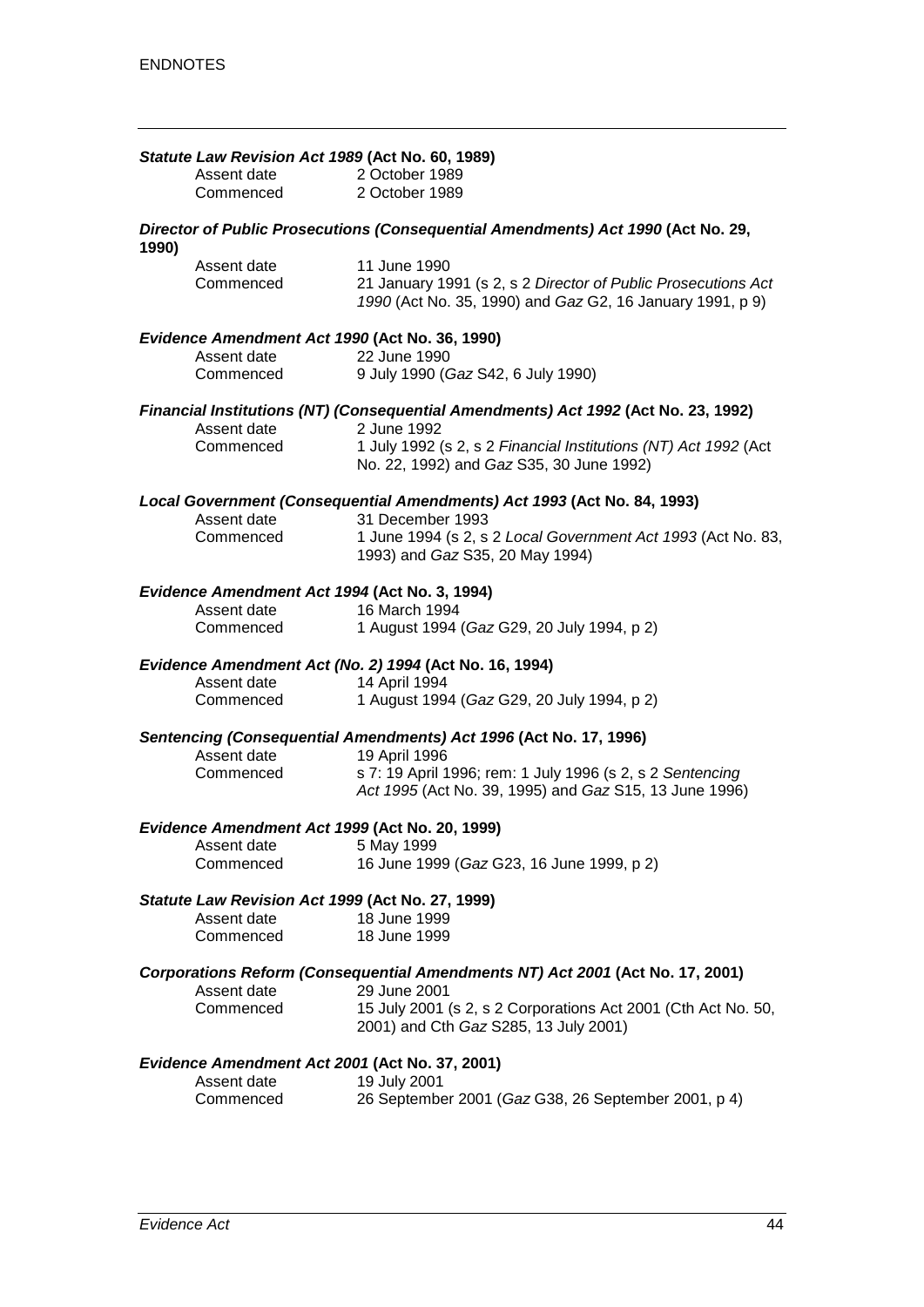|       |                                                  | Statute Law Revision (Financial Provisions) Act 2002 (Act No. 38, 2002)                                                       |
|-------|--------------------------------------------------|-------------------------------------------------------------------------------------------------------------------------------|
|       | Assent date                                      | 13 September 2002                                                                                                             |
|       | Commenced                                        | 30 October 2002 (Gaz G43, 30 October 2002, p 3)                                                                               |
|       | Evidence Amendment Act 2003 (Act No. 43, 2003)   |                                                                                                                               |
|       | Assent date                                      | 7 July 2003                                                                                                                   |
|       | Commenced                                        | 1 January 2004 (Gaz G50, 17 December 2003, p 2)                                                                               |
|       |                                                  | Evidence Reform (Children and Sexual Offences) Act 2004 (Act No. 56, 2004)                                                    |
|       | Assent date                                      | 4 November 2004                                                                                                               |
|       | Commenced                                        | 8 December 2004 (Gaz G49, 8 December 2004, p 3)                                                                               |
|       |                                                  | Youth Justice (Consequential Amendments) Act 2005 (Act No. 33, 2005)                                                          |
|       | Assent date                                      | 22 September 2005                                                                                                             |
|       | Commenced                                        | 1 August 2006 (s 2, s 2 Youth Justice Act 2005 (Act No. 32,<br>2005) and Gaz G30, 26 July 2006, p 3)                          |
|       | Statute Law Revision Act 2005 (Act No. 44, 2005) |                                                                                                                               |
|       | Assent date                                      | 14 December 2005                                                                                                              |
|       | Commenced                                        | 14 December 2005                                                                                                              |
|       |                                                  | Antisocial Behaviour (Miscellaneous Amendments) Act 2006 (Act No. 2, 2006)                                                    |
|       | Assent date                                      | 8 March 2006                                                                                                                  |
|       | Commenced                                        | 14 June 2006 (Gaz G24, 14 June 2006, p 3)                                                                                     |
| 2006) |                                                  | Evidence and Other Legislation (Witness Assistance) Amendment Act 2006 (Act No. 32,                                           |
|       | Assent date                                      | 3 November 2006                                                                                                               |
|       | Commenced                                        | 3 November 2006                                                                                                               |
|       |                                                  | Evidence of Children Amendment Act 2007 (Act No. 16, 2007)                                                                    |
|       | Assent date                                      | 18 September 2007                                                                                                             |
|       | Commenced                                        | 10 October 2007 (Gaz G41, 10 October 2007, p 4)                                                                               |
|       |                                                  | Care and Protection of Children Act 2007 (Act No. 37, 2007)                                                                   |
|       | Assent date                                      | 12 December 2007                                                                                                              |
|       | Commenced                                        | Ch 1 and pts 3.3 and 5.1: 7 May 2008 (Gaz G18, 7 May 2008,<br>p 4); Ch 2 (exc pt 2.1, div 6 and s 127), Ch 3, pts 3.1 and 3.2 |
|       |                                                  | (exc s 187) and Ch 5, pts 5.2 to 5.6: 8 December 2008 (Gaz                                                                    |
|       |                                                  | G47, 26 November 2008, p 6); rem: nc                                                                                          |
|       |                                                  | Local Government (Consequential Amendments) Act 2008 (Act No. 28, 2008)                                                       |
|       | Assent date                                      | 14 November 2008                                                                                                              |
|       | Commenced                                        | 1 July 2008 (s 2)                                                                                                             |
|       |                                                  | Evidence Legislation (Authorised Persons) Amendment Act 2009 (Act No. 4, 2009)                                                |
|       | Assent date                                      | 12 March 2009                                                                                                                 |
|       | Commenced                                        | ss 3 and 4(1): 16 October 2007; rem: 12 March 2009 (s 2)                                                                      |
|       | Statute Law Revision Act 2009 (Act No. 25, 2009) |                                                                                                                               |
|       | Assent date                                      | 1 September 2009                                                                                                              |
|       | Commenced                                        | 16 September 2009 (Gaz G37, 16 September 2009, p 3)                                                                           |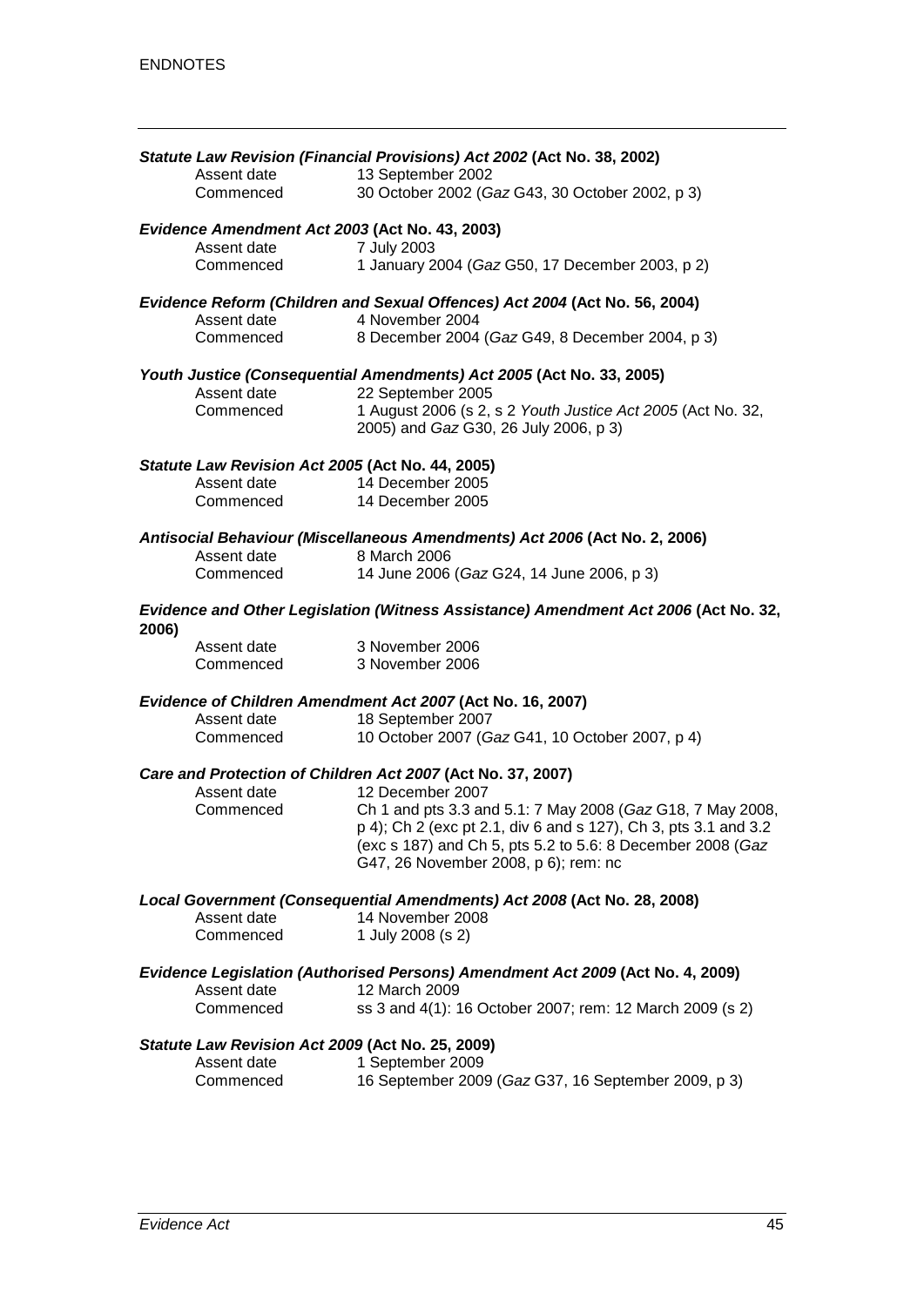|               | Assent date                                      | Justice Legislation Amendment (Penalties) Act 2010 (Act No. 12, 2010)<br>20 May 2010                                                            |
|---------------|--------------------------------------------------|-------------------------------------------------------------------------------------------------------------------------------------------------|
|               | Commenced                                        | 1 July 2010 (Gaz G24, 16 June 2010, p 2)                                                                                                        |
| 2010)         |                                                  | Health Practitioner (National Uniform Legislation) Implementation Act 2010 (Act No. 18,                                                         |
|               | Assent date<br>Commenced                         | 20 May 2010<br>1 July 2010 (s 2)                                                                                                                |
| 2010)         |                                                  | Oaths, Affidavits and Declarations (Consequential Amendments) Act 2010 (Act No. 40,                                                             |
|               | Assent date<br>Commenced                         | 18 November 2010<br>1 March 2011 (s 2, s 2 Oaths, Affidavits and Declarations Act<br>2010 (Act No. 39, 2010) and Gaz G7, 16 February 2011, p 4) |
|               | 2011 (Act No. 19, 2011)                          | Alcohol Reform (Substance Misuse Assessment and Referral for Treatment Court) Act                                                               |
|               | Assent date                                      | 20 May 2011                                                                                                                                     |
|               | Commenced                                        | 1 July 2011 (Gaz G23, 8 June 2011, p 6)                                                                                                         |
| No. 23, 2012) |                                                  | Evidence (National Uniform Legislation) (Consequential Amendments) Act 2012 (Act                                                                |
|               | Assent date                                      | 21 November 2012                                                                                                                                |
|               | Commenced                                        | 1 January 2013 (Gaz G51, 19 December 2012, p 4)                                                                                                 |
|               |                                                  | Local Government Amendment Act 2013 (Act No. 28, 2013)                                                                                          |
|               | Assent date                                      | 8 November 2013                                                                                                                                 |
|               | Commenced                                        | 8 November 2013                                                                                                                                 |
|               | Statute Law Revision Act 2014 (Act No. 38, 2014) |                                                                                                                                                 |
|               | Assent date                                      | 13 November 2014                                                                                                                                |
|               | Commenced                                        | 13 November 2014                                                                                                                                |
|               |                                                  | Justice Legislation Amendment (Vulnerable Witnesses) Act 2016 (Act No. 2, 2016)                                                                 |
|               | Assent date                                      | 2 March 2016                                                                                                                                    |
|               | Commenced                                        | 23 March 2016 (Gaz G12, 23 March 2016, p 6)                                                                                                     |
| 3             |                                                  | <b>SAVINGS AND TRANSITIONAL PROVISIONS</b>                                                                                                      |
|               | 2004)                                            | s 5 Evidence Amendment Act 2003 (Act No. 43, 2003)<br>s 18 Evidence Reform (Children and Sexual Offences) Act 2004 (Act No. 56,                 |

#### **4 GENERAL AMENDMENTS**

General amendments of a formal nature (which are not referred to in the table of amendments to this reprint) are made by the *Ordinances Revision Ordinance 1973* (Act No. 87, 1973) (as amended) to the following provisions: ss 2, 8, 9, 14, 17, 21, 26A, 26D, 26H, 26J, 28, 29, 33, 37, 38, 42A 42B, 44, 45, 47, 48, 51, 52, 54, 55, 56, 57, 59 and First Schedule.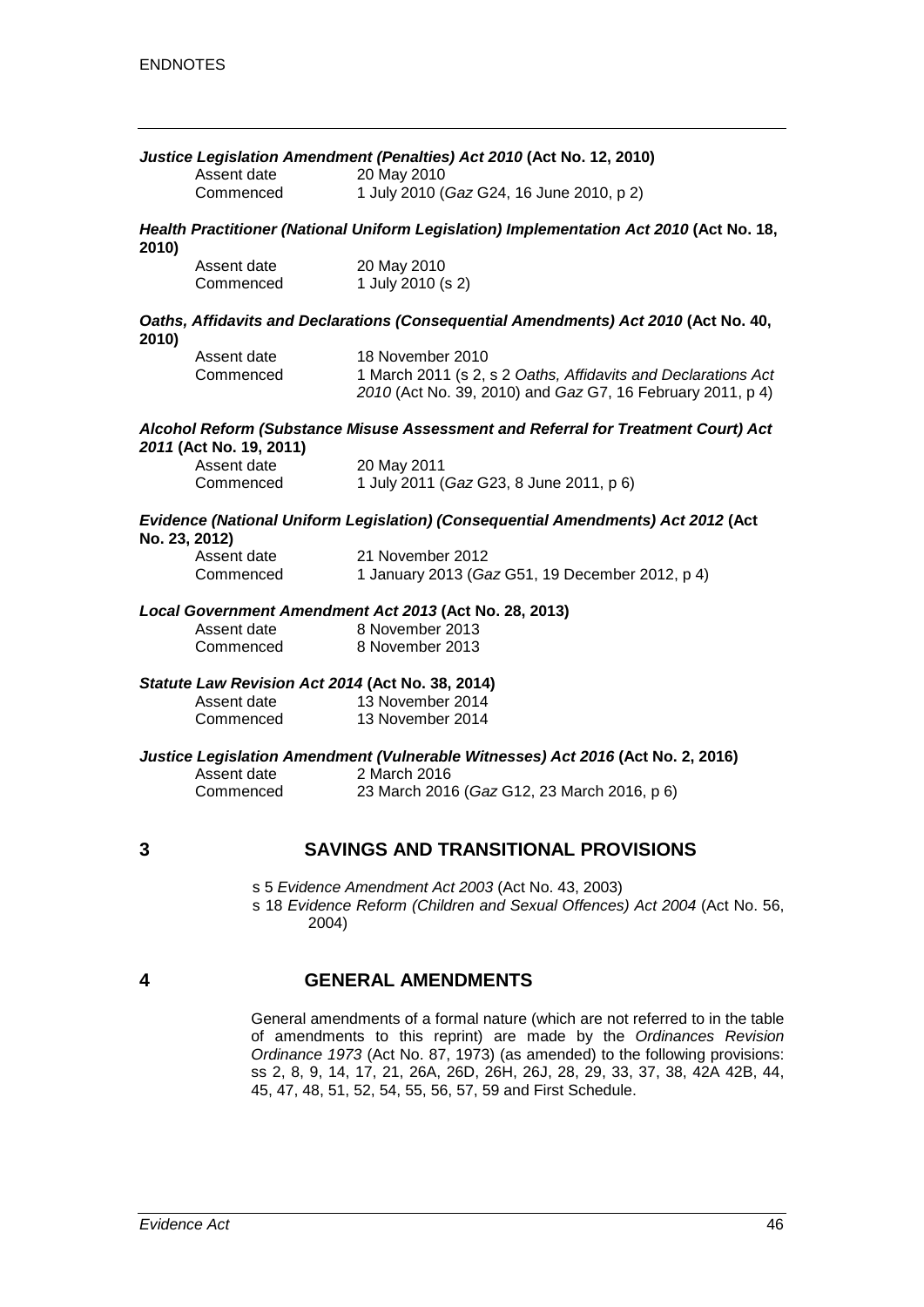#### **5 LIST OF AMENDMENTS**

| It             | amd No. 36, 1990, s 22; No. 23, 2012, s 6                                    |
|----------------|------------------------------------------------------------------------------|
| pt 1 hdg       | sub No. 23, 2012, s 7                                                        |
| s <sub>1</sub> | amd No. 36, 1990, s 22                                                       |
| s <sub>2</sub> | rep No. 23, 2012, s 8                                                        |
| s 3            | rep No. 128, 1979, s 37                                                      |
| s 4            | amd No. 30, 1967, s 2; No. 36, 1990, ss 4 and 22; No. 23, 1992, s 4; No. 37, |
|                | 2001, s 3; No. 38, 2002, s 6; No. 32, 2006, s 3; No. 23, 2012, s 9; No. 2,   |
|                | 2016, s 9                                                                    |
| s <sub>5</sub> | amd No. 36, 1990, s 22                                                       |
|                | sub No. 23, 2012, s 10                                                       |
| pt II hdg      | rep No. 23, 2012, s 10                                                       |
| s 6            | amd No. 17, 1996, s 6                                                        |
|                | sub No. 23, 2012, s 10                                                       |
| s 6A           | ins No. 2, 2016, s 10                                                        |
| pt 2 hdg       | ins No. 23, 2012, s 10                                                       |
| s <sub>7</sub> | amd No. 36, 1990, s 22                                                       |
|                | rep No. 23, 2012, s 10                                                       |
| s 8            | sub No. 1, 1961, s 2                                                         |
|                | rep No. 23, 2012, s 10                                                       |
| s 9            | amd No. 61, 1983, s 4; No. 36, 1990, s 22; No. 17, 1996, s 6                 |
|                | rep No. 23, 2012, s 10                                                       |
| s 9A           | ins No. 24, 1939, s 2                                                        |
|                | amd No. 1, 1961, s 3                                                         |
|                | rep No. 30, 1967, s 3                                                        |
| s 9B           | ins No. 24, 1939, s 2                                                        |
|                | rep No. 30, 1967, s 3                                                        |
| s 9C           | ins No. 24, 1939, s 2                                                        |
|                | sub No. 3, 1994, s 3                                                         |
|                | amd No. 27, 1999, s 15                                                       |
|                | rep No. 23, 2012, s 10                                                       |
| s 10           | amd No. 36, 1990, s 22                                                       |
|                | rep No. 23, 2012, s 10                                                       |
| s 11           | amd No. 61, 1978, s 4                                                        |
|                | rep No. 61, 1983, s 5                                                        |
| s 12           | amd No. 23, 2012, s 11                                                       |
| s 13           | amd No. 36, 1990, s 22                                                       |
|                | rep No. 23, 2012, s 12                                                       |
| ss 14 – 15     | rep No. 23, 2012, s 12                                                       |
| s 16           | amd No. 36, 1990, s 22                                                       |
|                | sub No. 56, 2004, s 4                                                        |
|                | rep No. 23, 2012, s 12                                                       |
| s 17           | sub No. 36, 1990, s 5                                                        |
|                | amd No. 12, 2010, s 3                                                        |
|                | rep No. 23, 2012, s 12                                                       |
| $ss 18 - 19$   | rep No. 23, 2012, s 12                                                       |
|                | amd No. 47, 1970, s 3                                                        |
| s 20           | rep No. 23, 2012, s 12                                                       |
|                |                                                                              |
| s 20A          | ins No. 32, 2006, s 4<br>rep No. 23, 2012, s 12                              |
|                |                                                                              |
| s 21           | sub No. 36, 1990, s 6; No. 32, 2006, s 4                                     |
|                | rep No. 23, 2012, s 12                                                       |
| pt IIA hdg     | ins No. 16, 1994, s 3                                                        |
|                | rep No. 23, 2012, s 13                                                       |
| pt 3 hdg       | ins No. 23, 2012, s 13                                                       |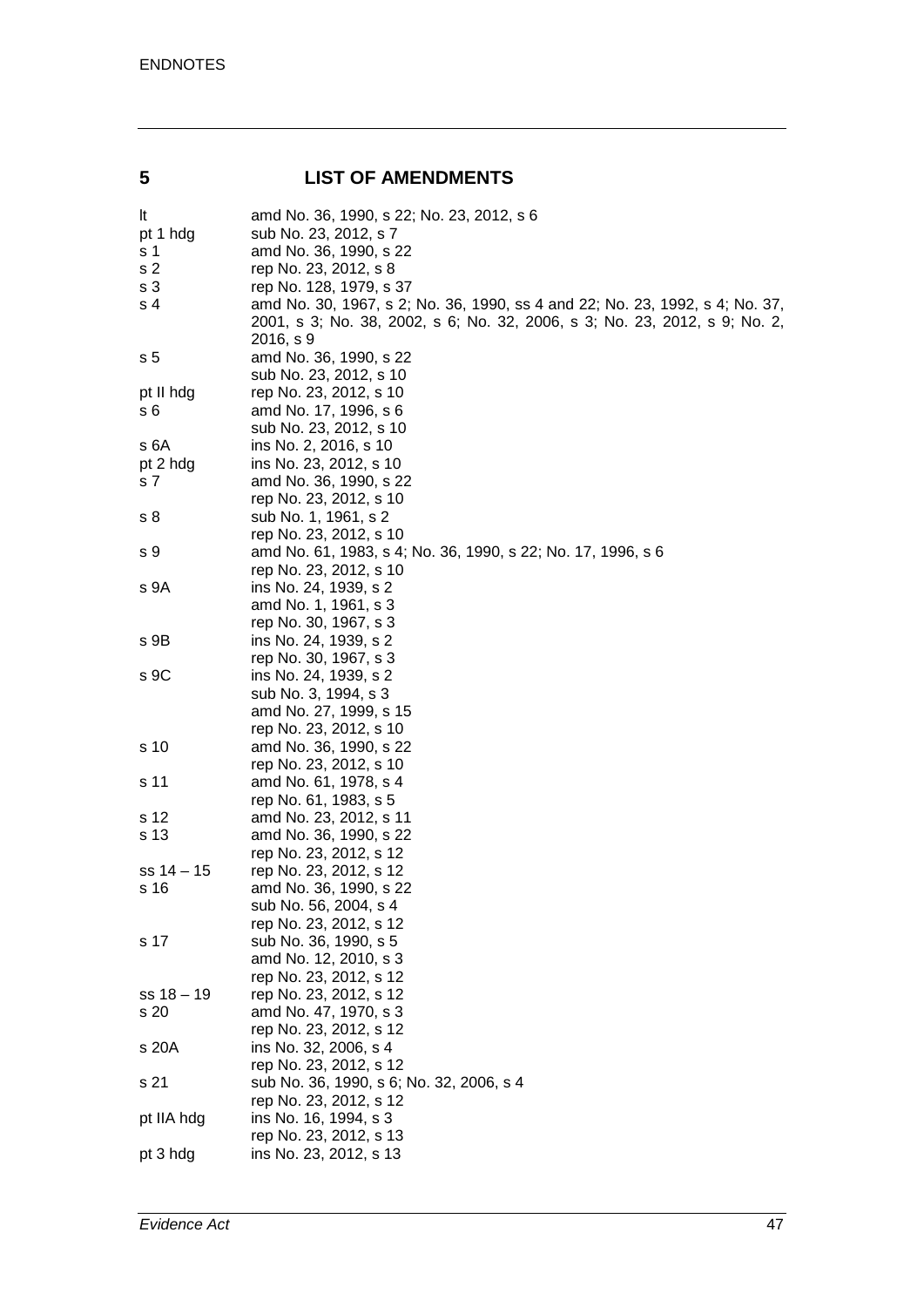| s 21A                | ins No. 16, 1994, s 3<br>amd No. 37, 2001, s 5; No. 56, 2004, s 5; No. 33, 2005, s 5; No. 16, 2007,            |
|----------------------|----------------------------------------------------------------------------------------------------------------|
| s 21B                | s 9; No. 4, 2009, s 4; No. 23, 2012, s 28; No. 2, 2016, s 11<br>ins No. 16, 1994, s 3<br>amd No. 37, 2001, s 6 |
|                      | sub No. 56, 2004, s 6; No. 16, 2007, s 10<br>amd No. 23, 2012, s 28; No. 2, 2016, s 12                         |
| s 21C                | ins No. 16, 1994, s 3<br>amd No. 37, 2001, s 7<br>sub No. 16, 2007, s 10                                       |
|                      | amd No. 23, 2012, s 28; No. 2, 2016, s 13                                                                      |
| s 21D                | ins No. 56, 2004, s 7                                                                                          |
|                      | amd No. 16, 2007, s 11; No. 23, 2012, s 28; No. 2, 2016, s 14                                                  |
| ss 21E - 21F         | ins No. 16, 2007, s 12                                                                                         |
|                      | amd No. 23, 2012, s 28                                                                                         |
| pt III hdg           | rep No. 23, 2012, s 14                                                                                         |
| pt 4 hdg             | ins No. 23, 2012, s 14                                                                                         |
| $ss 22 - 23$<br>s 24 | rep No. 23, 2012, s 15<br>rep No. 36, 1990, s 22                                                               |
|                      | ins No. 43, 2003, s 4                                                                                          |
|                      | amd No. 23, 2012, s 28                                                                                         |
| s 25                 | amd No. 36, 1990, s 7                                                                                          |
|                      | rep No. 23, 2012, s 15                                                                                         |
| s 26                 | rep No. 61, 1983, s 6                                                                                          |
| s 26A                | ins No. 1, 1961, s 4                                                                                           |
|                      | amd No. 17, 1996, s 6                                                                                          |
|                      | rep No. 23, 2012, s 15                                                                                         |
| s 26B                | ins No. 1, 1961, s 4<br>rep No. 36, 1990, s 22                                                                 |
| s 26C                | ins No. 1, 1961, s 4                                                                                           |
|                      | amd No. 87, 1973, s 12; No. 36, 1990, s 22; No. 17, 1996, s 6                                                  |
|                      | rep No. 23, 2012, s 15                                                                                         |
| s 26D                | ins No. 1, 1961, s 4                                                                                           |
|                      | rep No. 23, 2012, s 15                                                                                         |
| s 26E                | ins No. 1, 1961, s 4                                                                                           |
|                      | rep No. 36, 1990, s 22                                                                                         |
|                      | ins No. 56, 2004, s 8<br>amd No. 16, 2007, s 13; No. 23, 2012, s 28                                            |
| ss 26F – 26H         | ins No. 1, 1961, s 4                                                                                           |
|                      | amd No. 36, 1990, s 22                                                                                         |
| ss 26J - 26K         | ins No. 1, 1961, s 4                                                                                           |
|                      | rep No. 36, 1990, s 22                                                                                         |
| s 26L                | ins No. 20, 1984, s 3                                                                                          |
|                      | rep No. 23, 2012, s 15                                                                                         |
| pt IV hdg            | rep No. 23, 2012, s 16                                                                                         |
| s 27                 | amd No. 87, 1973, s 12<br>sub No. 36, 1990, s 8                                                                |
|                      | rep No. 23, 2012, s 16                                                                                         |
| s 27A                | ins No. 36, 1990, s 9                                                                                          |
|                      | rep No. 23, 2012, s 16                                                                                         |
| s 28                 | rep No. 23, 2012, s 16                                                                                         |
| s 28A                | ins No. 1, 1961, s 5                                                                                           |
|                      | amd No. 54, 1978, s 4                                                                                          |
|                      | sub No. 36, 1990, s 10                                                                                         |
|                      | rep No. 23, 2012, s 16                                                                                         |
| s 28B                | ins No. 1, 1961, s 5<br>amd No. 87, 1973, s 12; No. 51, 1977, s 3; No. 54, 1978, s 4                           |
|                      | rep No. 36, 1990, s 10                                                                                         |
|                      |                                                                                                                |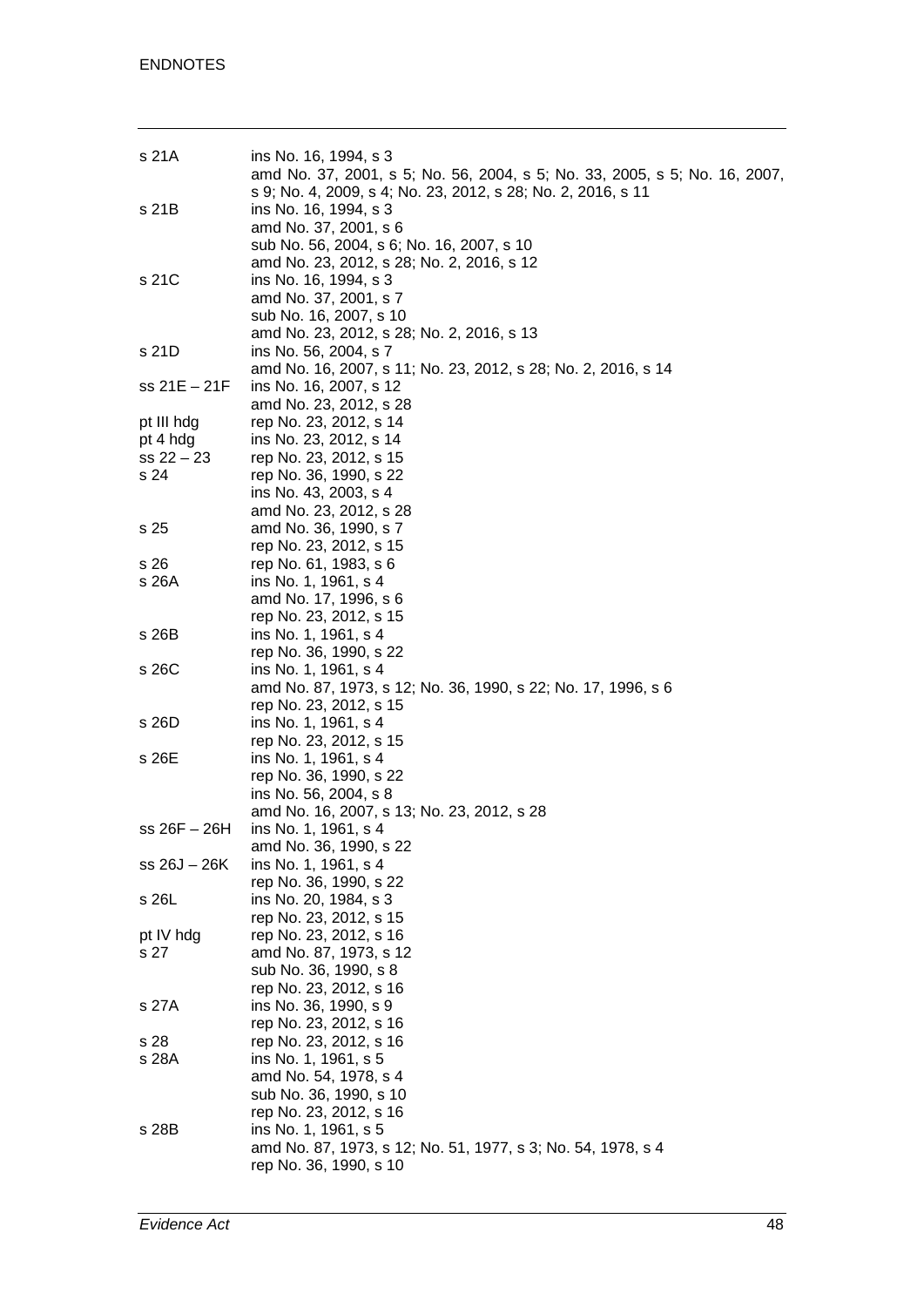| ss 28C – 28D | ins No. 1, 1961, s 5                                                          |
|--------------|-------------------------------------------------------------------------------|
|              | amd No. 36, 1990, s 22                                                        |
|              | rep No. 23, 2012, s 16                                                        |
| s 29         | amd No. 64, 1965, s 3                                                         |
|              | sub No. 36, 1990, s 11                                                        |
|              | rep No. 23, 2012, s 16                                                        |
| s 30         | amd No. 87, 1973, s 12                                                        |
|              | sub No. 36, 1990, s 12                                                        |
|              | rep No. 23, 2012, s 16                                                        |
| s 30A        | ins No. 1, 1961, s 6                                                          |
|              | rep No. 36, 1990, s 22                                                        |
| s 31         | rep No. 36, 1990, s 22                                                        |
| s 32         | amd No. 36, 1990, s 13; No. 17, 1996, s 6                                     |
|              | rep No. 23, 2012, s 16                                                        |
| s 33         | amd No. 36, 1990, s 22; No. 17, 1996, s 6                                     |
|              | rep No. 23, 2012, s 16                                                        |
| s 33A        | ins No. 1, 1961, s 7                                                          |
|              | amd No. 87, 1973, s 12; No. 17, 1996, s 6                                     |
|              | rep No. 23, 2012, s 16                                                        |
| s 34         | amd No. 36, 1990, s 22                                                        |
|              | rep No. 23, 2012, s 16                                                        |
| s 35         | amd No. 87, 1973, s 12                                                        |
|              | rep No. 23, 2012, s 16                                                        |
| s 36         | amd No. 1, 1961, s 8; No. 30, 1967, s 4; No. 47, 1970 s 4; No. 51, 1977, s 3; |
|              | No. 54, 1978, s 4; No. 60, 1989, s 6                                          |
|              | sub No. 36, 1990, s 14                                                        |
|              | rep No. 23, 2012, s 16                                                        |
| s 37         | amd No. 64, 1965, s 4                                                         |
|              | rep No. 36, 1990, s 22                                                        |
| s 38         | amd No. 64, 1965, s 5                                                         |
|              | rep No. 36, 1990, s 22                                                        |
| s 39         | rep No. 23, 2012, s 16                                                        |
| s 40         | amd No. 87, 1973, s 12; No. 60, 1989, s 6                                     |
|              | rep No. 36, 1990, s 22                                                        |
| s 41         | amd No. 87, 1973, s 12                                                        |
|              | rep No. 36, 1990, s 22                                                        |
| s 42         | amd No. 36, 1990, s 22                                                        |
|              | rep No. 23, 2012, s 16                                                        |
| s 42A        | ins No. 1, 1961, s 9                                                          |
|              | amd No. 36, 1990, s 22                                                        |
|              | rep No. 23, 2012, s 16                                                        |
| s 42B        | ins No. 1, 1961, s 9                                                          |
|              | amd No. 51, 1977, s 3; No. 54, 1978, ss 3 and 4; No. 36, 1990, s 22; No. 17,  |
|              | 2001, s 21; No. 38, 2002, s 6                                                 |
|              | rep No. 23, 2012, s 16                                                        |
| pt IVA hdg   | ins No. 23, 1982, s 2                                                         |
|              | rep No. 23, 2012, s 16                                                        |
| ss 42C – 42G | ins No. 23, 1982, s 2                                                         |
|              | rep No. 23, 2012, s 16                                                        |
| pt V hdg     | amd No. 38, 2002, s 6                                                         |
|              | rep No. 23, 2012, s 16                                                        |
| s 43         | sub No. 36, 1990, s 15                                                        |
|              | amd No. 38, 2002, s 6                                                         |
|              | rep No. 23, 2012, s 16                                                        |
| s 44         | amd No. 36, 1990, ss 16 and 22; No. 38, 2002, s 6                             |
|              | rep No. 23, 2012, s 16                                                        |
| s 45         | sub No. 36, 1990, s 17                                                        |
|              | amd No. 38, 2002, s 6                                                         |
|              | rep No. 23, 2012, s 16                                                        |
|              |                                                                               |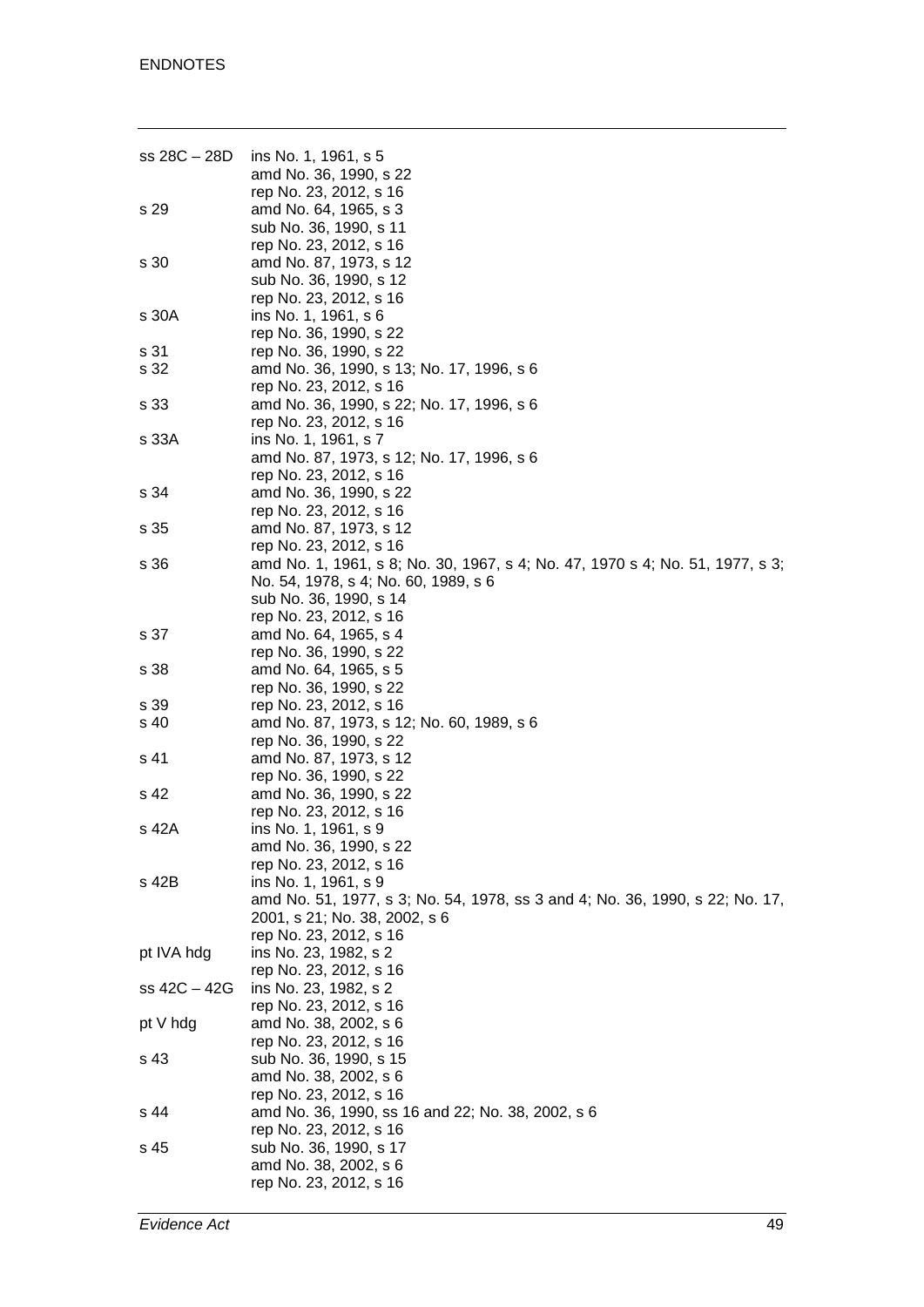| s 45A            | ins No. 1, 1961 s 10<br>amd No. 38, 2002, s 6                                                                                                            |
|------------------|----------------------------------------------------------------------------------------------------------------------------------------------------------|
| s 45B            | rep No. 23, 2012, s 16<br>ins No. 1, 1961, s 10<br>amd No. 87, 1973, s 12; No. 38, 2002, s 6<br>rep No. 23, 2012, s 16                                   |
| $ss 46 - 48$     | amd No. 36, 1990, s 22; No. 38, 2002, s 6<br>rep No. 23, 2012, s 16                                                                                      |
| pt VA hdg        | ins No. 20, 1999, s 3<br>rep No. 23, 2012, s 17                                                                                                          |
| pt 5 hdg<br>pt 5 | ins No. 23, 2012, s 17                                                                                                                                   |
| div 1 hdg        | ins No. 20, 1999, s 3<br>amd No. 23, 2012, s 28                                                                                                          |
| s 49             | amd No. 30, 1967, s 5<br>rep No. 36, 1990, s 22<br>ins No. 20, 1999, s 3<br>amd No. 2, 2006, s 24; No. 33, 2005, s 5; No. 37, 2007, s 338; No. 19, 2011, |
| s 49A            | s 46; No. 23, 2012, s 18<br>ins No. 20, 1999, s 3<br>rep No. 23, 2012, s 19                                                                              |
| ss 49B - 49C     | ins No. 20, 1999, s 3<br>amd No. 23, 2012, s 28                                                                                                          |
| pt 5             |                                                                                                                                                          |
| div 2 hdg        | ins No. 20, 1999, s 3                                                                                                                                    |
| $ss$ 49D $-$ 49J | ins No. 20, 1999, s 3<br>amd No. 23, 2012, s 28                                                                                                          |
| s 49K            | ins No. 20, 1999, s 3<br>amd No. 40, 2010, s 42; No. 23, 2012, s 28                                                                                      |
| ss 49L – 49M     | ins No. 20, 1999, s 3<br>amd No. 23, 2012, s 28                                                                                                          |
| pt 5             |                                                                                                                                                          |
| div 3 hdg        | ins No. 20, 1999, s 3                                                                                                                                    |
|                  | amd No. 23, 2012, s 28                                                                                                                                   |
| ss 49N – 49T     | ins No. 20, 1999, s 3                                                                                                                                    |
|                  | amd No. 23, 2012, s 28                                                                                                                                   |
| pt 5             |                                                                                                                                                          |
| div 4 hdg        | ins No. 20, 1999, s 3                                                                                                                                    |
|                  | amd No. 23, 2012, s 28                                                                                                                                   |
| ss 49U –         |                                                                                                                                                          |
| 49ZB             | ins No. 20, 1999, s 3                                                                                                                                    |
|                  | amd No. 23, 2012, s 28                                                                                                                                   |
| s 49ZC           | ins No. 20, 1999, s 3                                                                                                                                    |
|                  | amd No. 12, 2010, s 3; No. 23, 2012, s 28                                                                                                                |
|                  | sub No. 2, 2016, s 15                                                                                                                                    |
| s 49ZD           | ins No. 2, 2016, s 15                                                                                                                                    |
| pt 6 hdg<br>pt 6 | sub No. 36, 1990, s 18; No. 23, 2012, s 20                                                                                                               |
| div 1 hdg        | sub No. 36, 1990, s 18                                                                                                                                   |
| s 50             | amd No. 87, 1973, s 12                                                                                                                                   |
|                  | sub No. 36, 1990, s 18                                                                                                                                   |
|                  | amd No. 23, 2012, s 28                                                                                                                                   |
| s 51             | sub No. 36, 1990, s 18<br>amd No. 23, 2012, s 28                                                                                                         |
| pt 6             |                                                                                                                                                          |
| div 2 hdg        | sub No. 36, 1990, s 18                                                                                                                                   |
| s 52             | sub No. 36, 1990, s 18                                                                                                                                   |
|                  | amd No. 23, 2012, s 28                                                                                                                                   |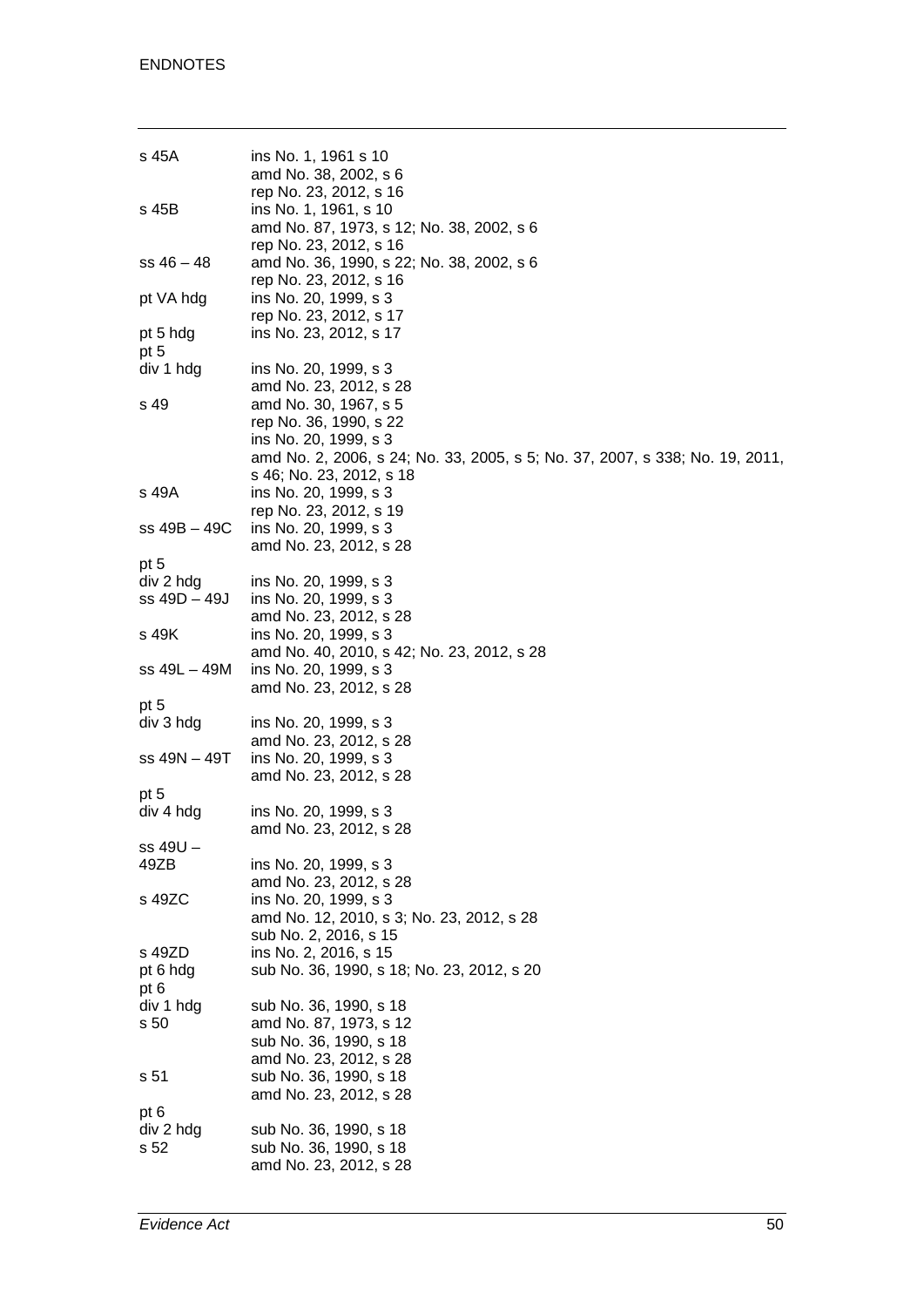| sub No. 36, 1990, s 18<br>amd No. 23, 2012, s 28<br>amd No. 64, 1965, s 6; No. 12, 2010, s 3<br>sub No. 36, 1990, s 18<br>amd No. 23, 2012, s 28<br>sub No. 2, 2016, s 16<br>ins No. 37, 2001, s 8<br>rep No. 23, 2012, s 21<br>pt 7 hdg<br>ins No. 23, 2012, s 21<br>s 56<br>amd No. 64, 1965, s 7<br>rep No. 36, 1990, s 18<br>ins No. 37, 2001, s 8<br>amd No. 23, 2012, s 28<br>$ss 56A - 56E$<br>ins No. 37, 2001, s 8<br>amd No. 23, 2012, s 28<br>ins No. 37, 2001, s 8<br>s 56F<br>amd No. 44, 2005, s 22; No. 18, 2010, s 36; No. 23, 2012, s 28<br>ins No. 37, 2001, s 8<br>amd No. 23, 2012, s 28<br>rep No. 23, 2012, s 22<br>ins No. 23, 2012, s 22<br>pt 8 hdg<br>s 57<br>amd No. 49, 1985, s 4; No. 48, 1986, s 9; No. 29, 1990, s 7; No. 36, 1990,<br>s 22; No. 23, 2012, s 28<br>s 58<br>amd No. 23, 2012, s 28<br>s 59<br>amd No. 64, 1965, s 8<br>sub No. 36, 1990, s 19<br>amd No. 12, 2010, s 3<br>sub No. 2, 2016, s 17<br>$ss 60 - 61$<br>rep No. 36, 1990, s 22<br>pt VIII hdg<br>rep No. 23, 2012, s 23<br>ins No. 23, 2012, s 23<br>pt 9 hdg<br>s 62<br>amd No. 23, 2012, s 28<br>s 62A<br>ins No. 1, 1961, s 11<br>amd No. 84, 1993, s 6; No. 25, 2009, s 10; No. 23, 2012, s 28; No. 28, 2013,<br>s 61; No. 38, 2014, s 2<br>amd No. 87, 1973, s 12<br>s 63<br>sub No. 36, 1990, s 20<br>rep No. 23, 2012, s 24<br>amd No. 87, 1973, s 12; No. 84, 1993, s 6; No. 28, 2008, s 3<br>s 64<br>rep No. 23, 2012, s 24<br>s 65<br>sub No. 36, 1990, s 21<br>ins No. 4, 2009, s 5<br>pt IX hdg<br>rep No. 23, 2012, s 25<br>ins No. 23, 2012, s 25<br>pt 10 hdg<br>pt 10<br>div 1 hdg<br>ins No. 23, 2012, s 25<br>s 66<br>ins No. 4, 2009, s 5<br>pt 10<br>ins No. 23, 2012, s 26<br>div 2 hdg<br>$ss 67 - 68$<br>ins No. 23, 2012, s 26<br>pt 10<br>div 3 hdg<br>ins No. 2, 2016, s 18<br>s 69<br>ins No. 23, 2012, s 26<br>exp No. 23, 2012, s 69(5)<br>ins No. 2, 2016, s 18<br>$ss 70 - 71$<br>ins No. 2, 2016, s 18 | s 53            | amd No. 30, 1967, s 6; No. 51, 1977, s 3<br>sub No. 36, 1990, s 18 |
|-------------------------------------------------------------------------------------------------------------------------------------------------------------------------------------------------------------------------------------------------------------------------------------------------------------------------------------------------------------------------------------------------------------------------------------------------------------------------------------------------------------------------------------------------------------------------------------------------------------------------------------------------------------------------------------------------------------------------------------------------------------------------------------------------------------------------------------------------------------------------------------------------------------------------------------------------------------------------------------------------------------------------------------------------------------------------------------------------------------------------------------------------------------------------------------------------------------------------------------------------------------------------------------------------------------------------------------------------------------------------------------------------------------------------------------------------------------------------------------------------------------------------------------------------------------------------------------------------------------------------------------------------------------------------------------------------------------------------------------------------------------------------------------------------------------------------------------------------------------------------------------------------------------------------------------------------|-----------------|--------------------------------------------------------------------|
|                                                                                                                                                                                                                                                                                                                                                                                                                                                                                                                                                                                                                                                                                                                                                                                                                                                                                                                                                                                                                                                                                                                                                                                                                                                                                                                                                                                                                                                                                                                                                                                                                                                                                                                                                                                                                                                                                                                                                 | s 54            | amd No. 32, 2006, s 5; No. 23, 2012, s 28                          |
|                                                                                                                                                                                                                                                                                                                                                                                                                                                                                                                                                                                                                                                                                                                                                                                                                                                                                                                                                                                                                                                                                                                                                                                                                                                                                                                                                                                                                                                                                                                                                                                                                                                                                                                                                                                                                                                                                                                                                 | s <sub>55</sub> |                                                                    |
|                                                                                                                                                                                                                                                                                                                                                                                                                                                                                                                                                                                                                                                                                                                                                                                                                                                                                                                                                                                                                                                                                                                                                                                                                                                                                                                                                                                                                                                                                                                                                                                                                                                                                                                                                                                                                                                                                                                                                 | pt VIA hdg      |                                                                    |
|                                                                                                                                                                                                                                                                                                                                                                                                                                                                                                                                                                                                                                                                                                                                                                                                                                                                                                                                                                                                                                                                                                                                                                                                                                                                                                                                                                                                                                                                                                                                                                                                                                                                                                                                                                                                                                                                                                                                                 |                 |                                                                    |
|                                                                                                                                                                                                                                                                                                                                                                                                                                                                                                                                                                                                                                                                                                                                                                                                                                                                                                                                                                                                                                                                                                                                                                                                                                                                                                                                                                                                                                                                                                                                                                                                                                                                                                                                                                                                                                                                                                                                                 |                 |                                                                    |
|                                                                                                                                                                                                                                                                                                                                                                                                                                                                                                                                                                                                                                                                                                                                                                                                                                                                                                                                                                                                                                                                                                                                                                                                                                                                                                                                                                                                                                                                                                                                                                                                                                                                                                                                                                                                                                                                                                                                                 |                 |                                                                    |
|                                                                                                                                                                                                                                                                                                                                                                                                                                                                                                                                                                                                                                                                                                                                                                                                                                                                                                                                                                                                                                                                                                                                                                                                                                                                                                                                                                                                                                                                                                                                                                                                                                                                                                                                                                                                                                                                                                                                                 |                 |                                                                    |
|                                                                                                                                                                                                                                                                                                                                                                                                                                                                                                                                                                                                                                                                                                                                                                                                                                                                                                                                                                                                                                                                                                                                                                                                                                                                                                                                                                                                                                                                                                                                                                                                                                                                                                                                                                                                                                                                                                                                                 |                 |                                                                    |
|                                                                                                                                                                                                                                                                                                                                                                                                                                                                                                                                                                                                                                                                                                                                                                                                                                                                                                                                                                                                                                                                                                                                                                                                                                                                                                                                                                                                                                                                                                                                                                                                                                                                                                                                                                                                                                                                                                                                                 |                 |                                                                    |
|                                                                                                                                                                                                                                                                                                                                                                                                                                                                                                                                                                                                                                                                                                                                                                                                                                                                                                                                                                                                                                                                                                                                                                                                                                                                                                                                                                                                                                                                                                                                                                                                                                                                                                                                                                                                                                                                                                                                                 |                 |                                                                    |
|                                                                                                                                                                                                                                                                                                                                                                                                                                                                                                                                                                                                                                                                                                                                                                                                                                                                                                                                                                                                                                                                                                                                                                                                                                                                                                                                                                                                                                                                                                                                                                                                                                                                                                                                                                                                                                                                                                                                                 |                 |                                                                    |
|                                                                                                                                                                                                                                                                                                                                                                                                                                                                                                                                                                                                                                                                                                                                                                                                                                                                                                                                                                                                                                                                                                                                                                                                                                                                                                                                                                                                                                                                                                                                                                                                                                                                                                                                                                                                                                                                                                                                                 |                 |                                                                    |
|                                                                                                                                                                                                                                                                                                                                                                                                                                                                                                                                                                                                                                                                                                                                                                                                                                                                                                                                                                                                                                                                                                                                                                                                                                                                                                                                                                                                                                                                                                                                                                                                                                                                                                                                                                                                                                                                                                                                                 |                 |                                                                    |
|                                                                                                                                                                                                                                                                                                                                                                                                                                                                                                                                                                                                                                                                                                                                                                                                                                                                                                                                                                                                                                                                                                                                                                                                                                                                                                                                                                                                                                                                                                                                                                                                                                                                                                                                                                                                                                                                                                                                                 | s 56G           |                                                                    |
|                                                                                                                                                                                                                                                                                                                                                                                                                                                                                                                                                                                                                                                                                                                                                                                                                                                                                                                                                                                                                                                                                                                                                                                                                                                                                                                                                                                                                                                                                                                                                                                                                                                                                                                                                                                                                                                                                                                                                 |                 |                                                                    |
|                                                                                                                                                                                                                                                                                                                                                                                                                                                                                                                                                                                                                                                                                                                                                                                                                                                                                                                                                                                                                                                                                                                                                                                                                                                                                                                                                                                                                                                                                                                                                                                                                                                                                                                                                                                                                                                                                                                                                 | pt VII hdg      |                                                                    |
|                                                                                                                                                                                                                                                                                                                                                                                                                                                                                                                                                                                                                                                                                                                                                                                                                                                                                                                                                                                                                                                                                                                                                                                                                                                                                                                                                                                                                                                                                                                                                                                                                                                                                                                                                                                                                                                                                                                                                 |                 |                                                                    |
|                                                                                                                                                                                                                                                                                                                                                                                                                                                                                                                                                                                                                                                                                                                                                                                                                                                                                                                                                                                                                                                                                                                                                                                                                                                                                                                                                                                                                                                                                                                                                                                                                                                                                                                                                                                                                                                                                                                                                 |                 |                                                                    |
|                                                                                                                                                                                                                                                                                                                                                                                                                                                                                                                                                                                                                                                                                                                                                                                                                                                                                                                                                                                                                                                                                                                                                                                                                                                                                                                                                                                                                                                                                                                                                                                                                                                                                                                                                                                                                                                                                                                                                 |                 |                                                                    |
|                                                                                                                                                                                                                                                                                                                                                                                                                                                                                                                                                                                                                                                                                                                                                                                                                                                                                                                                                                                                                                                                                                                                                                                                                                                                                                                                                                                                                                                                                                                                                                                                                                                                                                                                                                                                                                                                                                                                                 |                 |                                                                    |
|                                                                                                                                                                                                                                                                                                                                                                                                                                                                                                                                                                                                                                                                                                                                                                                                                                                                                                                                                                                                                                                                                                                                                                                                                                                                                                                                                                                                                                                                                                                                                                                                                                                                                                                                                                                                                                                                                                                                                 |                 |                                                                    |
|                                                                                                                                                                                                                                                                                                                                                                                                                                                                                                                                                                                                                                                                                                                                                                                                                                                                                                                                                                                                                                                                                                                                                                                                                                                                                                                                                                                                                                                                                                                                                                                                                                                                                                                                                                                                                                                                                                                                                 |                 |                                                                    |
|                                                                                                                                                                                                                                                                                                                                                                                                                                                                                                                                                                                                                                                                                                                                                                                                                                                                                                                                                                                                                                                                                                                                                                                                                                                                                                                                                                                                                                                                                                                                                                                                                                                                                                                                                                                                                                                                                                                                                 |                 |                                                                    |
|                                                                                                                                                                                                                                                                                                                                                                                                                                                                                                                                                                                                                                                                                                                                                                                                                                                                                                                                                                                                                                                                                                                                                                                                                                                                                                                                                                                                                                                                                                                                                                                                                                                                                                                                                                                                                                                                                                                                                 |                 |                                                                    |
|                                                                                                                                                                                                                                                                                                                                                                                                                                                                                                                                                                                                                                                                                                                                                                                                                                                                                                                                                                                                                                                                                                                                                                                                                                                                                                                                                                                                                                                                                                                                                                                                                                                                                                                                                                                                                                                                                                                                                 |                 |                                                                    |
|                                                                                                                                                                                                                                                                                                                                                                                                                                                                                                                                                                                                                                                                                                                                                                                                                                                                                                                                                                                                                                                                                                                                                                                                                                                                                                                                                                                                                                                                                                                                                                                                                                                                                                                                                                                                                                                                                                                                                 |                 |                                                                    |
|                                                                                                                                                                                                                                                                                                                                                                                                                                                                                                                                                                                                                                                                                                                                                                                                                                                                                                                                                                                                                                                                                                                                                                                                                                                                                                                                                                                                                                                                                                                                                                                                                                                                                                                                                                                                                                                                                                                                                 |                 |                                                                    |
|                                                                                                                                                                                                                                                                                                                                                                                                                                                                                                                                                                                                                                                                                                                                                                                                                                                                                                                                                                                                                                                                                                                                                                                                                                                                                                                                                                                                                                                                                                                                                                                                                                                                                                                                                                                                                                                                                                                                                 |                 |                                                                    |
|                                                                                                                                                                                                                                                                                                                                                                                                                                                                                                                                                                                                                                                                                                                                                                                                                                                                                                                                                                                                                                                                                                                                                                                                                                                                                                                                                                                                                                                                                                                                                                                                                                                                                                                                                                                                                                                                                                                                                 |                 |                                                                    |
|                                                                                                                                                                                                                                                                                                                                                                                                                                                                                                                                                                                                                                                                                                                                                                                                                                                                                                                                                                                                                                                                                                                                                                                                                                                                                                                                                                                                                                                                                                                                                                                                                                                                                                                                                                                                                                                                                                                                                 |                 |                                                                    |
|                                                                                                                                                                                                                                                                                                                                                                                                                                                                                                                                                                                                                                                                                                                                                                                                                                                                                                                                                                                                                                                                                                                                                                                                                                                                                                                                                                                                                                                                                                                                                                                                                                                                                                                                                                                                                                                                                                                                                 |                 |                                                                    |
|                                                                                                                                                                                                                                                                                                                                                                                                                                                                                                                                                                                                                                                                                                                                                                                                                                                                                                                                                                                                                                                                                                                                                                                                                                                                                                                                                                                                                                                                                                                                                                                                                                                                                                                                                                                                                                                                                                                                                 |                 |                                                                    |
|                                                                                                                                                                                                                                                                                                                                                                                                                                                                                                                                                                                                                                                                                                                                                                                                                                                                                                                                                                                                                                                                                                                                                                                                                                                                                                                                                                                                                                                                                                                                                                                                                                                                                                                                                                                                                                                                                                                                                 |                 |                                                                    |
|                                                                                                                                                                                                                                                                                                                                                                                                                                                                                                                                                                                                                                                                                                                                                                                                                                                                                                                                                                                                                                                                                                                                                                                                                                                                                                                                                                                                                                                                                                                                                                                                                                                                                                                                                                                                                                                                                                                                                 |                 |                                                                    |
|                                                                                                                                                                                                                                                                                                                                                                                                                                                                                                                                                                                                                                                                                                                                                                                                                                                                                                                                                                                                                                                                                                                                                                                                                                                                                                                                                                                                                                                                                                                                                                                                                                                                                                                                                                                                                                                                                                                                                 |                 |                                                                    |
|                                                                                                                                                                                                                                                                                                                                                                                                                                                                                                                                                                                                                                                                                                                                                                                                                                                                                                                                                                                                                                                                                                                                                                                                                                                                                                                                                                                                                                                                                                                                                                                                                                                                                                                                                                                                                                                                                                                                                 |                 |                                                                    |
|                                                                                                                                                                                                                                                                                                                                                                                                                                                                                                                                                                                                                                                                                                                                                                                                                                                                                                                                                                                                                                                                                                                                                                                                                                                                                                                                                                                                                                                                                                                                                                                                                                                                                                                                                                                                                                                                                                                                                 |                 |                                                                    |
|                                                                                                                                                                                                                                                                                                                                                                                                                                                                                                                                                                                                                                                                                                                                                                                                                                                                                                                                                                                                                                                                                                                                                                                                                                                                                                                                                                                                                                                                                                                                                                                                                                                                                                                                                                                                                                                                                                                                                 |                 |                                                                    |
|                                                                                                                                                                                                                                                                                                                                                                                                                                                                                                                                                                                                                                                                                                                                                                                                                                                                                                                                                                                                                                                                                                                                                                                                                                                                                                                                                                                                                                                                                                                                                                                                                                                                                                                                                                                                                                                                                                                                                 |                 |                                                                    |
|                                                                                                                                                                                                                                                                                                                                                                                                                                                                                                                                                                                                                                                                                                                                                                                                                                                                                                                                                                                                                                                                                                                                                                                                                                                                                                                                                                                                                                                                                                                                                                                                                                                                                                                                                                                                                                                                                                                                                 |                 |                                                                    |
|                                                                                                                                                                                                                                                                                                                                                                                                                                                                                                                                                                                                                                                                                                                                                                                                                                                                                                                                                                                                                                                                                                                                                                                                                                                                                                                                                                                                                                                                                                                                                                                                                                                                                                                                                                                                                                                                                                                                                 |                 |                                                                    |
|                                                                                                                                                                                                                                                                                                                                                                                                                                                                                                                                                                                                                                                                                                                                                                                                                                                                                                                                                                                                                                                                                                                                                                                                                                                                                                                                                                                                                                                                                                                                                                                                                                                                                                                                                                                                                                                                                                                                                 |                 |                                                                    |
|                                                                                                                                                                                                                                                                                                                                                                                                                                                                                                                                                                                                                                                                                                                                                                                                                                                                                                                                                                                                                                                                                                                                                                                                                                                                                                                                                                                                                                                                                                                                                                                                                                                                                                                                                                                                                                                                                                                                                 |                 |                                                                    |
|                                                                                                                                                                                                                                                                                                                                                                                                                                                                                                                                                                                                                                                                                                                                                                                                                                                                                                                                                                                                                                                                                                                                                                                                                                                                                                                                                                                                                                                                                                                                                                                                                                                                                                                                                                                                                                                                                                                                                 |                 |                                                                    |
|                                                                                                                                                                                                                                                                                                                                                                                                                                                                                                                                                                                                                                                                                                                                                                                                                                                                                                                                                                                                                                                                                                                                                                                                                                                                                                                                                                                                                                                                                                                                                                                                                                                                                                                                                                                                                                                                                                                                                 |                 |                                                                    |
|                                                                                                                                                                                                                                                                                                                                                                                                                                                                                                                                                                                                                                                                                                                                                                                                                                                                                                                                                                                                                                                                                                                                                                                                                                                                                                                                                                                                                                                                                                                                                                                                                                                                                                                                                                                                                                                                                                                                                 |                 |                                                                    |
|                                                                                                                                                                                                                                                                                                                                                                                                                                                                                                                                                                                                                                                                                                                                                                                                                                                                                                                                                                                                                                                                                                                                                                                                                                                                                                                                                                                                                                                                                                                                                                                                                                                                                                                                                                                                                                                                                                                                                 |                 |                                                                    |
|                                                                                                                                                                                                                                                                                                                                                                                                                                                                                                                                                                                                                                                                                                                                                                                                                                                                                                                                                                                                                                                                                                                                                                                                                                                                                                                                                                                                                                                                                                                                                                                                                                                                                                                                                                                                                                                                                                                                                 |                 |                                                                    |
|                                                                                                                                                                                                                                                                                                                                                                                                                                                                                                                                                                                                                                                                                                                                                                                                                                                                                                                                                                                                                                                                                                                                                                                                                                                                                                                                                                                                                                                                                                                                                                                                                                                                                                                                                                                                                                                                                                                                                 |                 |                                                                    |
|                                                                                                                                                                                                                                                                                                                                                                                                                                                                                                                                                                                                                                                                                                                                                                                                                                                                                                                                                                                                                                                                                                                                                                                                                                                                                                                                                                                                                                                                                                                                                                                                                                                                                                                                                                                                                                                                                                                                                 |                 |                                                                    |
|                                                                                                                                                                                                                                                                                                                                                                                                                                                                                                                                                                                                                                                                                                                                                                                                                                                                                                                                                                                                                                                                                                                                                                                                                                                                                                                                                                                                                                                                                                                                                                                                                                                                                                                                                                                                                                                                                                                                                 |                 |                                                                    |
|                                                                                                                                                                                                                                                                                                                                                                                                                                                                                                                                                                                                                                                                                                                                                                                                                                                                                                                                                                                                                                                                                                                                                                                                                                                                                                                                                                                                                                                                                                                                                                                                                                                                                                                                                                                                                                                                                                                                                 |                 |                                                                    |
|                                                                                                                                                                                                                                                                                                                                                                                                                                                                                                                                                                                                                                                                                                                                                                                                                                                                                                                                                                                                                                                                                                                                                                                                                                                                                                                                                                                                                                                                                                                                                                                                                                                                                                                                                                                                                                                                                                                                                 |                 |                                                                    |